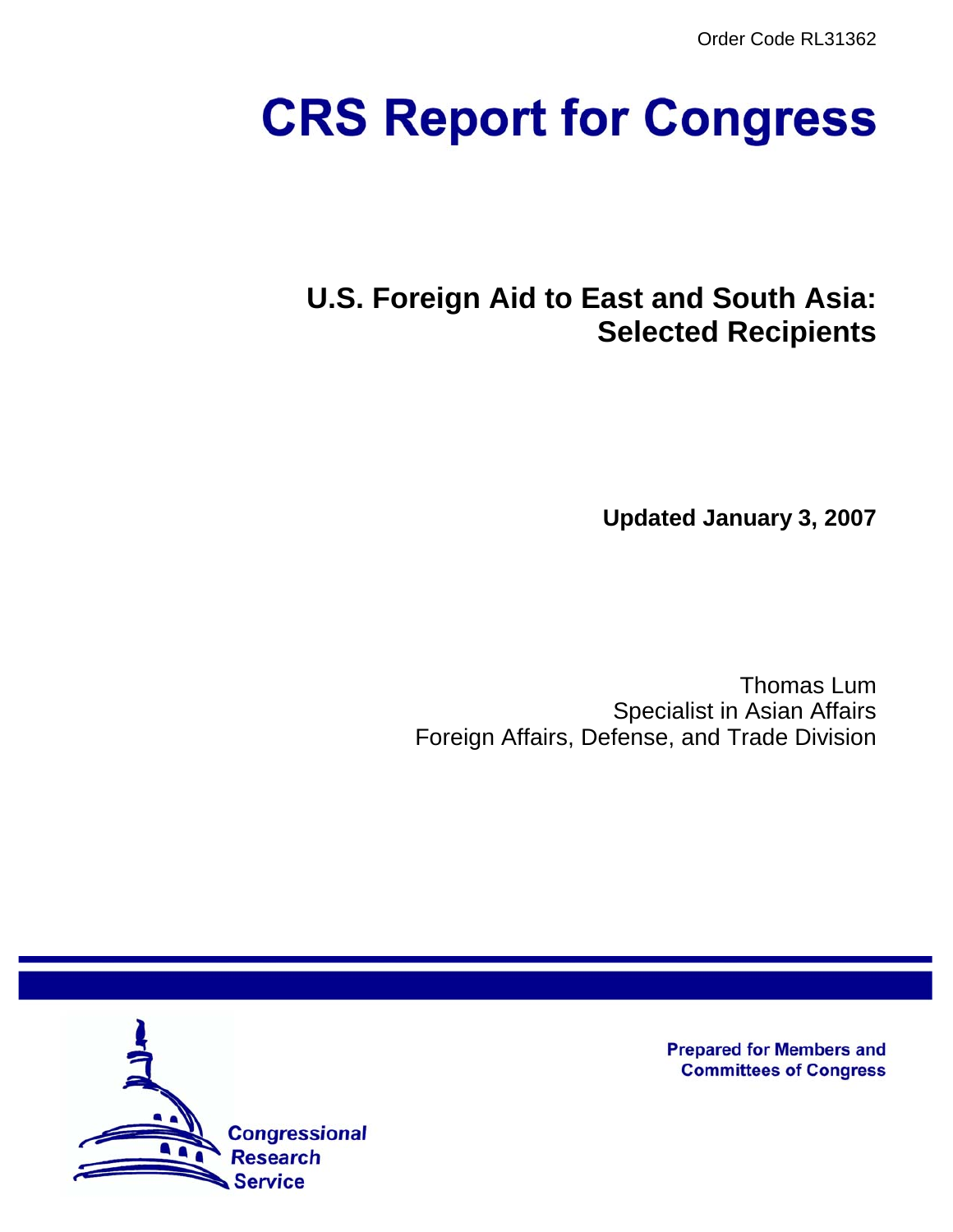# U.S. Foreign Aid to East and South Asia: Selected Recipients

#### **Summary**

This report analyzes annual budget justifications and legislation for foreign operations and discusses U.S. foreign aid trends, programs, and restrictions in 16 East Asian and South Asian countries. This report does not cover aid to Pacific Island nations, North Korea, and Afghanistan.

Since the war on terrorism began in 2001, and the Bush Administration's Millennium Challenge Account (MCA) and Global HIV/AIDS Initiative (GHAI) were initiated in 2004, the United States has increased foreign aid spending dramatically in some regions. The United States has raised military, economic, and development assistance primarily for counterterrorism objectives in the East Asia-Pacific (EAP) and South Asia regions, with Pakistan, India, the Philippines, and Indonesia receiving the bulk of the increases. Average annual funding for the EAP region (excluding North Korea) during 2002-2006 was \$494 million compared to \$368 million in 2001. Annual foreign aid spending for South Asia (excluding Afghanistan) during 2002-2006 averaged \$953 million compared to \$201 million in 2001. The United States has acknowledged other aid recipients, particularly Malaysia and Mongolia, for cooperating with global counterterrorism efforts and for making progress in developing their economies and democratic institutions.

The Bush Administration has emphasized using foreign aid to promote democracy which it sees as advancing global development and U.S. strategic interests. The United States restricts foreign assistance to many countries in East and South Asia in order to encourage democracy or discourage the spread of nuclear weapons capabilities. Several countries in Asia — including Burma, Cambodia, Indonesia, Thailand, and Pakistan — face constraints or conditions on U.S. bilateral assistance because of past or ongoing human rights violations. In 2005, the Bush Administration resumed full military assistance to Indonesia, based upon the satisfaction of legislative conditions and national security grounds. The FY2006 foreign operations appropriations measure renewed the President's waiver authority on coup-related sanctions against Pakistan. The President certified the waiver on February 8, 2006, thus making U.S. foreign assistance available to Pakistan for another year.

The House passed H.R. 5522, the Foreign Operations Appropriations bill for FY2007, on June 9, 2006. The Senate Appropriations Committee reported out the measure on July 10, 2006 (S.Rept. 109-277) but no further action was taken. Foreign operations programs are currently operating under the terms of the continuing appropriations resolution (P.L.109-383) which extends funding at the FY2006 level or the House-approved FY2007 level, whichever is less. The continuing appropriations resolution expires on February 15, 2007.

This report will be updated periodically.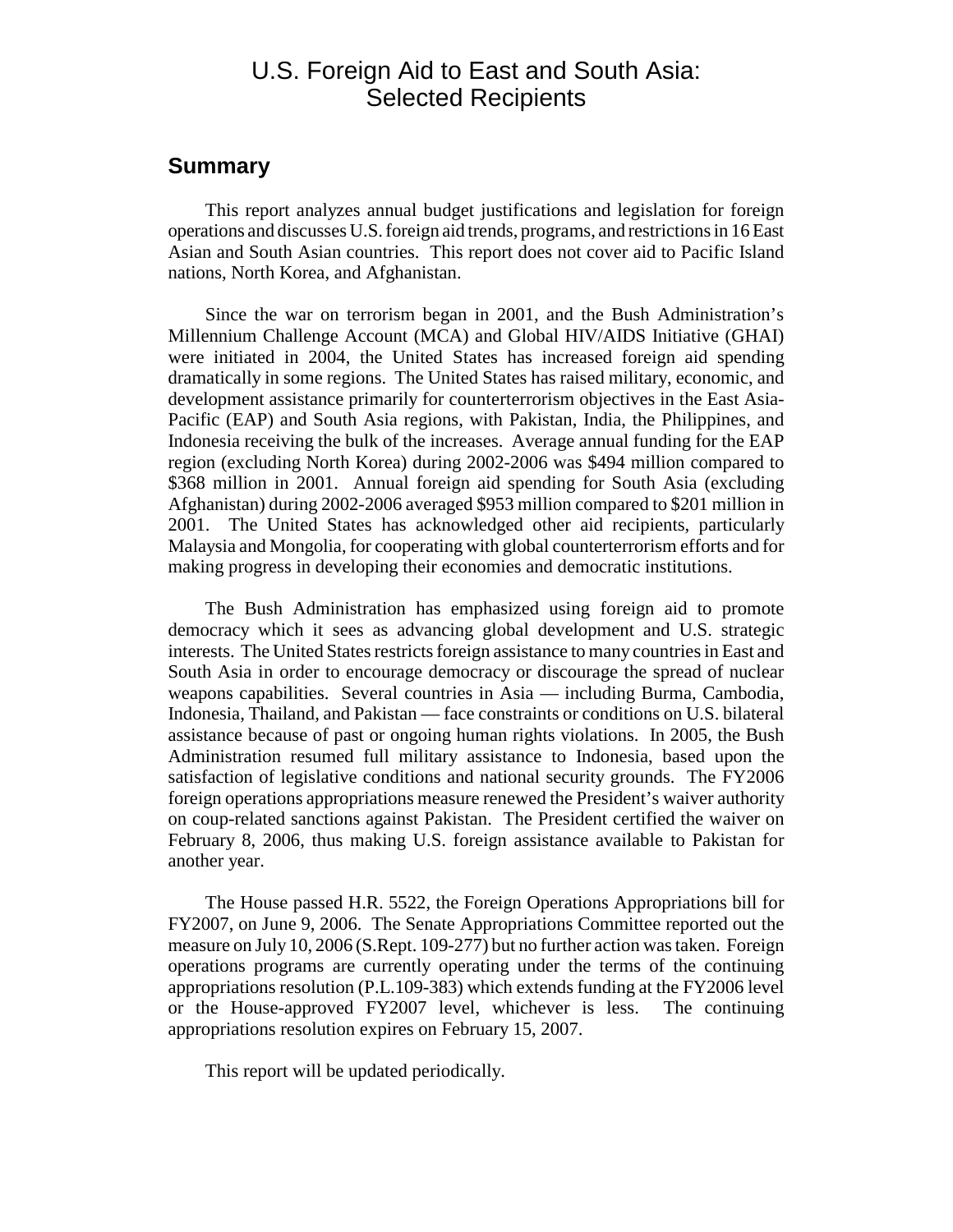# **Contents**

| Country Aid Levels and Restrictions - South Asia  28 |
|------------------------------------------------------|
|                                                      |
|                                                      |
|                                                      |
|                                                      |
|                                                      |
|                                                      |
|                                                      |
|                                                      |
|                                                      |
|                                                      |
| Appendix. Selected Acronyms for U.S. Foreign Aid     |
|                                                      |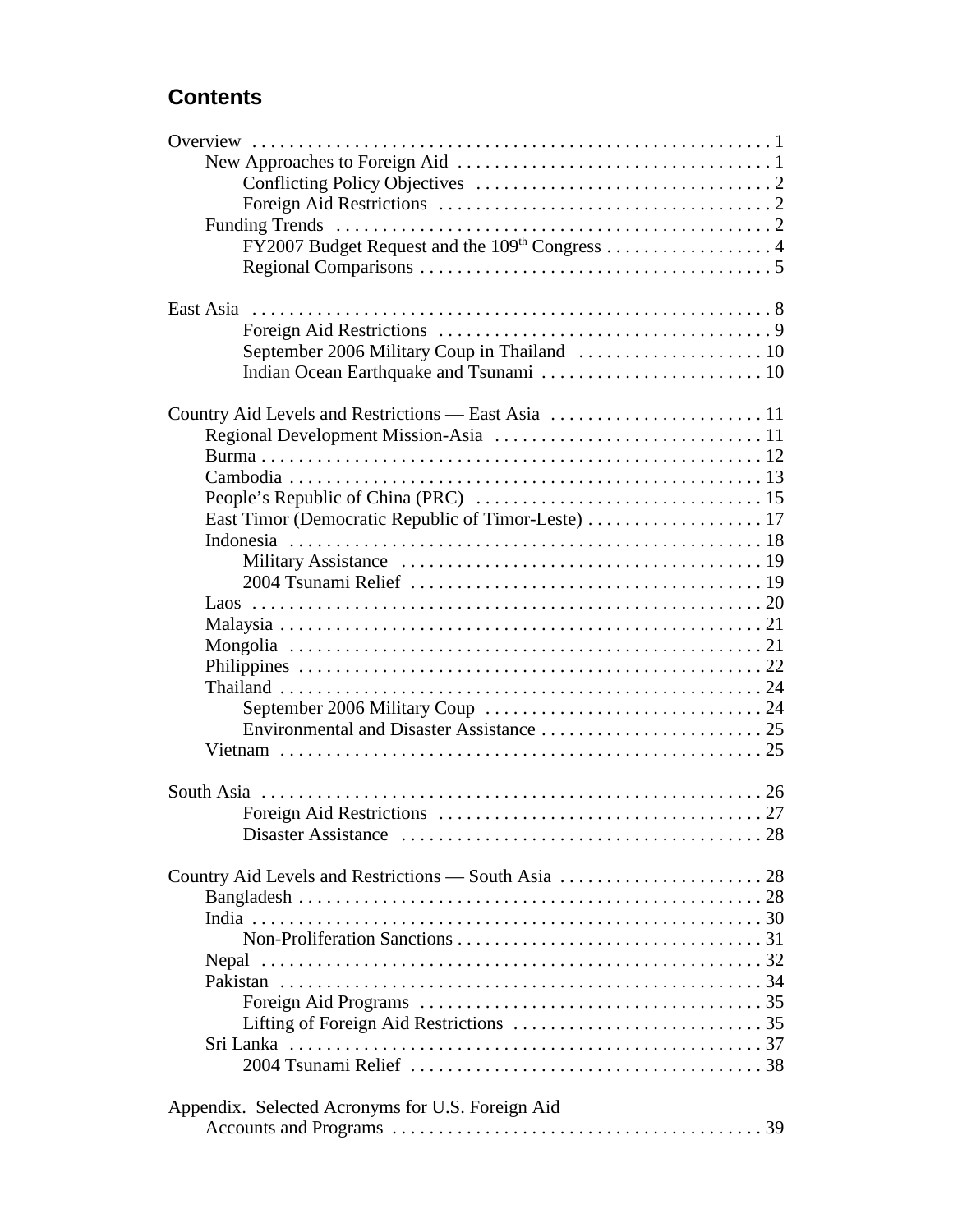# **List of Figures**

| Figure 1. Major U.S. Aid Recipient in Asia, by Aid Amount                                       |
|-------------------------------------------------------------------------------------------------|
| (millions of current U.S. dollars), 2001-2006 $\dots \dots \dots \dots \dots \dots \dots \dots$ |
| Figure 2. Health and Development Assistance (CSH and DA) by Region,                             |
|                                                                                                 |
| Figure 3. Economic Support Funds by Region, FY2005 (millions of dollars) 7                      |
| Figure 4. Military Assistance by Region, FY2005 (millions of dollars) 7                         |
| Figure 5. U.S. Foreign Aid (Non-food) to East Asian Countries, FY2005                           |
|                                                                                                 |
| Figure 6. U.S. Assistance to South Asia (Excluding Food Aid), 2001-2006                         |
|                                                                                                 |

# **List of Tables**

| Table 1. U.S. Foreign Assistance by Region |  |
|--------------------------------------------|--|
|                                            |  |
|                                            |  |
|                                            |  |
|                                            |  |
|                                            |  |
|                                            |  |
|                                            |  |
|                                            |  |
|                                            |  |
|                                            |  |
|                                            |  |
|                                            |  |
|                                            |  |
|                                            |  |
|                                            |  |
|                                            |  |
|                                            |  |
|                                            |  |
|                                            |  |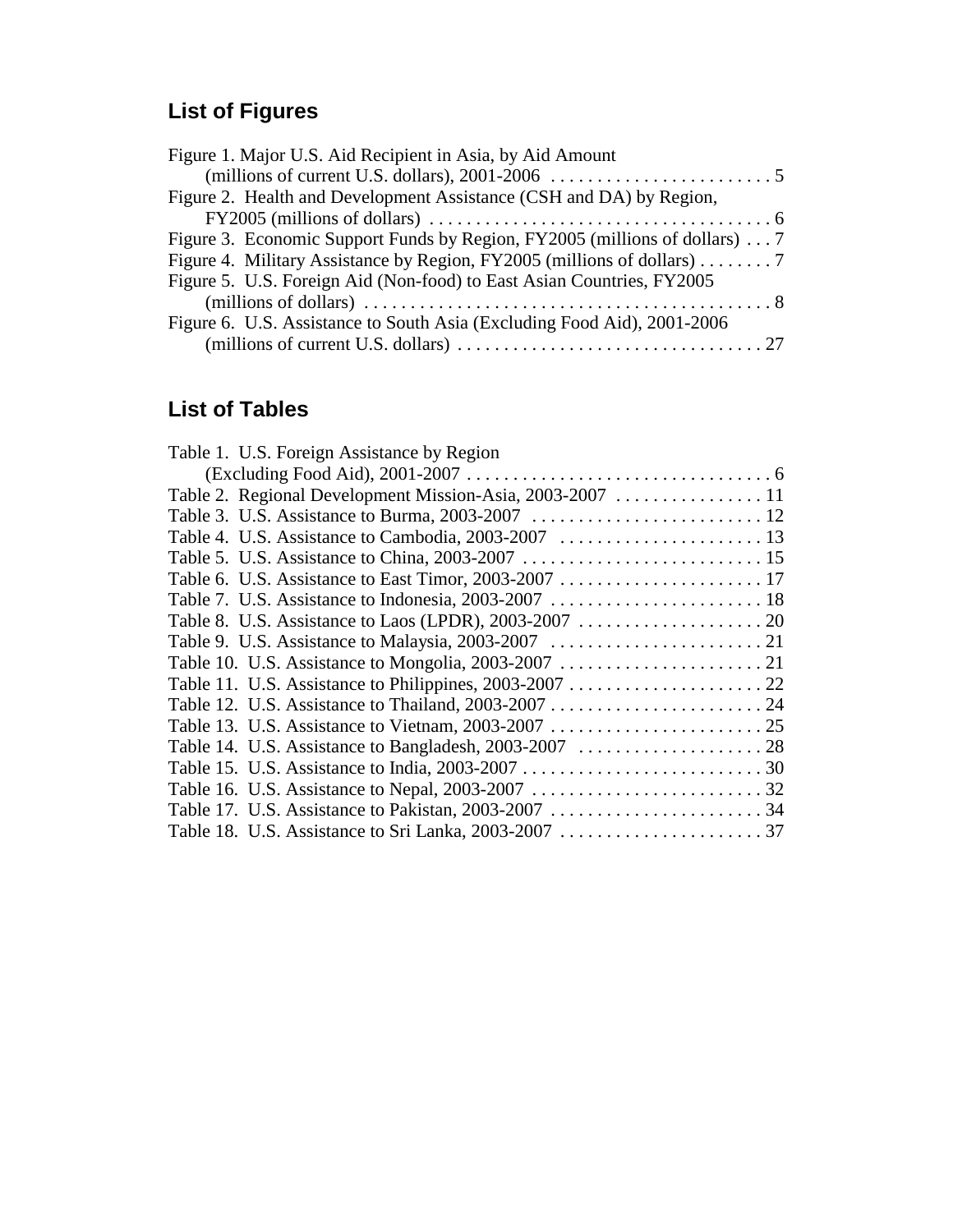# U.S. Foreign Aid to East and South Asia: Selected Recipients

# **Overview**

# **New Approaches to Foreign Aid**

The United States acts to advance U.S. foreign policy and national security goals and respond to global development and humanitarian needs through its foreign assistance programs. Traditionally, U.S. foreign aid has emphasized economic and social development as foundations for democracy and regional stability. Following the September 2001 terrorist attacks, foreign aid gained importance as a "vital cornerstone," along with diplomacy and defense, in U.S. national security strategy.<sup>1</sup> Within this context, the Bush Administration reoriented U.S. foreign assistance programs: aid to "front line" states in the war on terrorism has been directed at the conditions that may make radical ideologies and religious extremism attractive, such as poverty, limited educational opportunities, and ineffective or unaccountable governance; special attention has been placed upon "fragile states" that may allow international security threats, particularly terrorist ones, to spread; promoting democracy has become key to advancing global development and U.S. strategic interests. In addition, foreign aid now aims to help achieve "transformational development" — development that "transforms countries, through far-reaching, fundamental changes in institutions of governance, human capacity, and economic structure that enable a country to sustain further economic and social progress without depending on foreign aid."<sup>2</sup> This objective is reflected in the Millennium Challenge Account (MCA), established in 2004, which rewards countries that demonstrate good governance, investment in health and education, and sound free market policies.

<sup>&</sup>lt;sup>1</sup> See CRS Report RL33491, Restructuring U.S. Foreign Aid: The Role of the Director of *Foreign Assistance*, by Larry Nowels and Connie Veillette.

<sup>&</sup>lt;sup>2</sup> Another State Department initiative,"transformational diplomacy," involves restructuring and repositioning U.S. diplomatic resources in order to achieve the objective of working "with our many partners around the world to build and sustain democratic, well-governed states that will respond to the needs of their people and conduct themselves responsibly in the international system." See U.S. Agency for International Development, "U.S. Foreign Aid: Meeting the Challenges of the Twenty-first Century," January 2004; U.S. Department of State, *Fact Sheet: Transformational Diplomacy*, January 18, 2006; Roger Winter, Statement before the Committee on International Relations, Subcommittee on International Terrorism, Nonproliferation and Human Rights, July 7, 2004.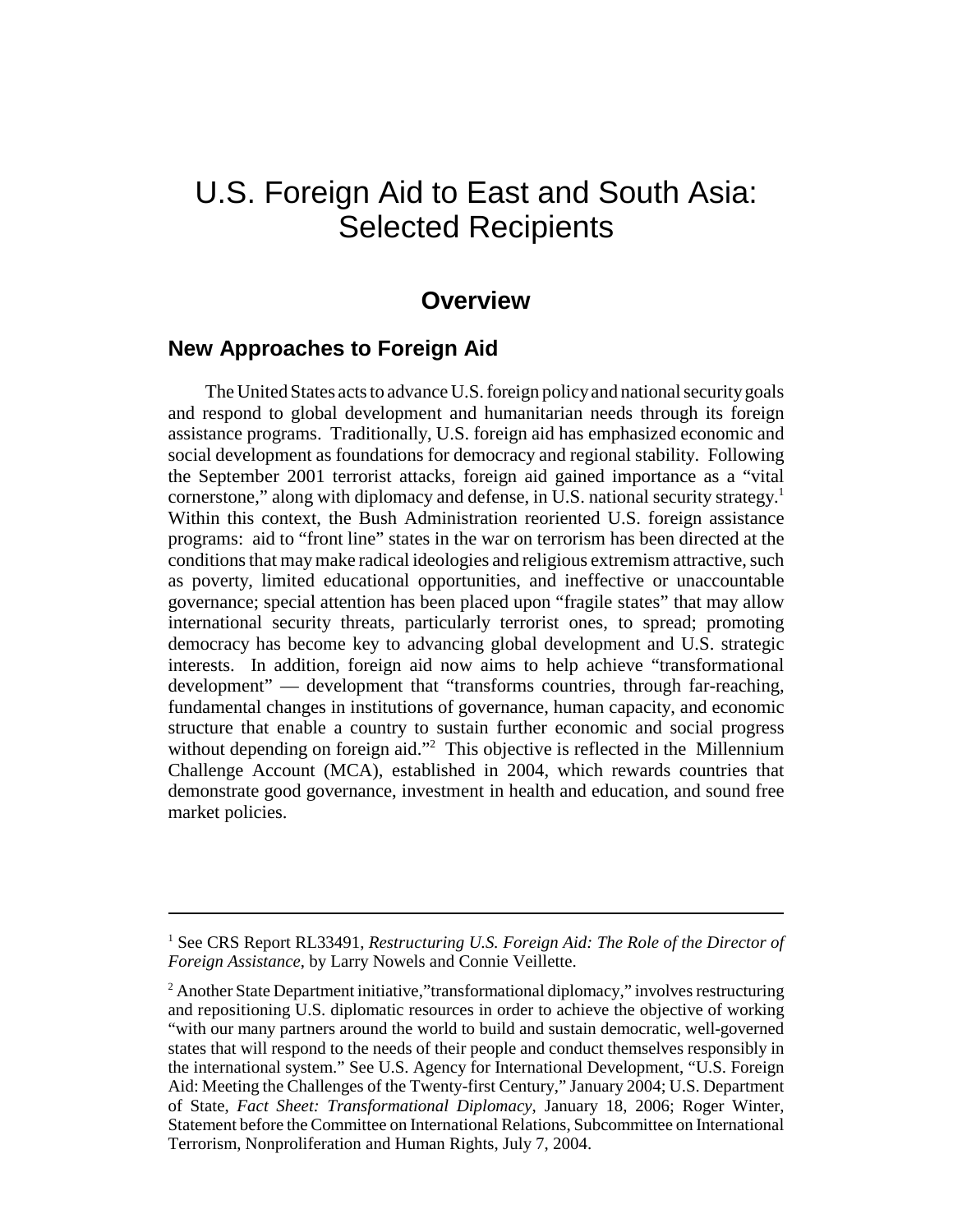**Conflicting Policy Objectives.** Some policy-makers have expressed concern that the emphasis on fighting terrorism may conflict with other U.S. foreign aid objectives, such as promoting democracy and funding development programs. Administration officials suggest that the Millennium Challenge Account — a separate assistance program that conditions U.S. foreign aid on social, economic, and political criteria — provides a means of rewarding or encouraging effective and accountable government independently of U.S. efforts to garner international cooperation in the war on terrorism. Furthermore, they contend, the MCA's emphasis upon good governance in developing countries supports U.S. economic and security interests around the globe. Some foreign aid experts contend that new programs, such as the MCA and Global HIV/AIDS Initiative, are making U.S. foreign aid increasingly incoherent and ad hoc.<sup>3</sup> Others argue that development programs may suffer a lack of U.S. support in countries that neither play a role in U.S. global counterterrorism efforts nor meet MCA criteria.

**Foreign Aid Restrictions.** The United States has imposed restrictions on non-humanitarian development aid, Economic Support Funds (ESF),<sup>4</sup> and military assistance to some Asian countries in order to pressure them to improve performance related to democracy, human rights, weapons proliferation, foreign debt payments, and other areas. Several countries in Asia, including Burma, Cambodia, China, Indonesia, Thailand, and Pakistan, have faced congressional restrictions on U.S. bilateral assistance. However, the United States continues to fund non-governmental organizations (NGOs) that run development and democracy programs in some of these countries.<sup>5</sup> Most sanctions on aid to Indonesia and Pakistan have been lifted.

### **Funding Trends**

Foreign operations appropriations declined from a peak of \$35 billion in 1985 to \$15.3 billion in 1997 (in constant 2007 dollars). Many of the fluctuations in aid flows over the past 25 years can be attributed to U.S. foreign policy responses to events such as natural disasters, humanitarian crises, and wars and to U.S. military assistance and other security initiatives in the Middle East. Since 2001, U.S. assistance to front line states in the war on terror and Iraq war-related aid have propelled foreign aid funding to new highs. Other sources of growth include the

<sup>3</sup> Harold Molineu, "Linking Aid to Democracy Will Be a Challenge," *Newsday*, March 5, 2003; Paolo Pasicolan, "How to Prevent the Millennium Challenge Account from Becoming Like Traditional Foreign Aid," *Heritage Foundation Executive Memorandum*, *no. 892*, July 14, 2003; Emad Mekay, "War Spending Expected to Cut into Foreign Aid," *Global Information Network*, September 17, 2003; InterAction Policy Paper, "Foreign Assistance in Focus: Emerging Trends," November 2003. For further information, see CRS Report RL32427, *Millennium Challenge Account*, by Curt Tarnoff.

<sup>&</sup>lt;sup>4</sup> Economic Support Funds (ESF) programs involve a wide range of uses (except military) that support U.S. security interests and promote economic and political stability in the recipient countries and regions.

<sup>&</sup>lt;sup>5</sup> Democracy programs are administered by the U.S. Department of State's Bureau for Democracy, Human Rights, and Labor (DRL), and by the U.S. Agency for International Development's (USAID) Office of Democracy and Governance in the Bureau for Democracy, Conflict, and Humanitarian Assistance (DCHA).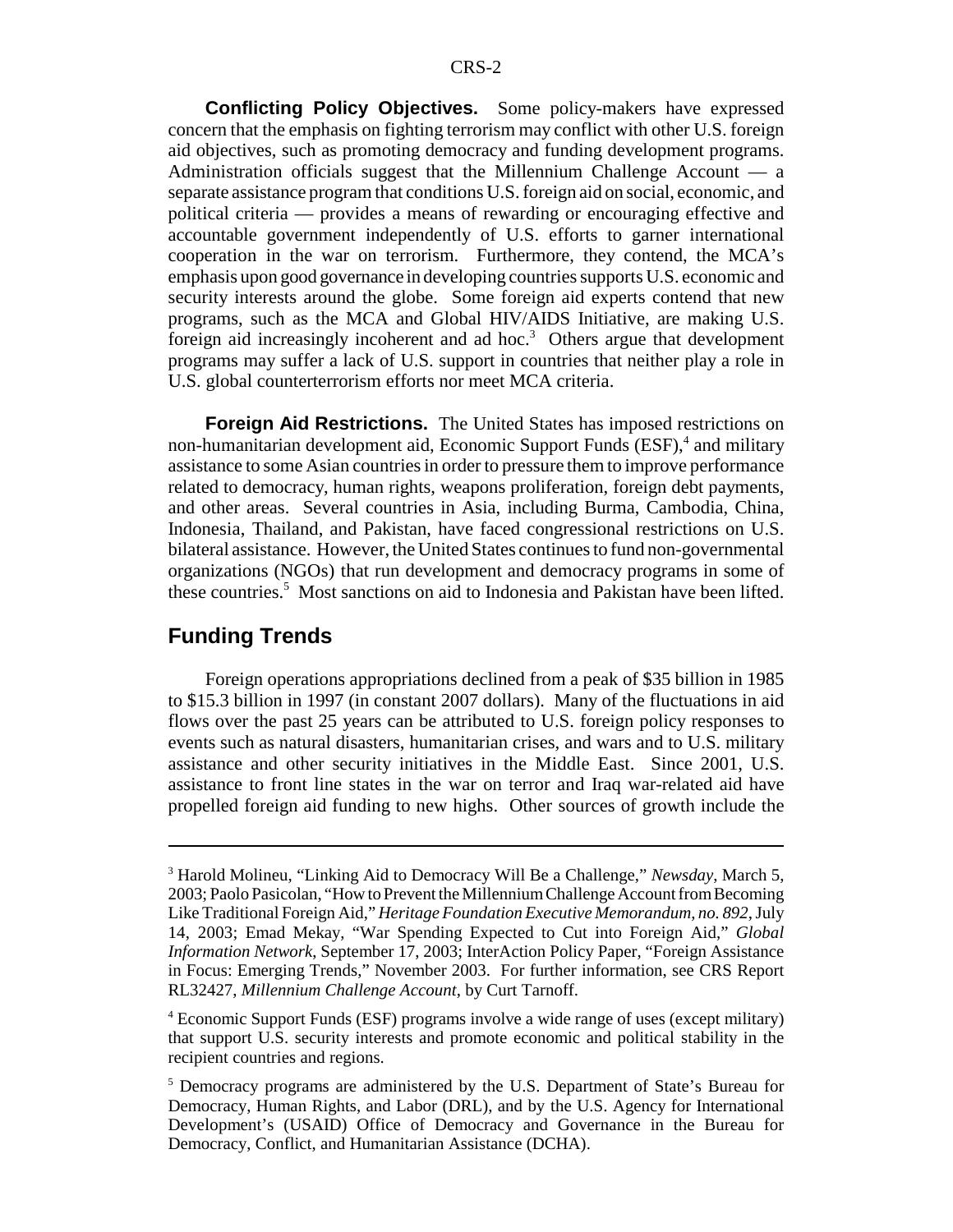Millennium Challenge Account, the President's Emergency Plan for AIDS Relief (PEPFAR), and U.S. assistance to Africa. Despite the growth in foreign aid spending since 2001, however, the share of the federal budget allocated for foreign policy programs has declined (with the exception of FY2004).6

The war on terrorism has reoriented foreign assistance priorities in Asia and accelerated a trend toward increased aid to the region that began in 2000. Throughout the 1990s, U.S. assistance to Asia fell due to the ebbing of Cold War security concerns, nuclear proliferation sanctions, and favorable economic and political trends in much of the region. For example, the withdrawal of U.S. military forces from the Philippines, nuclear proliferation and other sanctions against Pakistan, and the reduced need for economic assistance, particularly in Southeast Asia, contributed to declines in U.S. aid levels. The Asian financial crisis of 1997-98 reversed the downward trend, as USAID funded a regional economic recovery program for Indonesia, the Philippines, Thailand, and Vietnam.

 Since the war on terrorism began in 2001, and the Bush Administration's Millennium Challenge Account (MCA) and Global HIV/AIDS Initiative (GHAI) were initiated in 2004, the United States has increased foreign aid spending dramatically in some regions. Pakistan, India, the Philippines, and Indonesia became the foci of the Bush Administration's counterterrorism efforts in South and Southeast Asia, due to their strategic importance, large Muslim populations, and insurgency movements using terrorist methods. These countries have received the bulk of the increases in U.S. foreign aid (non-food) to Asia (excluding Afghanistan). Average yearly U.S. assistance to Pakistan during 2002-2006 is estimated to be \$678 million compared to \$3.4 million in 2000-2001. Annual U.S. assistance to India has increased by over 50% in 2002-2006 compared to 2000-2001, while annual U.S. assistance to the Philippines during the same period has tripled compared to 2000- 2001. Beginning in 2004, both Indonesia and the Philippines received new funding for education programs in order to promote diversity, non-violent resolution of social and political conflict (Indonesia), and livelihood skills among Muslims residing in impoverished and conflict-ridden areas (southern Philippines). See **Figure 1**.

As part of the Bush Administration's emphasis on, and congressional support for, democracy-building around the world, the Department of State's Human Rights and Democracy Fund (HRDF) has grown significantly. HRDF spending increased from a yearly average of \$13 million in 2001-2002 to \$31.4 million in 2003, \$34.2 million in 2004, and \$35.7 million in 2005. Congress appropriated \$63 million for HRDF in FY2006. For 2005-2006, approximately one-third of the Democracy Fund was allocated to Asia, mostly for democracy programs in China.<sup>7</sup>

Some analysts have estimated that the MCA would substantially bolster U.S. foreign assistance to Asia, if fully funded and if several candidate countries in Asia

<sup>6</sup> CRS Report RL33262, *Foreign Policy Budget Trends: A Thirty-Year Review*, by Larry Nowels.

<sup>&</sup>lt;sup>7</sup> The Human Rights and Democracy Fund, administered by the Bureau of Democracy, Human Rights, and Labor (DRL) of the Department of State, was established by the Foreign Relations Authorization Act, FY2003 (P.L. 107-228).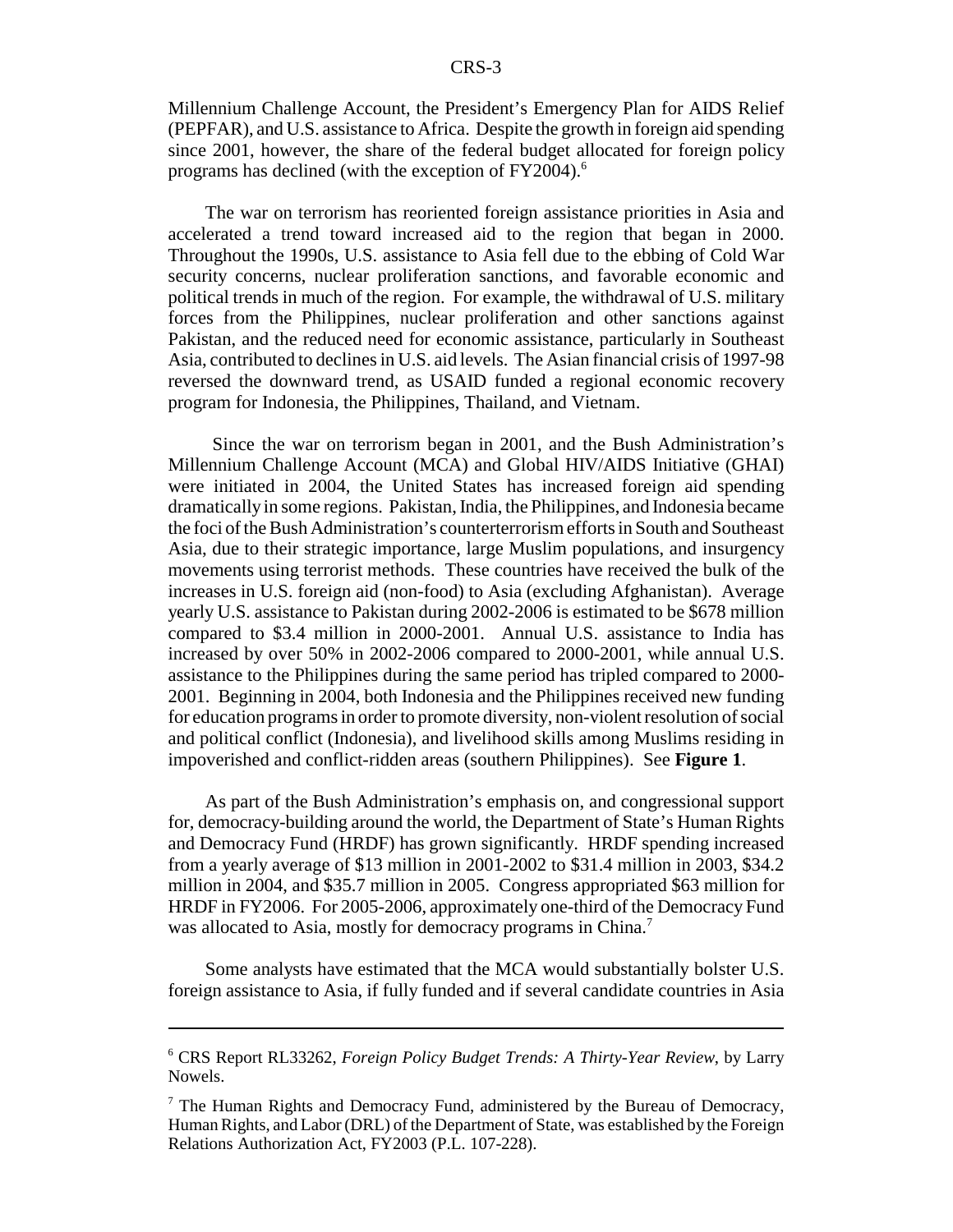were chosen.<sup>8</sup> However, due to competing budget priorities, since the MCA's inception in 2004, Congress has not granted the Bush Administration's full requests for MCA funding. The Consolidated Appropriations Act, FY2004 (P.L. 108-199) extended nearly \$1 billion to the Millennium Challenge Corporation (MCC) for development assistance, about one-third less than the Bush Administration's request of \$1.6 billion. Congress appropriated \$1.5 billion and \$1.77 billion for the MCC in 2005 and 2006, respectively, compared to the President's requests of \$2.5 billion for 2005 and \$3 billion for 2006. For FY2007, the House and Senate Appropriations Committees of the  $109<sup>th</sup>$  Congress recommended \$2 billion and \$1.87 billion, respectively, for the MCC compared to the Administration's request of \$3 billion. Three Asian countries are eligible to apply for MCA assistance — East Timor, Mongolia, and Sri Lanka — while two countries — Indonesia and the Philippines have been designated as "threshold" or close to meeting MCA criteria and eligible for assistance in qualifying.

The People's Republic of China (PRC) has become an important source of economic assistance to the Southeast Asian least developed countries of Burma, Cambodia, and Laos. Such assistance includes low-interest loans, trade agreements, foreign direct investment, technical assistance, and infrastructure and public works projects. Some specialists criticize PRC assistance and investments for being nontransparent, supporting urban "trophy projects" rather than sustainable development, and lacking environmental safeguards and human rights conditions. Others argue that the benefits of PRC assistance to these countries, particularly Cambodia and Laos, outweigh any adverse effects and that China helps to fill needs not met by Western and Japanese aid. Many U.S. observers argue that the United States should bolster its aid programs, trade activities, and diplomatic presence in the region in order to help counteract China's growing influence.

**FY2007 Budget Request and the 109th Congress.** The FY2007 budget request for foreign operations was \$23.69 billion, 14% above FY2006 appropriations (not including supplemental appropriations). A large portion of the increase constituted additional funding for Iraq, Afghanistan, and counterterrorism programs, the Millennium Challenge Account, and HIV/AIDS relief. However, "core" assistance — Child Survival and Health (CSH) and Development Assistance (DA) — would decrease by 11.8% under the request.<sup>9</sup> The FY2007 budget request for East Asia and the Pacific (\$514 million) was 1.8% less than FY2006 appropriations. Under the FY2007 budget, funding for South Asia (excluding Afghanistan) would be 2.3% less than FY2006. The House version of H.R. 5522, the foreign operations appropriations bill for FY2007, provided a total of \$21.3 billion for foreign assistance in 2007.10 The Senate Appropriations Committee recommended \$21.5 billion for

<sup>8</sup> Murray Hiebert, "More Aid, but Strings Attached," *Far Eastern Economic Review*, February 20, 2003.

<sup>9</sup> CRS Report RL33420, *Foreign Operations (House)/State, Foreign Operations, and Related Programs (Senate): FY2007 Appropriations*, by Larry Nowels, Connie Veillette, and Susan B. Epstein.

 $10$  The House of Representatives passed H.R. 5522 on June 9, 2006.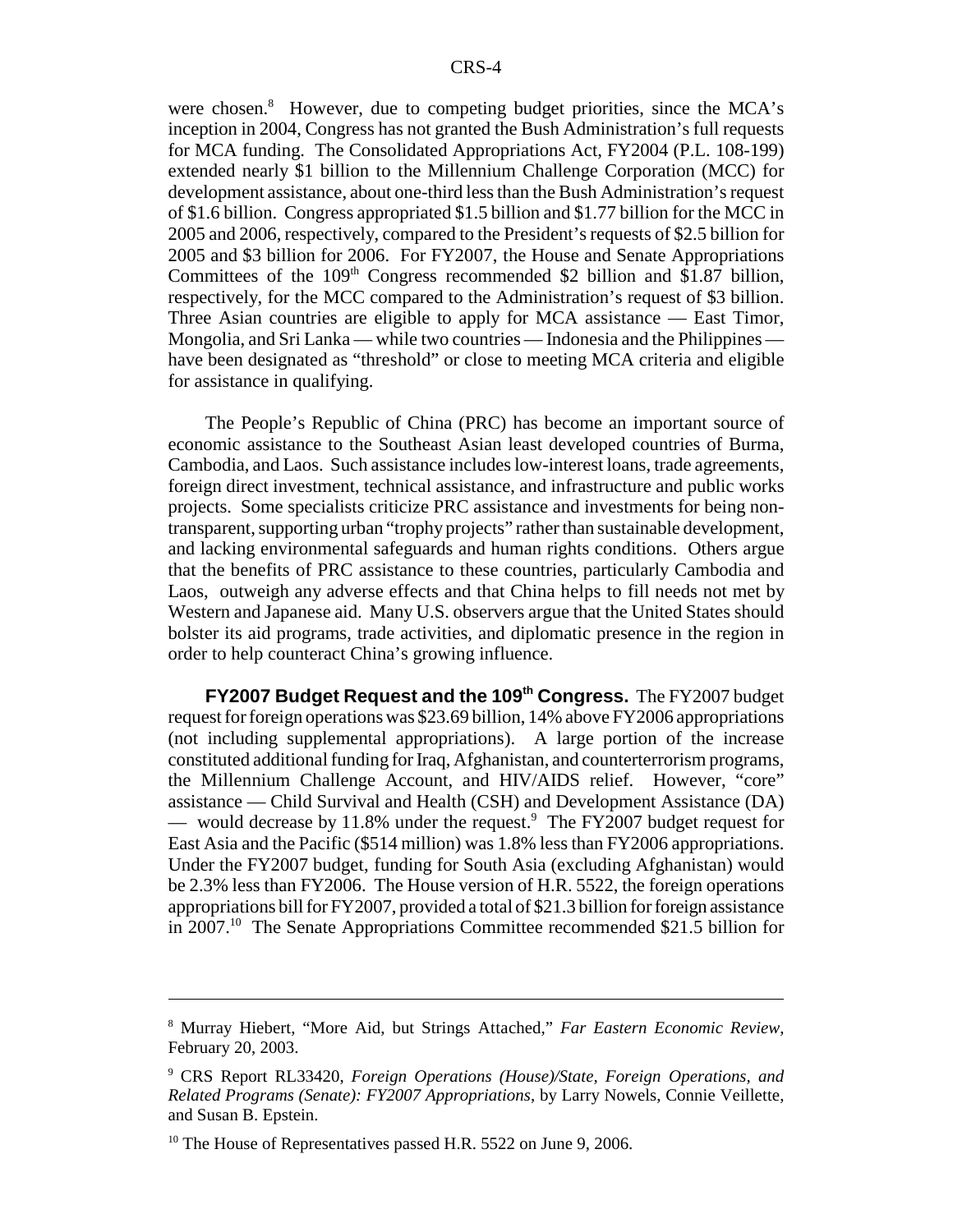foreign aid in  $2007<sup>11</sup>$ . The House-backed bill suspended IMET funds to Nepal and reduced FMF to Pakistan by one-third below the Administration's budget request. The Senate Appropriations Committee proposed raising the amount of democracy assistance for several countries, including Burma, Cambodia, China, East Timor, Indonesia, the Philippines, Thailand, and Pakistan, and increasing FMF for the Philippines to fight terrorism. Foreign operations programs are currently operating under the terms of the continuing appropriations resolution (P.L.109-383) which extends funding at the FY2006 level or the House-approved FY2007 level, whichever is less. The continuing appropriations resolution expires on February 15, 2007.



**Figure 1. Major U.S. Aid Recipient in Asia, by Aid Amount (millions of current U.S. dollars), 2001-2006** 

**Regional Comparisons.** Africa remained the largest regional recipient of Child Survival and Health (CSH) and Development Assistance (DA) funding in  $FY2006$ , according to estimates.<sup>12</sup> The largest regional recipients of Economic Support Funds in FY2006 were Near East Asia (Middle East) and South and Central Asia (mostly to Afghanistan, with a large portion going to Pakistan as well). The largest recipient of military assistance was Near East Asia followed by South Asia.<sup>13</sup> These rankings were the same as those for FY2005. See **Table 1** and **Figures 2-4**.

<sup>&</sup>lt;sup>11</sup> S.Rept. 109-277 on H.R. 5522.

 $12$  The State Department divides foreign aid allocations into six regions: Africa, East Asia and the Pacific (EAP), Europe and Eurasia, Near East Asia (Middle East), South and Central Asia (formerly South Asia), and Western Hemisphere (Latin America and Carribean).

<sup>&</sup>lt;sup>13</sup> Military Assistance includes International Military Education and Training (IMET), Foreign Military Financing (FMF), and Peacekeeping Operations (PKO).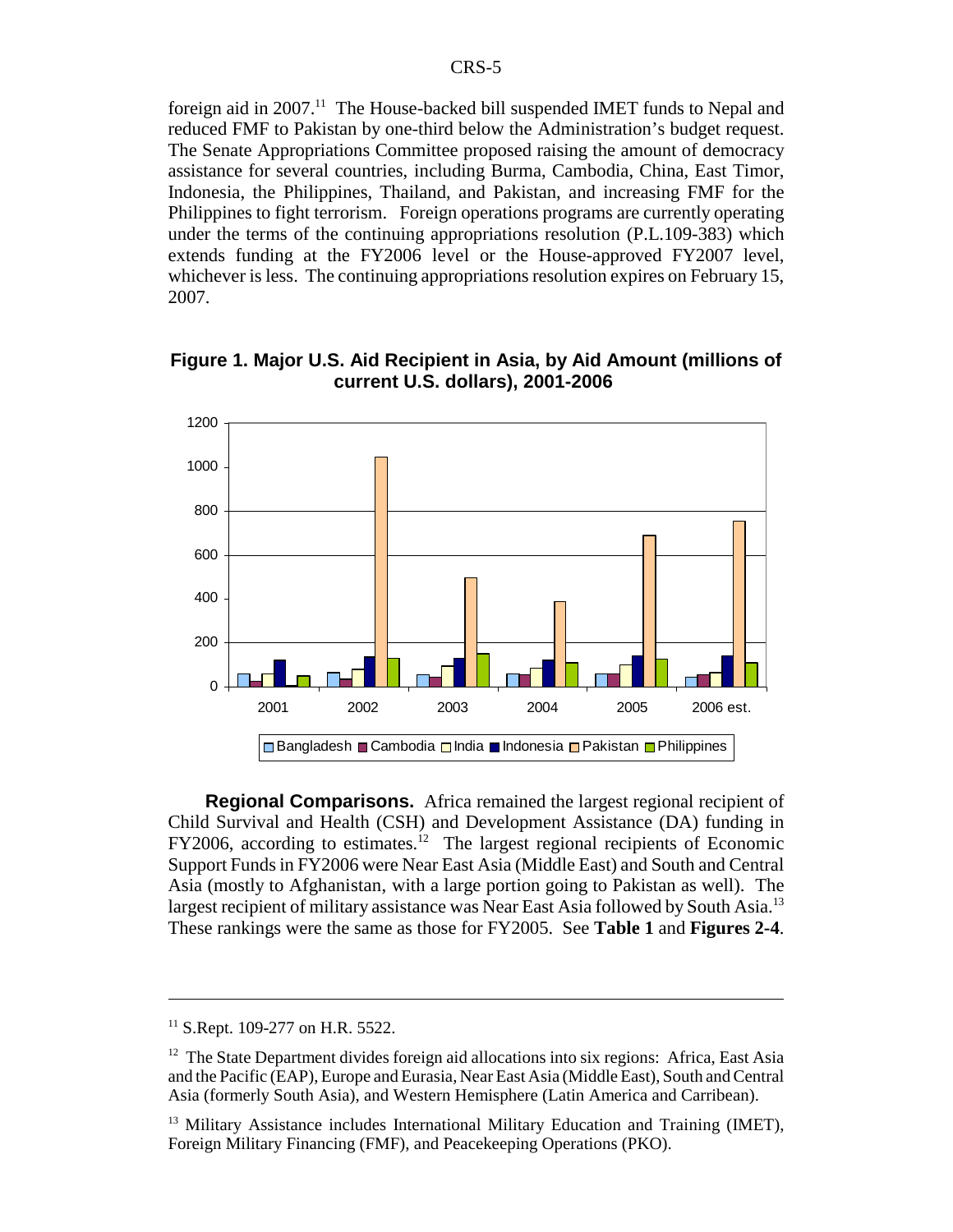# **Table 1. U.S. Foreign Assistance by Region (Excluding Food Aid), 2001-2007**

|                                                                                                       | <b>FY01</b> | <b>FY02</b> | <b>FY03</b> | <b>FY04</b> | <b>FY05</b> | <b>FY06</b><br>est. | <b>FY07</b><br>req. |
|-------------------------------------------------------------------------------------------------------|-------------|-------------|-------------|-------------|-------------|---------------------|---------------------|
| Africa                                                                                                | 1,313       | 1,481       | 1,706       | 2,091       | 2,795       | 2,924               | 3,826               |
| East Asia-<br>Pacific<br>(excluding<br>North Korea)                                                   | 368         | 455         | 477         | 474         | 525         | 523                 | 514                 |
| Europe and<br>Eurasia                                                                                 | 2,017       | 2,435       | 2,871       | 1,577       | 1,323       | 1,068               | 900                 |
| Near East<br>Asia                                                                                     | 5,401       | 5,567       | 8,409       | 5,556       | 5,755       | 5,369               | 6,039               |
| South Asia<br>(excluding<br>Afghanistan)                                                              | 201         | 1,403       | 785         | 685         | 970         | 966                 | 910                 |
| Western<br>Hemisphere<br><b>Source:</b> IIS Department of State Country/Account Summaries (2001-2007) | 749         | 1,385       | 1,559       | 1,545       | 1,723       | 1,581               | 1,512               |

(millions of current U.S. dollars)

**Source:** U.S. Department of State, *Country/Account Summaries (2001-2007)*

**Note:** USAID administers emergency and humanitarian food assistance pursuant to **P.L. 480, Title II** (the Agricultural Trade Development Act of 1954, as amended). USDA's Foreign Agricultural Service (FAS) administers **P.L. 480, Title I** — sales of agricultural commodities under concessional or favorable credit terms, **Food for Progress** programs (Food for Progress Act of 1985), **Food for Education** (Farm Security and Rural Investment Act of 2002), and **Section 416(b)** (Agricultural Act of 1949, as amended) — donation of surplus commodities.





(U.S. Department of State)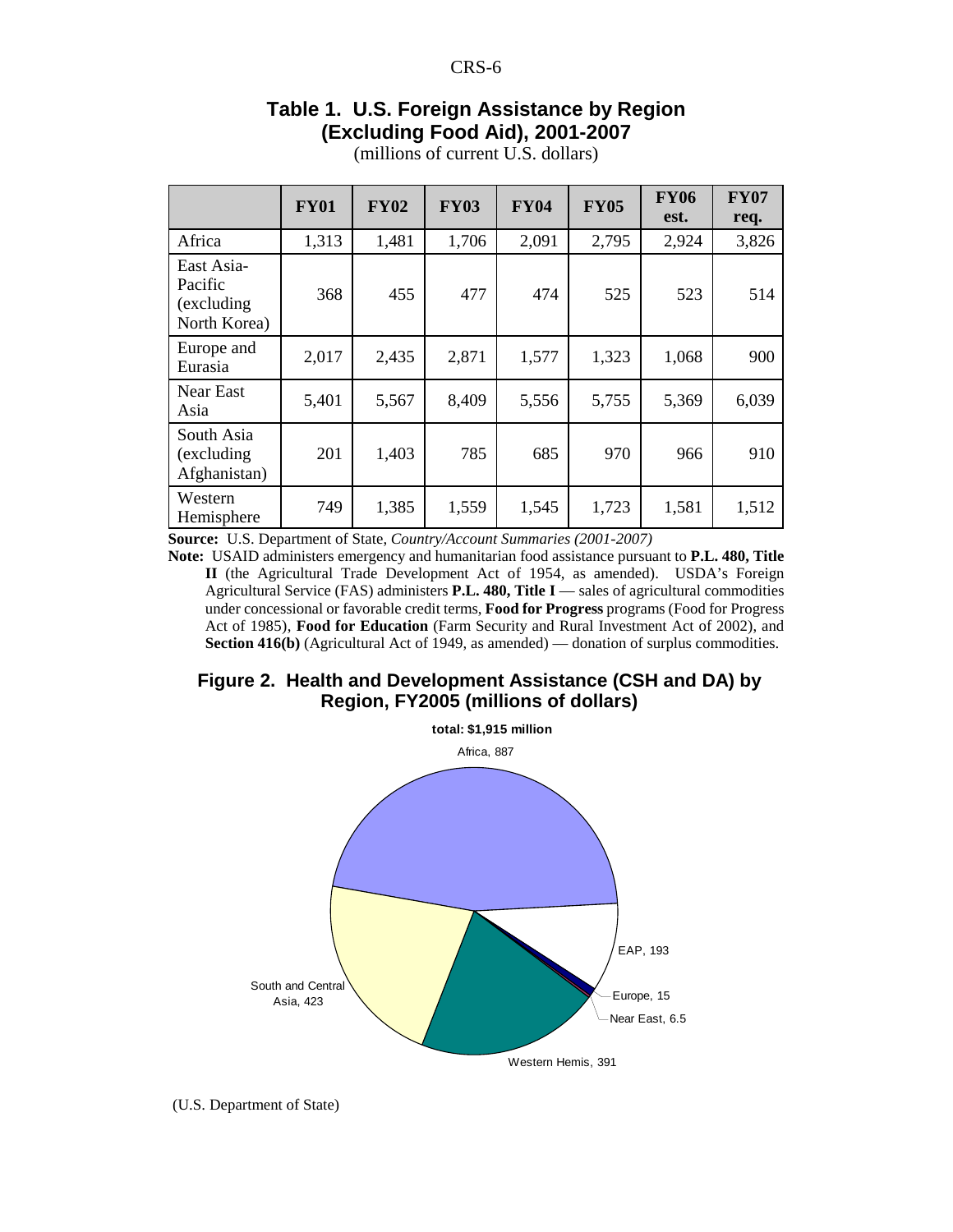CRS-7 **Figure 3. Economic Support Funds by Region, FY2005 (millions of dollars)**



(U.S. Department of State)



# **Figure 4. Military Assistance by Region, FY2005 (millions of dollars)**

(U.S. Department of State)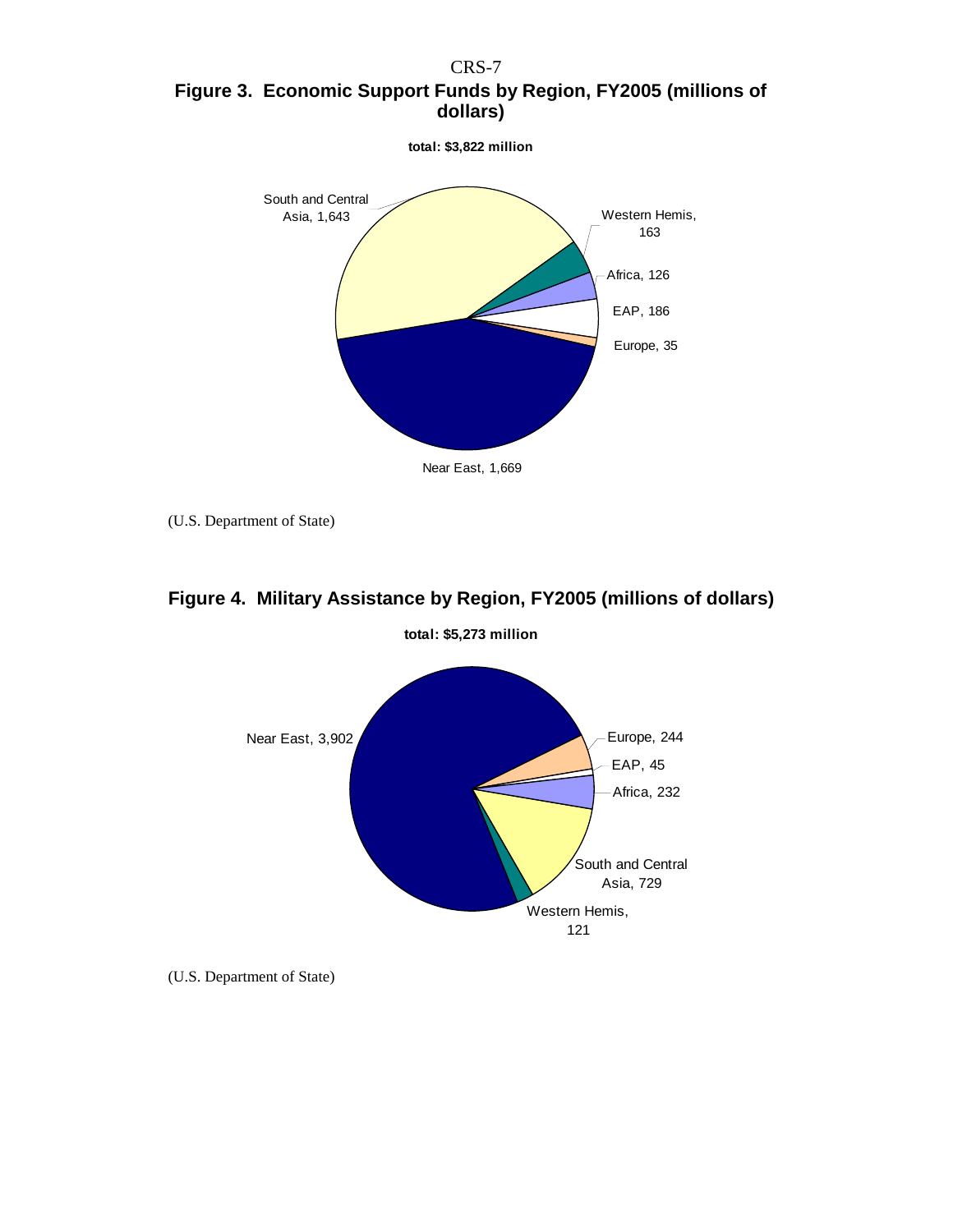# **East Asia**

Major objectives and program areas for U.S. assistance in East Asia include counterterrorism, economic growth, HIV/AIDS prevention, the development of civil society, democratization, environmental management, and restricting the international flow of arms. The United States also sponsors counter-narcotics, counter-trafficking-in-persons, and de-mining activities in the region. Since 2001, foreign aid spending in East Asia has grown markedly, largely due to counterterrorism efforts in the Philippines and Indonesia. The Philippines, a Major Non-NATO Ally, and Indonesia, a democratizing nation with the world's largest Muslim population, are home to several insurgency movements and radical Islamist organizations, some with ties to Al Qaeda, such as the Abu Sayyaf Group (Philippines) and Jemaah Islamiyah (Indonesia).<sup>14</sup> USAID's programs in East Asia aim to address the conditions that may give rise to radical ideologies and terrorism, such as poverty and unemployment, lack of education, failing governments, political disenfranchisement, and violent conflict. In October 2003, the Bush Administration launched education programs in Muslim communities in the Philippines and in Indonesia as part of its regional counterterrorism efforts.

#### **Figure 5. U.S. Foreign Aid (Non-food) to East Asian Countries, FY2005 (millions of dollars)**



(U.S. Department of State)

<sup>&</sup>lt;sup>14</sup> For further information on Southeast Asian terrorist activities, see CRS Report RL31672, *Terrorism in Southeast Asia*, by Bruce Vaughn, et. al.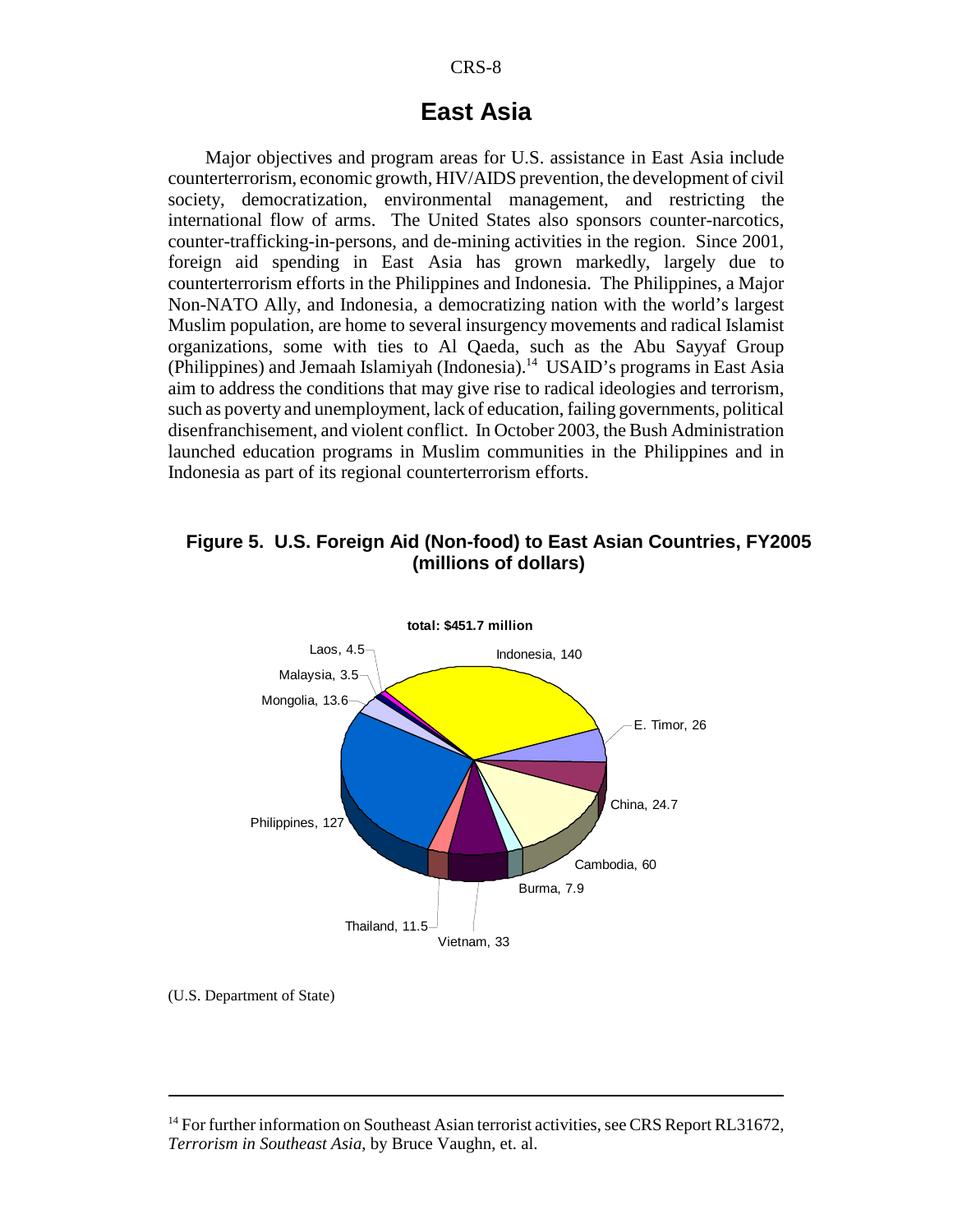Among EAP countries (excluding the Pacific Island nations), in FY2006, Indonesia was the largest recipient of U.S. foreign aid, particularly ESF and health and development assistance (CSH and DA), followed by the Philippines. The Philippines was the region's largest beneficiary of Foreign Military Financing (FMF) and International Military Education and Training (IMET). Counter-narcotics and law enforcement assistance (INCLE) were provided to Indonesia, the Philippines, and East Timor. Indonesia, Cambodia, and the Philippines were the largest recipients of Non-proliferation, Anti-terrorism, De-mining, and Related programs (NADR). See **Figure 5**. Vietnam, as one of 15 focus countries under the President's Emergency Plan for AIDS Relief (PEPFAR), was the only Asian country to receive Global HIV/AIDS Initiative (GHAI) funding.

Economic Support Funds support several EAP regional programs. These include the Association of Southeast Asian Nations (ASEAN) Fund, Developing Asian Institutions Fund, and Regional Women's Issues. The ASEAN Fund, introduced in FY2004, promotes regional cooperation on several fronts, including terrorism, border security, HIV/AIDS and avian influenza, human trafficking, narcotics, and trade. The Asian Institutions Fund advances U.S. strategic interests through support of regional, multilateral fora such as the Asia-Pacific Economic Cooperation (APEC) meeting and the ASEAN Regional Forum (ARF). EAP also receives assistance through USAID's Regional Development Mission-Asia, including programs for reducing trafficking in persons, improving economic policy and governance, protecting the rights of people with disabilities, and preventing and controlling HIV/AIDS and other infectious diseases. The Bush Administration's FY2007 budget request included \$26 million in ESF for the Asia-Pacific Partnership, a cooperative arrangement with China, India, South Korea, Australia, and Japan formed to address climate change. The FY2007 foreign operations appropriations bill as reported out of and passed by the House (H.Rept. 109-486) did not approve the request.

**Foreign Aid Restrictions.** In some East Asian countries, the United States has withheld assistance or restricted it to non-governmental organizations (NGOs) or to exiled democratic political groups in response to government actions that the United States has deemed undemocratic. The foreign operations spending measure for FY2006 (P.L. 109-102) maintained human rights-related restrictions on U.S. foreign assistance to the governments of Burma, Cambodia, and Indonesia while supporting Burmese dissident groups and promoting civil society, human rights, and democracy in Cambodia, Indonesia, East Timor, Thailand, China, and Mongolia.

Between 1993 and 2005, Indonesia faced sanctions on military assistance largely due to U.S. congressional concerns about human rights violations, particularly those committed by Indonesian military forces (TNI). In February 2005, Secretary of State Condoleezza Rice determined that the Indonesian government and armed forces (TNI) had satisfied legislative conditions and certified the resumption of full IMET for Indonesia. P.L. 109-102, Section 599F(a), continued existing restrictions on FMF, stating that such assistance may be made available for Indonesia only if the Secretary of State certifies that the Indonesian government is prosecuting, punishing, and resolving cases involving members of the TNI credibly alleged to have committed gross violations of human rights in East Timor and elsewhere. Section 599F(b) provided that the Secretary of State may waive restrictions on FMF for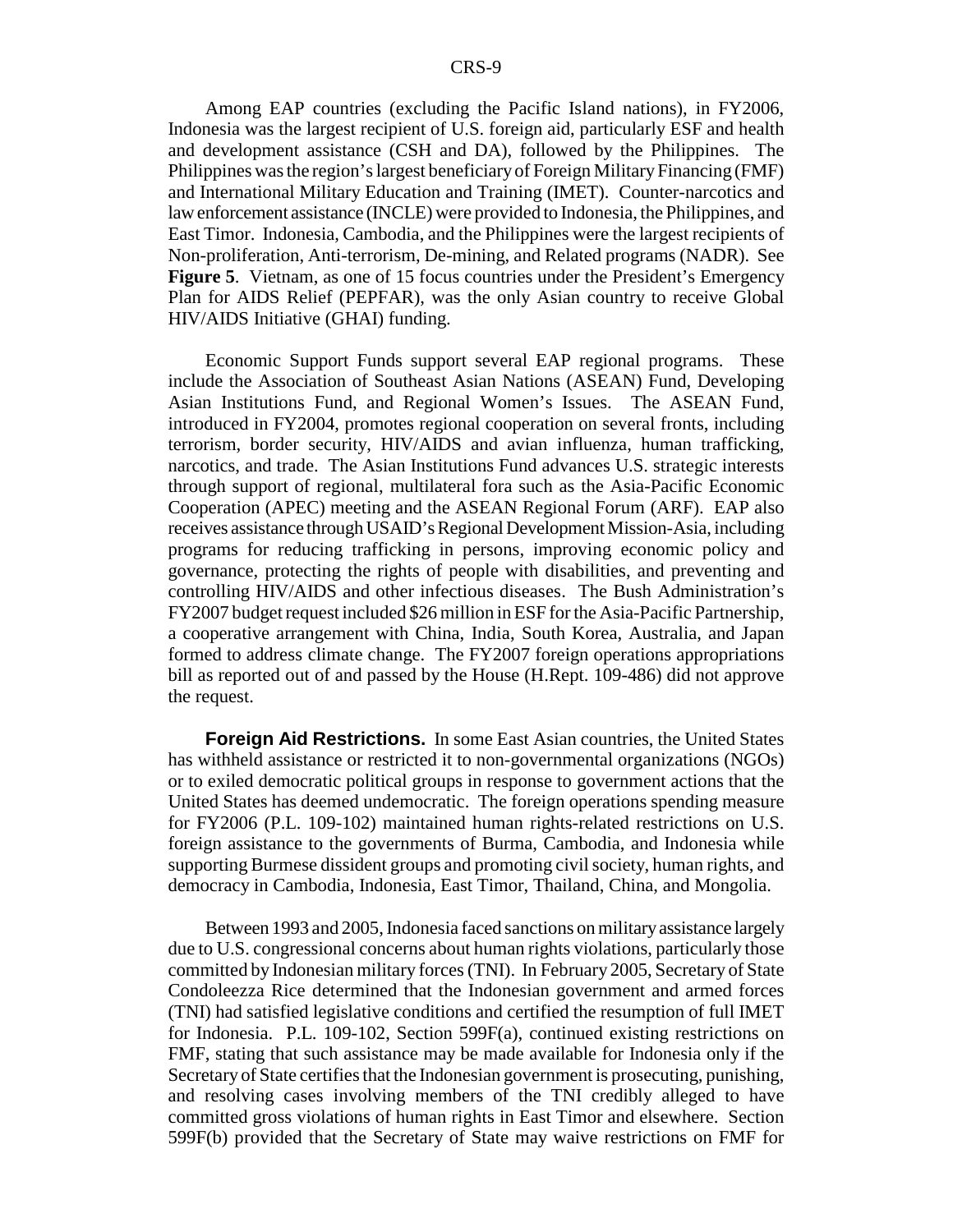Indonesia if such action would be in the national security interests of the United States. In November 2005, the Secretary of State waived restrictions on FMF to Indonesia on national security grounds pursuant to Section 599F(b).

**September 2006 Military Coup in Thailand.** In response to the September 19, 2006, military coup in Thailand, the U.S. State Department suspended military and peacekeeping assistance and training under foreign operations appropriations and counterterrorism assistance under Section 1206 of the National Defense Authorization Act for FY2006. The bans were imposed pursuant to Section 508 of the Foreign Operations Appropriations Act, which provides that such funds shall not be made available to any country whose duly elected head of government was deposed by military coup. Other aid programs not affected by Section 508 or in the U.S. national interest would continue to receive funding.

**Indian Ocean Earthquake and Tsunami.** The December 26, 2004 tsunami caused catastrophic losses of lives and property in Aceh province, Indonesia, with nearly 130,000 persons dead and over 500,000 displaced.<sup>15</sup> The Emergency Supplemental Appropriations Act for Defense, the Global War on Terror, and Tsunami Relief, 2005 (P.L. 109-13) appropriated \$631 million for tsunami recovery and reconstruction in East and South Asia. The Bush Administration pledged \$400 million for relief and reconstruction efforts in Indonesia and \$5.3 million for Thailand.<sup>16</sup>

<sup>15</sup> USAID, *Fact Sheet #39, Indian Ocean — Earthquakes and Tsunamis* (July 7, 2005).

<sup>16</sup> USAID, *USAID Rebuilds Lives after the Tsunami* (April 27, 2006).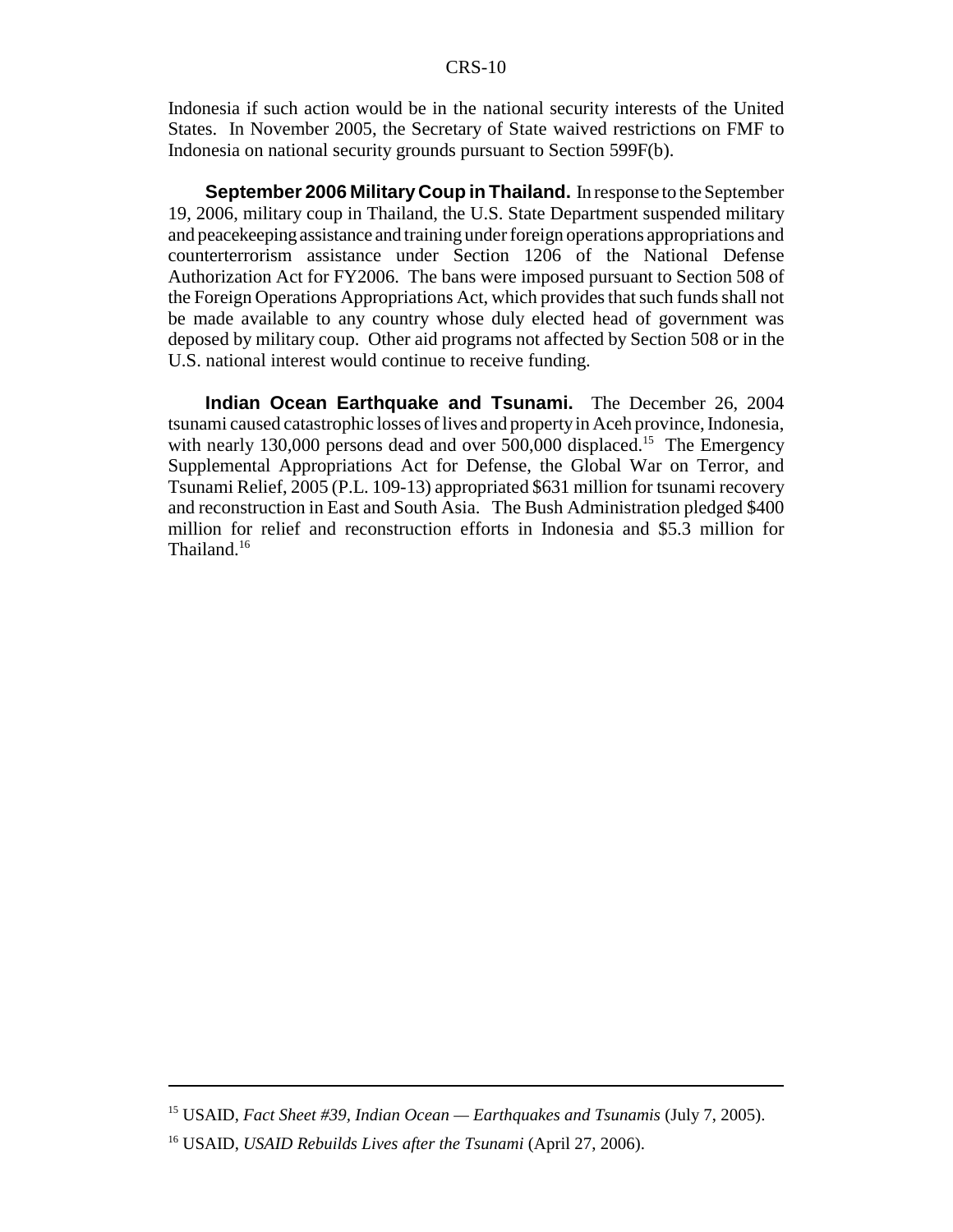# **Country Aid Levels and Restrictions — East Asia17**

# **Regional Development Mission-Asia**

USAID's Regional Development Mission-Asia (RDM-Asia), inaugurated in 2003 to manage regional and country-specific aid primarily in mainland Southeast Asia, administers the following programs: Vulnerable Populations & Foreign Policy Interests; HIV/AIDS and Other Infectious Diseases; Improved Environmental Conditions in Asia; and Regional Governance and Economic Reform. The vulnerable populations program supports basic education, health care, victims of war, anti-trafficking, and mass media activities in Burma, Vietnam, Laos, and Thailand. Regional health programs assist related efforts in China, Laos, Thailand, and Vietnam. Environmental assistance includes improved access to clean water and sanitation, sustainable management of natural resources and biodiversity conservation, and pollution mitigation in Southeast Asia. Regional government programs focus on commercial legal reforms in Laos, Thailand, and Vietnam. Funding for RDM-Asia has increased dramatically since 2003. See **Table 2**.

| <b>Account</b>            | <b>FY2003</b> | <b>FY2004</b>    | <b>FY2005</b> | <b>FY2006</b><br>estimate | <b>FY2007</b><br>request |
|---------------------------|---------------|------------------|---------------|---------------------------|--------------------------|
| <b>CSH</b>                | 9,602         | 17,073           | 18,511        | 18,941                    | 20,007                   |
| DA                        | 1,969         | 9,200            | 10,400        | 16,446                    | 14,440                   |
| <b>ESF</b>                | 3,720         | 994              | 3,472         | 18,216                    | 11,400                   |
| Global<br><b>HIV/AIDS</b> | $\theta$      | $\boldsymbol{0}$ | 16,370        | 8,385                     | 8,385                    |
| Totals                    | 15,291        | 27,267           | 48,753        | 61,988                    | 54,232                   |

**Table 2. Regional Development Mission-Asia, 2003-2007** (thousands of dollars)

**Source**: U.S. Agency for International Development, *Budget Justification to the Congress, FY2007*.

<sup>&</sup>lt;sup>17</sup> Including Southeast Asia and excluding North Korea and Pacific Island nations.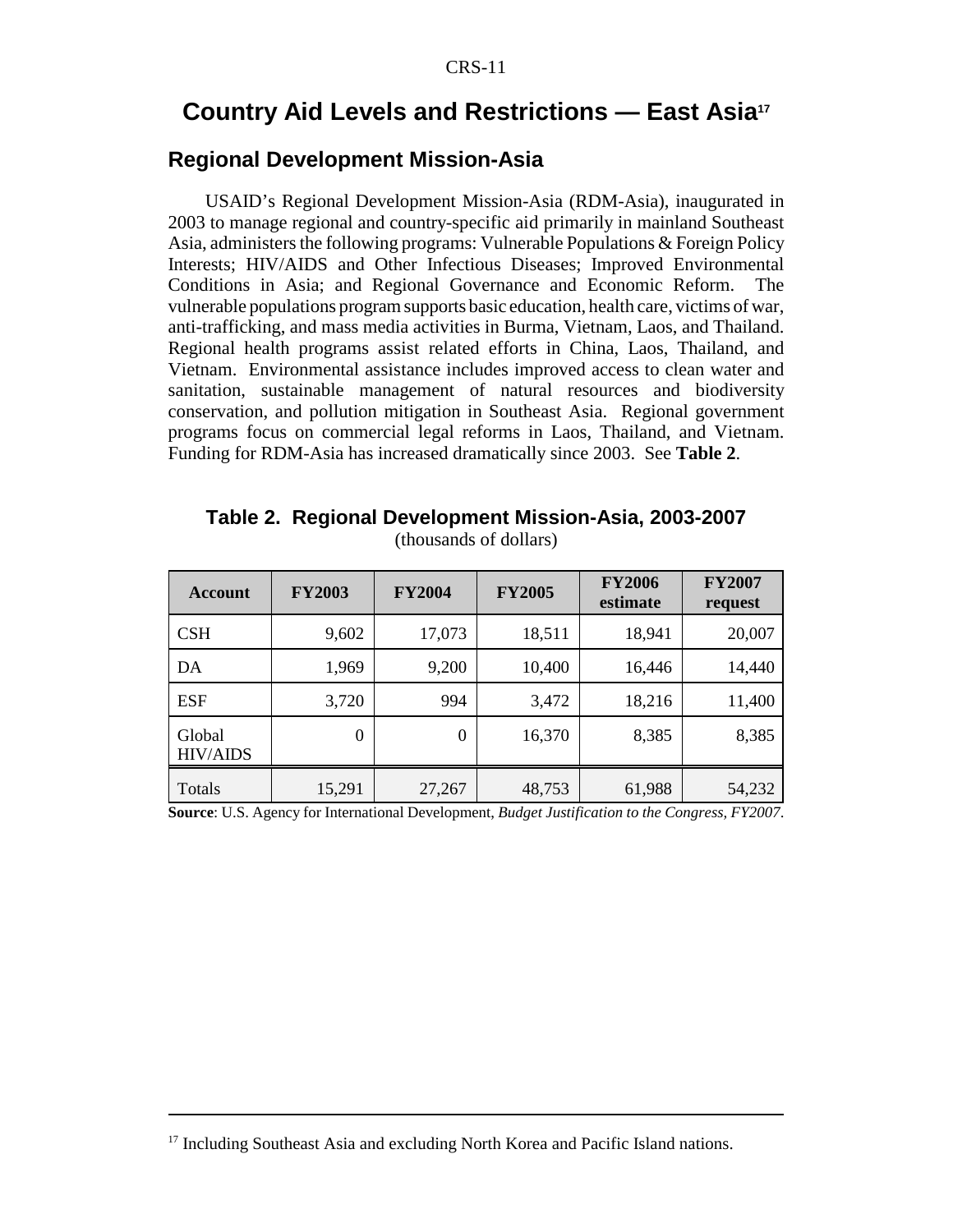#### **Burma**

| Account    | <b>FY2003</b> | <b>FY2004</b> | <b>FY2005</b>   | <b>FY2006</b><br>estimate | <b>FY2007</b><br>request |
|------------|---------------|---------------|-----------------|---------------------------|--------------------------|
| <b>CSH</b> | 2,000         |               | 0               |                           |                          |
| DA         |               |               | 0               |                           |                          |
| <b>ESF</b> | 6,950         | 12,923        | 7,936           | 10,890                    | 7,000                    |
| Other      |               |               | $4,000^{\rm a}$ | $3,000^a$                 |                          |
| Totals     | 8,950         | 12,923        | 11,936          | 13,890                    | 7,000                    |

# **Table 3. U.S. Assistance to Burma, 2003-2007**

(thousands of dollars)

**Sources:** U.S. Department of State; USAID

a. Humanitarian assistance for displaced Burmese and host communities in Thailand through an unspecified account.

Burma has significant foreign aid needs. It has the largest population of displaced persons in East Asia and one of the world's highest HIV/AIDS infection rates. The country is the world's largest trafficker of methamphetamine and secondlargest producer of opium. According to USAID, ethnic fighting and deteriorating economic conditions have compelled 1.6 million persons to flee Burma and displaced 1.5 million Burmese within the country. Furthermore, the SPDC reportedly has mismanaged the economy and has embarked upon a sudden, costly relocation of the capital from Rangoon to Pyinmana, a remote town in the center of the country. The United States provides no direct aid to the Burmese government in response to the Burmese military junta's (State Peace and Development Council or SPDC) repression of the National League for Democracy (NLD), failure to honor the NLD's parliamentary victory in 1990, and harassment of its leader, Aung San Suu Kyi, who remains under house arrest.18 U.S. foreign aid to Burma is limited mainly to Burmese victims of trafficking, ethnic minorities, displaced persons, refugees along the Burma-Thailand border, and Burmese pro-democracy students and mass media personnel living outside the country.19

On June 11, 2003, the 108<sup>th</sup> Congress passed the Burmese Freedom and Democracy Act of 2003 (P.L. 108-61), which bans imports from Burma unless democracy is restored. Additional U.S. foreign aid sanctions against Burma include opposition to international bank loans to Burma and a ban on debt restructuring assistance. U.S. foreign operations legislation mandates withholding contributions to the Global Fund to Fight AIDS, Tuberculosis and Malaria (GFATM) in amounts that correspond to the GFATM's assistance to the Burmese government.<sup>20</sup> Since the Office to Monitor and Combat Trafficking in Persons was established by the U.S.

<sup>&</sup>lt;sup>18</sup> For Burma aid sanctions, see P.L. 104-208, Section 570. For further information on Burma, see CRS Report RL33479, *Burma.-U.S. Relations*, by Larry A. Niksch.

 $19$  The State Department has also awarded grants to the National Endowment for Democracy (NED) for assisting Burmese pro-democracy groups.

<sup>&</sup>lt;sup>20</sup> See P.L. 109-102, Section 526.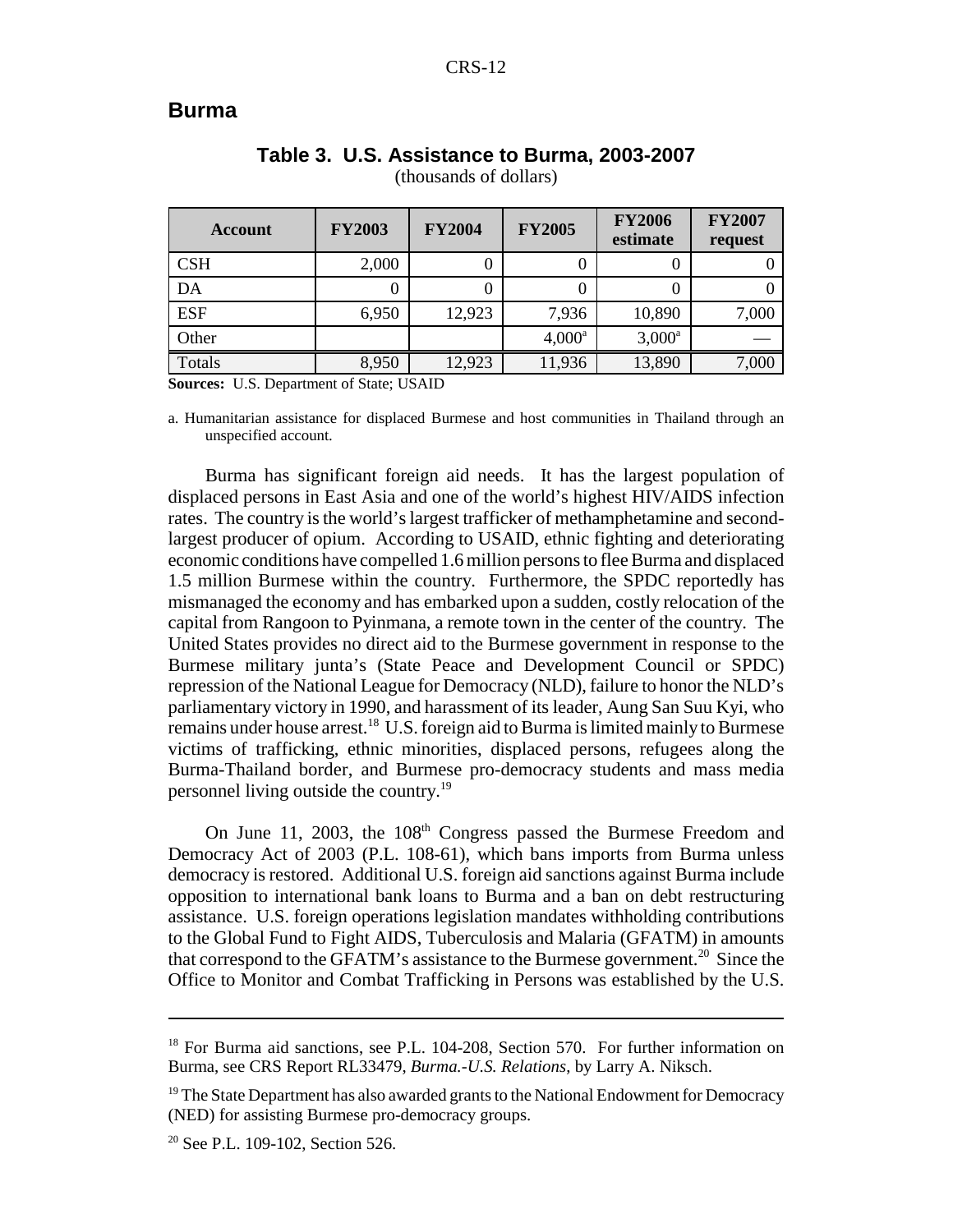State Department in 2001, Burma has received a "Tier 3" assessment annually by the Office for failing to make significant efforts to bring itself into compliance with the minimum standards for the elimination of trafficking in persons. The Tier 3 ranking could serve as a basis for withholding non-humanitarian aid.

#### **Cambodia**

| <b>Account</b>                          | <b>FY2003</b>  | <b>FY2004</b>  | <b>FY2005</b> | <b>FY2006</b><br>estimate | <b>FY2007</b><br>request |
|-----------------------------------------|----------------|----------------|---------------|---------------------------|--------------------------|
| <b>CSH</b>                              | 22,100         | 29,360         | 29,300        | 28,556                    | 27,378                   |
| DA                                      | 3,687          | 2,750          | 8,950         | 5,487                     | 6,597                    |
| <b>ESF</b>                              | 15,000         | 16,900         | 16,864        | 14,850                    | 13,500                   |
| <b>FMF</b>                              | $\Omega$       | $\Omega$       | 992           | 990                       | 500                      |
| <b>NADR</b>                             | 2,765          | 3,916          | 4,170         | 3,700                     | 5,050                    |
| Totals                                  | 43,552         | 52,926         | 60,276        | 53,583                    | 53,025                   |
| <b>Food Aid</b>                         |                |                |               |                           |                          |
| P.L. 480 Title<br>II Grant <sup>a</sup> | $\theta$       | 703            | $\theta$      | $\theta$                  | $\Omega$                 |
| FFP <sup>b</sup>                        | 1,715          | 3,444          | 3,643         |                           |                          |
| FFE <sup>b</sup>                        | 650            | $\theta$       | $\Omega$      |                           |                          |
| Section<br>$416(b)^{b}$                 | $\overline{0}$ | $\overline{0}$ | $\theta$      |                           |                          |

# **Table 4. U.S. Assistance to Cambodia, 2003-2007**

(thousands of dollars)

**Sources:** U.S. Department of State; USAID; U.S. Department of Agriculture

a. USAID data — includes freight costs.

b. USDA data — does not include freight costs.

Cambodia ranks  $129<sup>th</sup>$  out of 175 countries and regions on the United Nations Development Programme's Human Development Index, which measures GNP per capita, life expectancy, and educational attainment. The country's poverty, primitive infrastructure, and weak human resource base hinder not only economic but also political development.

U.S. restrictions on foreign assistance to Cambodia reflect congressional disapproval of Prime Minister Hun Sen's seizure of power in 1997 and other undemocratic political practices. Foreign operations appropriations have barred U.S. assistance to the central government of Cambodia and to the Khmer Rouge tribunal and instructed U.S. representatives to international financial institutions to oppose loans to Cambodia, except those that meet basic human needs. U.S. assistance may be provided only to Cambodian and foreign NGOs and to local governments. Statutory exceptions allow for the following categories of U.S. assistance to the central government of Cambodia: reproductive and maternal and child health care; basic education; combating human trafficking; cultural and historic preservation; the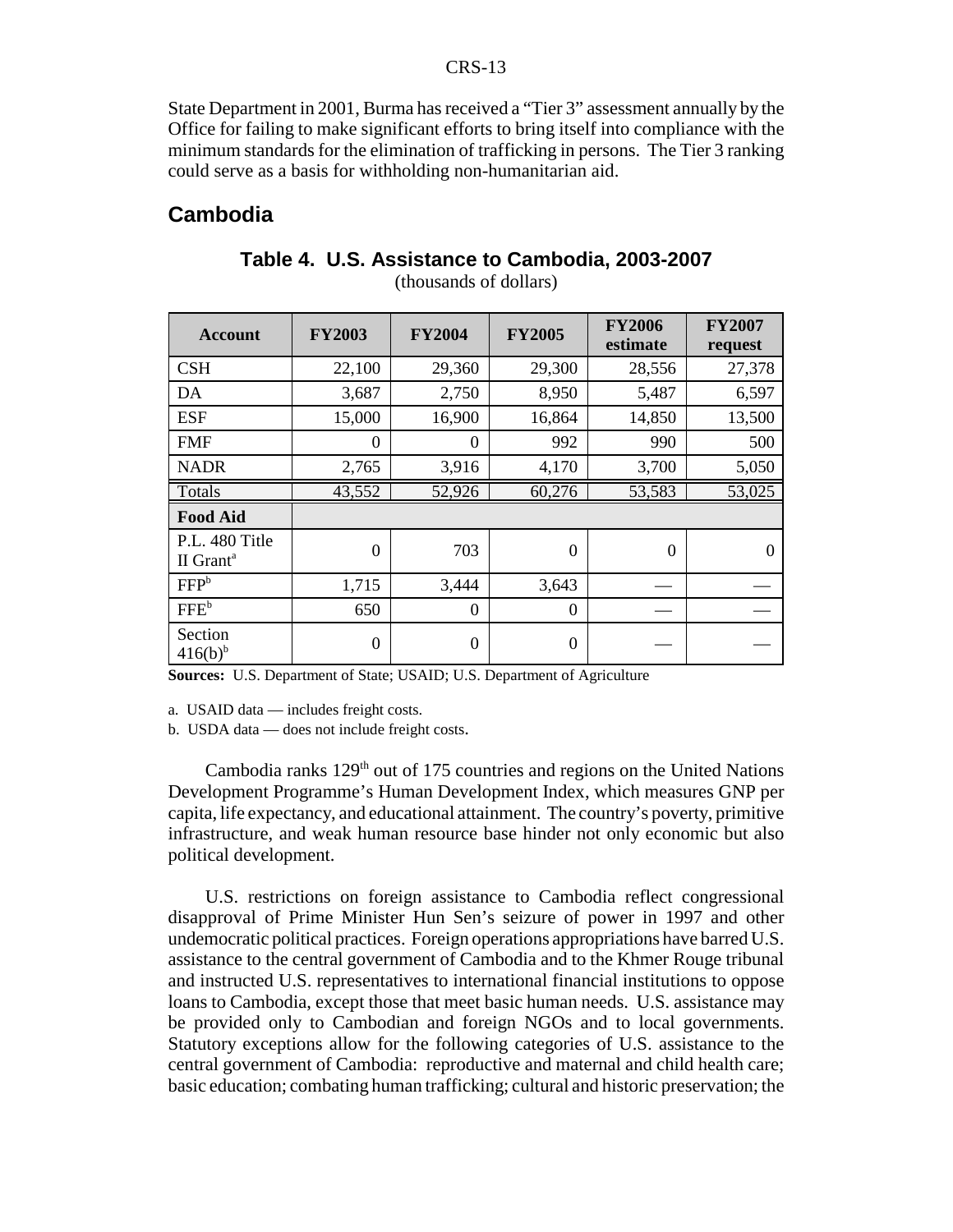prevention, treatment, and control of HIV/AIDS and other infectious diseases; and counter-narcotics activities.<sup>21</sup>

Cambodia is the recipient of a relatively large amount of foreign aid from a variety of sources. External funding accounts for over half of the country's government budget. Since 1996, the Consultative Group for Cambodia, a consortium of seven international financial organizations and 22 donor countries under the auspices of the World Bank, has met annually to set economic and political reform guidelines for the Cambodian government and to extend aid packages averaging \$500 million per year. Japan, Australia, and the United States are the largest bilateral aid donors to Cambodia.

ESF for Cambodia supports justice system reform, anti-corruption activities, democratic political parties, and civil society groups that monitor human rights conditions and investigate allegations of abuse. For FY2007, the Bush Administration requested \$2.5 million for a garment sector competitiveness program. The Cambodian garment sector, which generates 80% of the country's export earnings, faces formidable competition from larger developing countries such as China.

Cambodia receives FMF for border control and counterterrorism efforts, subject to congressional notification requirements. The United States provides small arms/light weapons destruction (NADR/SALW) funds to control their proliferation. The FY2007 congressional budget justification requested NADR Terrorist Interdiction Program (NADR/TIP) funds to help provide for a computerized system for collecting and analyzing traveler data to identify possible terrorists.

In other U.S. assistance programs, Cambodia, one of the top five countries in the world for the number of landmine casualties (approximately 800 victims per year), is to receive approximately \$5 million annually in 2006 and 2007 for demining activities (NADR/HD). In addition, in the past decade, USAID has supported programs worth \$13 million providing for prostheses, physical rehabilitation, employment for persons with disabilities, and coordination of services using Leahy War Victims Funds. Cambodia participates in a USAID Office of Foreign Disaster Assistance (OFDA)-funded project (2003-2007) that aims to improve flood forecasting capacity and communications capabilities in communities in the Lower Mekong River Basin. On October 12, 2005, U.S. Secretary of Health and Human Services Michael Leavitt, on a visit to Southeast Asia, signed a cooperation agreement with Cambodian officials in which \$1.8 million was pledged to help the country guard against the spread of H5N1 (avian influenza).

<sup>&</sup>lt;sup>21</sup> For most of these activities, USAID collaborates with the central government of Cambodia but continues to provide funding through the country's large and vibrant NGO community.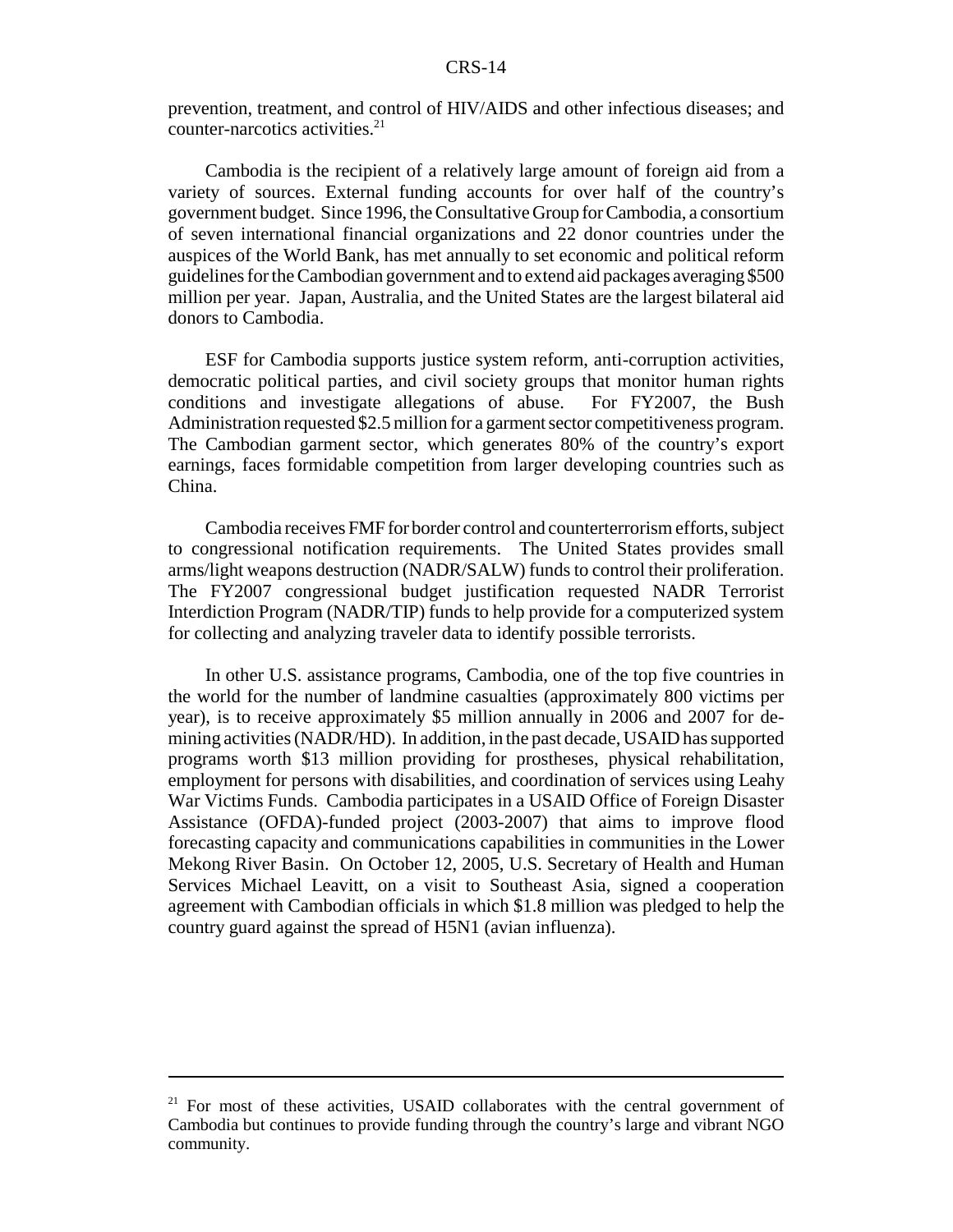# **People's Republic of China (PRC)**

#### **Table 5. U.S. Assistance to China, 2003-2007**

(thousands of dollars)

| <b>Account</b> | <b>FY2003</b> | <b>FY2004</b>    | <b>FY2005</b>    | <b>FY2006</b><br>estimate | <b>FY2007</b><br>request |
|----------------|---------------|------------------|------------------|---------------------------|--------------------------|
| DA             | 0             | 0                | 0                | $4,950$ <sup>d</sup>      | 5,000                    |
| <b>ESF</b>     | 15,000        | $13,500^{\circ}$ | $19,000^{\rm b}$ | $23,000^{\circ}$          |                          |
| ESF/Tibet      |               | $3,976^a$        | $4,216^b$        | $3,960$ <sup>d</sup>      |                          |
| Peace Corps    | 977           | 863              | 1,476            | 1,785                     | 1,886                    |
| Totals         | 15,977        | 18,339           | 24,692           | 33,695                    | 6,886                    |

**Sources:** U.S. Department of State, USAID.

a. P.L. 108-199.

b. P.L. 108-447.

c. H.Rept. 109-265.

d. P.L. 109-102, Sections 534 and 575.

USAID does not have a presence or mission in the People's Republic of China (PRC). However, the Peace Corps has been involved in English language and environmental education in China since 1993, and United States funding primarily to U.S.-based non-governmental organizations (NGOs) for democracy and Tibet programs has almost doubled since 2003. Beginning in 2006, Congress has appropriated funding for U.S. educational programs in China.

China received only Peace Corps assistance prior to 2000. The consolidated appropriations act for FY2000 provided \$1 million for foreign-based NGOs working in Tibet and authorized ESF for foreign NGOs to promote democracy in China. For FY2001, the United States extended \$28 million to the PRC as compensation for damages caused by the accidental NATO bombing of the Chinese Embassy in Belgrade in 1999. Congress has increased its annual earmark for democracy, human rights, and rule-of-law programs in China from \$10 million in 2002 to \$23 million in 2006. Appropriations for cultural preservation, economic development, and environmental conservation in Tibetan communities in China has also grown.<sup>22</sup> In 2004, the Bureau of Democracy, Human Rights and Labor (DRL) of the Department of State became the principal administrator of China democracy programs.23 Major

 $22$  The conference agreement (House Rpt. 109-265) on the FY2006 foreign operations appropriations bill (H.R. 3057, signed into law as P.L. 109-102) authorized \$20 million for China/Hong Kong/Taiwan from the Human Rights and Democracy Fund (HRDF). In addition, Congress provided \$3 million to NED for democracy programs in China. For Tibet, the FY2006 foreign aid measure authorized \$4 million to NGOs for cultural preservation, sustainable development, and environmental conservation in the Tibetan Autonomous Region and in Tibetan communities in China and \$250,000 to NED for human rights and democracy programs related to Tibet.

<sup>&</sup>lt;sup>23</sup> For descriptions of HRDF projects in China, see U.S. Department of State, Bureau of Democracy, Human Rights and Labor, *FY2005-2006 Human Rights and Democracy Fund*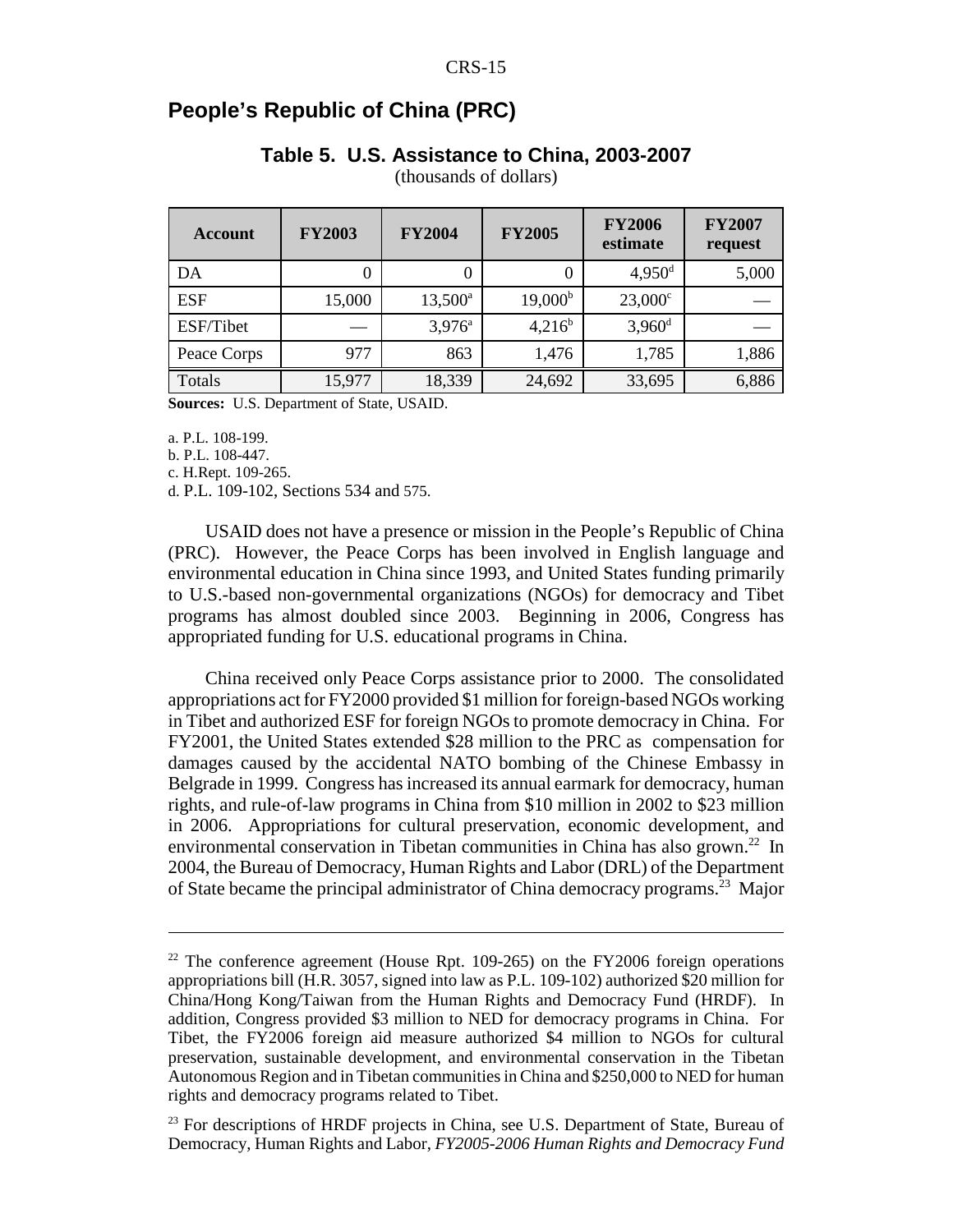U.S. grantees have included the National Endowment for Democracy (NED), the Asia Foundation, Temple University (School of Law), the American Bar Association, and the Bridge Fund (Tibet). In addition, NED provides grants (approximately \$2 million per year since 1999) for programs that promote human rights, labor rights, electoral and legal reforms, and independent mass media in China from its annual congressional earmark.24

In 2006, Congress appropriated \$5 million in Development Assistance (DA) to American educational institutions for programs in China related to democracy, rule of law, and the environment. The Senate Appropriations Committee of the 109<sup>th</sup> Congress recommended \$49 million for democracy and rule of law programs in the PRC for 2007, an increase of \$44 million above the President's budget request, including \$14 million in DA funds to American educational institutions (S.Rept. 109- 277).

Since 2002, foreign operations appropriations legislation has prohibited funding to the United Nations Population Fund (UNFPA) because of its programs in China, which the State Department has determined involve coercive abortion. The United States continues to impose other restrictions that were put in place in the aftermath of the 1989 Tiananmen Square military crackdown, including "no" votes or abstentions by U.S. representatives to international financial institutions regarding loans to China (except those that meet basic human needs) and a ban on Overseas Private Investment Corporation (OPIC) programs in the PRC. The Foreign Operations Appropriations Act for FY2002 (P.L. 107-115) lifted the restrictions (effective since FY2000) requiring that ESF for China democracy programs be provided only to NGOs located outside the PRC. However, Tibet programs are still restricted to NGOs. Congress continues to require that U.S. representatives to international financial institutions support projects in Tibet only if they do not encourage the migration and settlement of non-Tibetans (Han Chinese) into Tibet or the transfer of Tibetan-owned properties to non-Tibetans.<sup>25</sup>

*Projects Fact Sheet*, December 6, 2005.

<sup>&</sup>lt;sup>24</sup> See General Accounting Office, "Foreign Assistance: U.S. Funding for Democracy-Related Programs," February 2004.

<sup>25</sup> For further information, see CRS Report RL31910, *China: Economic Sanctions*, by Dianne E. Rennack.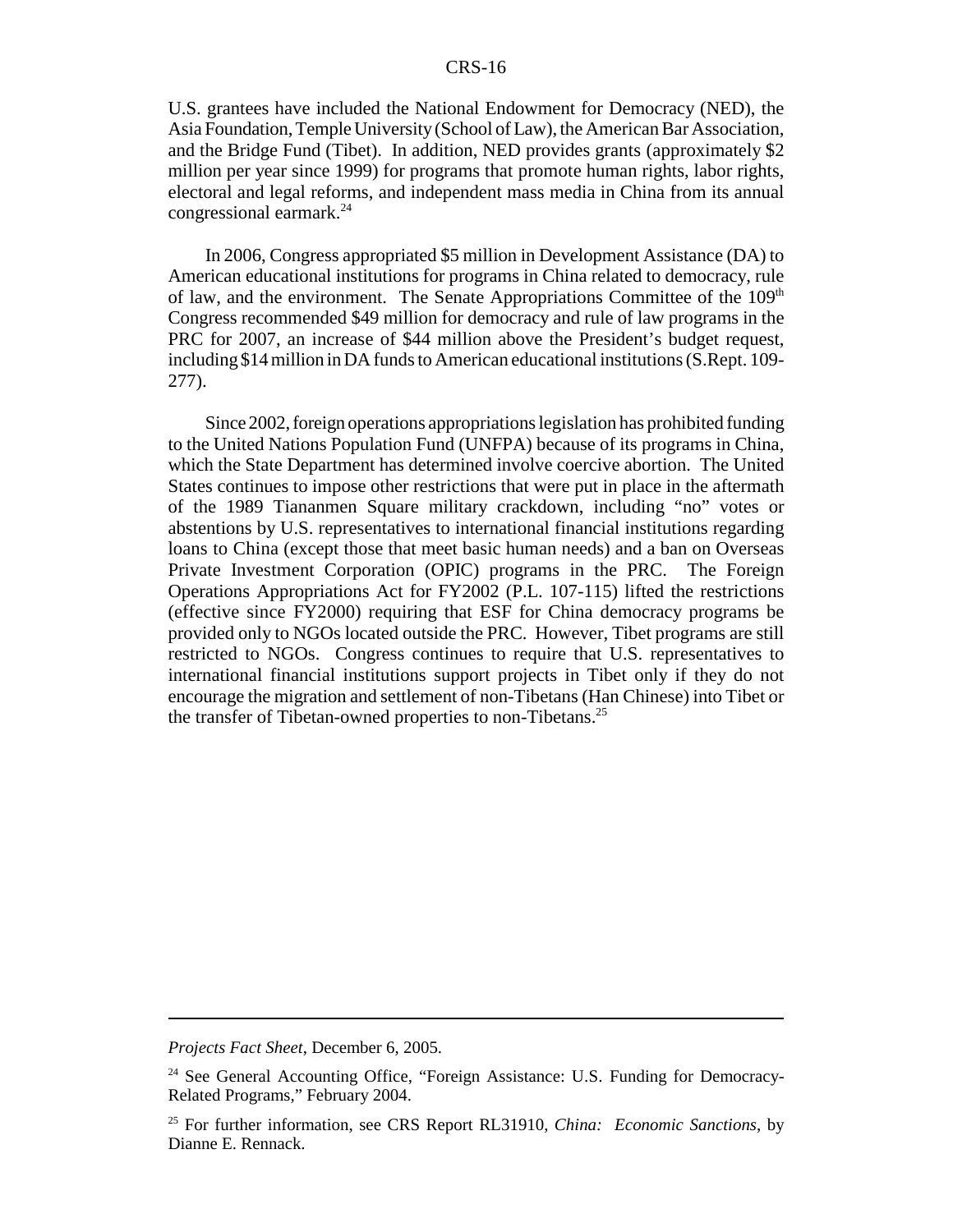# **East Timor (Democratic Republic of Timor-Leste)**

| <b>Account</b>                          | <b>FY2003</b>  | <b>FY2004</b> | <b>FY2005</b> | <b>FY2006</b><br>estimate | <b>FY2007</b><br>request |
|-----------------------------------------|----------------|---------------|---------------|---------------------------|--------------------------|
| DA                                      | $\Omega$       | $\Omega$      | 500           | 0                         |                          |
| <b>ESF</b>                              | 24,838         | 22,367        | 21,824        | 18,810                    | 13,500                   |
| <b>FMF</b>                              | 1,990          | 2,420         | 1,023         | 990                       | 500                      |
| <b>IMET</b>                             | 119            | 159           | 364           | 297                       | 320                      |
| <b>INCLE</b>                            | $\Omega$       | $\Omega$      | 0             | 1,485                     | 0                        |
| <b>PKO</b>                              | 3,250          | 1,050         | 1,228         | $\theta$                  | 0                        |
| Peace Corps                             | 1,219          | 1,320         | 1,372         | 1,632                     | 1,703                    |
| Totals                                  | 31,416         | 27,316        | 25,811        | 23,214                    | 16,023                   |
| <b>Food Aid</b>                         |                |               |               |                           |                          |
| P.L. 480 Title<br>II Grant <sup>a</sup> | $\overline{0}$ | 669           | 994           | 0                         | $\theta$                 |

#### **Table 6. U.S. Assistance to East Timor, 2003-2007**

(thousands of dollars)

**Sources:** U.S. Department of State; USAID; U.S. Department of Agriculture

a. USAID data — includes freight costs.

East Timor (Democratic Republic of Timor-Leste) gained full independence in May 2002. The United States supports a wide range of aid programs in East Timor, one of Asia's poorest countries, with the goal of building a viable economy and democratic political system. USAID programs in the country support maternal and child health. Economic programs include commercial law development, private sector competitiveness, trade and foreign investment. Aid for developing political institutions includes building judicial institutions, supporting political parties and the electoral process, and strengthening governmental capacity. USAID helped to design East Timor's constitution and provided assistance for the presidential elections of 2002, which many international observers reported as free and fair. U.S. military assistance to the country helps to equip and train the Timor Leste Defense Force, with an emphasis on maritime security and the transition to a democratic, professional, and effective force. In November 2005, the Millennium Challenge Corporation selected East Timor as eligible for MCA assistance. The United States is the third largest bilateral aid donor to East Timor after Australia and Portugal.

On March 28, 2003, President Bush issued a certification and report pursuant to Section 637(a)(2) of the Foreign Relations Authorization Act, FY2003 (P.L. 107- 228), granting excess defense articles and International Military Education and Training (IMET) to East Timor.<sup>26</sup>

<sup>&</sup>lt;sup>26</sup> The President must certify that East Timor has established an independent armed forces; and that the provision of defense articles and services is in the national security interests of the United States, and will promote both human rights and the professionalization of the armed forces in East Timor.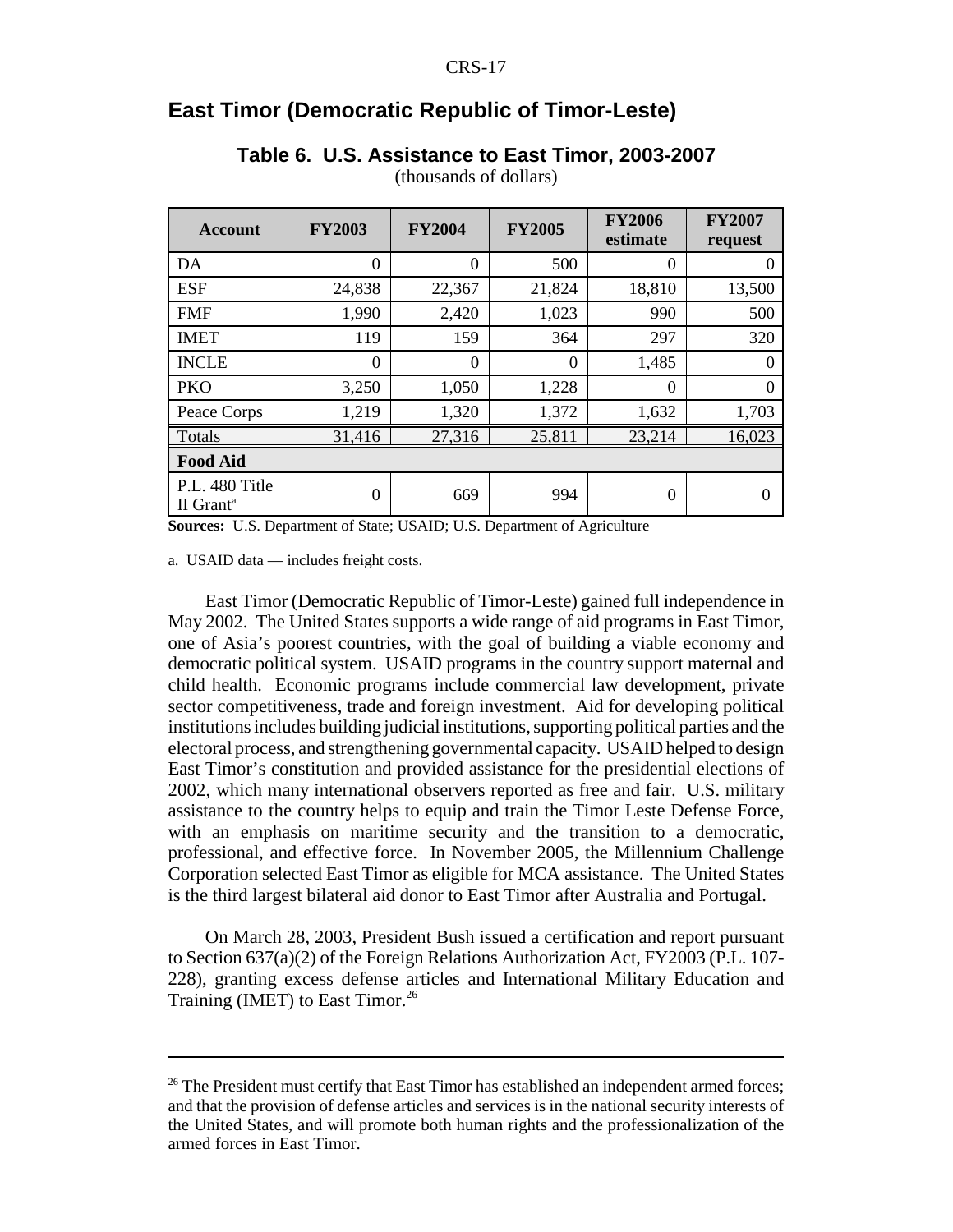# **Indonesia**

| <b>Account</b>                          | <b>FY2003</b> | <b>FY2004</b> | <b>FY2005</b> | <b>FY2006</b><br>estimate | <b>FY2007</b><br>request |
|-----------------------------------------|---------------|---------------|---------------|---------------------------|--------------------------|
| <b>CSH</b>                              | 31,955        | 33,000        | 37,100        | 28,017                    | 27,507                   |
| DA                                      | 39,016        | 33,291        | 27,848        | 33,212                    | 26,724                   |
| <b>ESF</b>                              | 59,610        | 49,705        | 68,480        | 69,300                    | 80,000                   |
| <b>FMF</b>                              | 0             | $\theta$      | $\theta$      | 990                       | 6,500                    |
| <b>IMET</b>                             | $\theta$      | 599           | 728           | 792                       | 1,285                    |
| <b>INCLE</b>                            | 0             | $\theta$      | $\theta$      | 4,950                     | 4,700                    |
| <b>NADR</b>                             | 1,008         | 5,998         | 6,262         | 6,092                     | 7,771                    |
| Totals                                  | 131,589       | 122.593       | 140,418       | 143,353                   | 154,487                  |
| <b>Food Aid/Disaster Relief</b>         |               |               |               |                           |                          |
| P.L. 480 Title I<br><b>USDA</b> Loan    | $\Omega$      | $\Omega$      | $\Omega$      |                           |                          |
| P.L. 480 Title II<br>Grant <sup>a</sup> | 29,540        | 4,115         | 10,489        | $\Omega$                  | 24,000                   |
| FFP <sup>b</sup>                        | $\theta$      | 5,597         | 6,194         |                           |                          |
| Section $416(b)^b$                      | 7,926         | 17,700        | 9,078         |                           |                          |
| Tsunami Relief <sup>c</sup>             |               |               | 400,000       |                           |                          |

# **Table 7. U.S. Assistance to Indonesia, 2003-2007**

(thousands of dollars)

**Sources:** U.S. Department of State; USAID; U.S. Department of Agriculture

a. USAID data — includes freight costs.

b. USDA data — does not include freight costs.

c. Tsunami Recovery and Reconstruction Fund, P.L. 109-13

Indonesia plays an important role in U.S. efforts toward maintaining political and economic stability in Southeast Asia, curbing terrorism in the region, and promoting democracy in the region and the Islamic world. According to the Department of State, Indonesia, as the largest Muslim country in the world, "is known for its moderate, pluralistic, and tolerant practice of Islam." The country "continues to cooperate with the U.S. and regional players on improving its law enforcement capabilities to deter terrorist attacks and financial crimes associated with them."27 U.S. assistance programs target corruption, terrorism, and weak foreign investment inflows. A major U.S. aid initiative is the six-year, \$157 million education program begun in 2004. The MCC has designated Indonesia as a "threshold" country for 2006, meaning that the country is close to meeting MCA criteria and may receive assistance in reaching eligibility status. The United States is the second-largest bilateral donor to Indonesia after Japan.

Other USAID programs and proposals for Indonesia include the following: CSH funds for local maternal and child health care, clean water, and HIV/AIDS and other infectious diseases prevention and treatment; DA allocations for natural

<sup>27</sup> U.S. Department of State, *FY2006 Congressional Budget Justification for Foreign Operations.*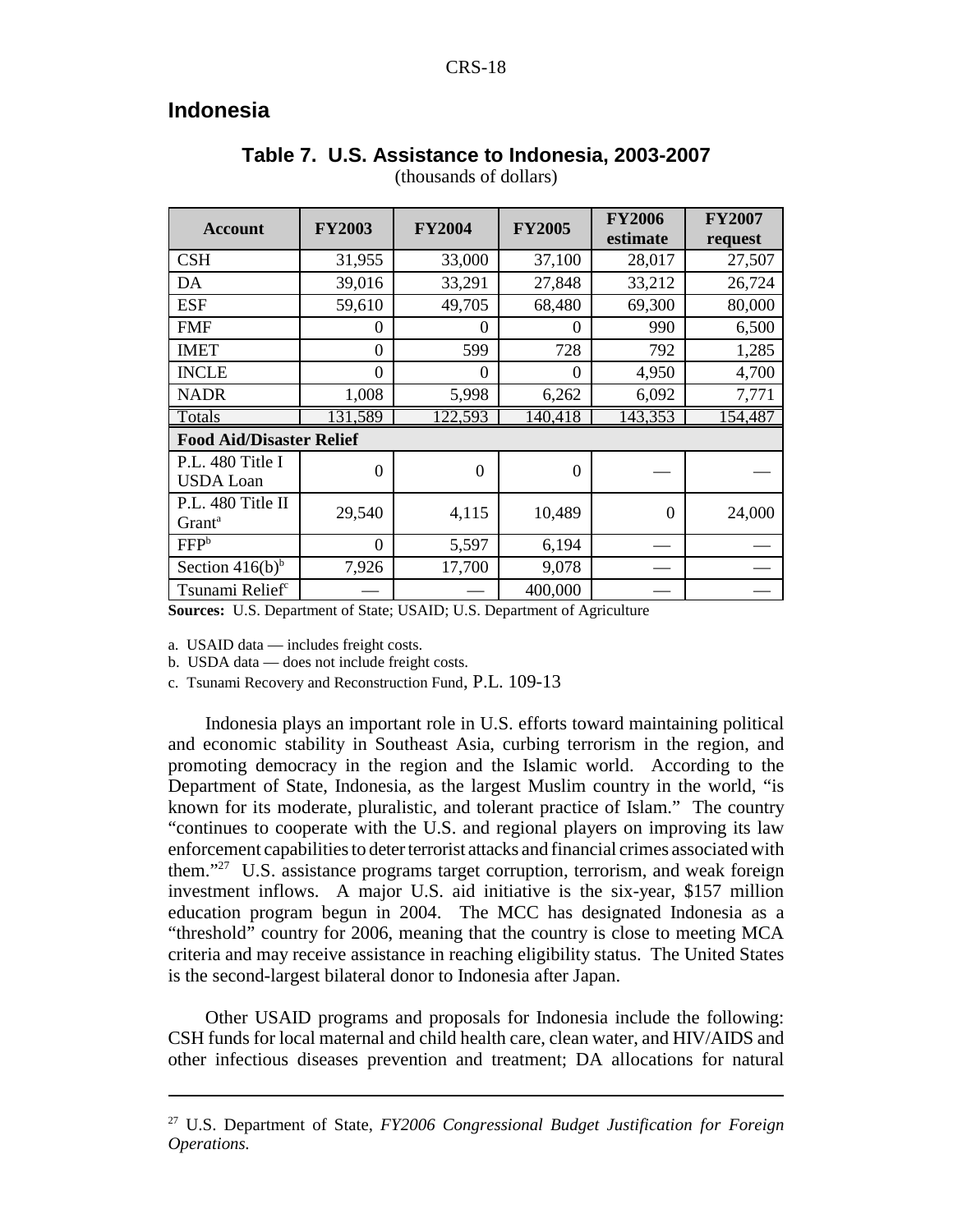resource management and biodiversity conservation; and ESF for several targeted areas — the justice sector, government accountability, corruption, conflict resolution, civil society, and economic growth.

INCLE programs aim to help develop the Indonesian National Police "into modern and effective civilian forces respectful of the rule of law and human rights." NADR assistance for Indonesia includes counterterrorism training, counterterrorism financing, and export control and border security.

**Military Assistance.** In 2005, the Bush Administration determined that Indonesia had met legislative conditions for the resumption of full IMET and waived restrictions on FMF on national security grounds, thus lifting sanctions that were first imposed in 1993.<sup>28</sup> The Consolidated Appropriations Act for 2004 (P.L. 108-199) made IMET available to Indonesia if the Secretary of State determined that the Indonesian government and armed forces were cooperating with the United States in the investigation regarding the August 2002 attack in Timika, Papua, in which three school teachers, including two Americans, were killed. P.L. 108-199 continued the ban on FMF unless the President certified that the Indonesian government was prosecuting and punishing those members of the Indonesia armed forces credibly alleged to have committed gross violations of human rights, particularly in East Timor in 1999. The FY2005 foreign operations appropriations measure (P.L. 108- 447) contained similar provisions. In February 2005, Secretary of State Condoleezza Rice determined that the Indonesian government and armed forces had cooperated with the FBI's investigation into the Papua murders, thereby satisfying legislative conditions, and certified the resumption of full IMET for Indonesia. The foreign aid appropriations act for FY2006 (P.L. 109-102) continued existing restrictions on FMF to Indonesia; however, the law provided that the Secretary of State may waive restrictions if such action would be in the national security interests of the United States. In November 2005, the Secretary of State exercised the waiver authority and allowed FMF for Indonesia.

**2004 Tsunami Relief.** The December 26, 2004 tsunami caused catastrophic losses of lives and property in Aceh province, Indonesia, with nearly 130,000 persons dead and over 500,000 displaced.<sup>29</sup> The Emergency Supplemental Appropriations Act for Defense, the Global War on Terror, and Tsunami Relief, 2005 (P.L. 109-13) appropriated \$631 million for tsunami recovery and reconstruction in East and South Asia. Of this amount, the Bush Administration pledged \$400 million for relief and reconstruction efforts in Indonesia.30

 $^{28}$  Notwithstanding the restrictions on IMET and FMF, from 1997-2004, Congress allowed Indonesia to participate in *Expanded* International Military Education and Training (E-IMET), which emphasizes and teaches human rights, military codes of conduct, and the principles and practices of civilian control of the military; the FY2005 foreign operations appropriations measure (P.L. 108-447) allowed FMF to the Indonesian navy to enhance maritime security.

<sup>29</sup> USAID, *Fact Sheet #39, Indian Ocean — Earthquakes and Tsunamis* (July 7, 2005).

<sup>30</sup> USAID, *USAID Rebuilds Lives after the Tsunami* (April 27, 2006).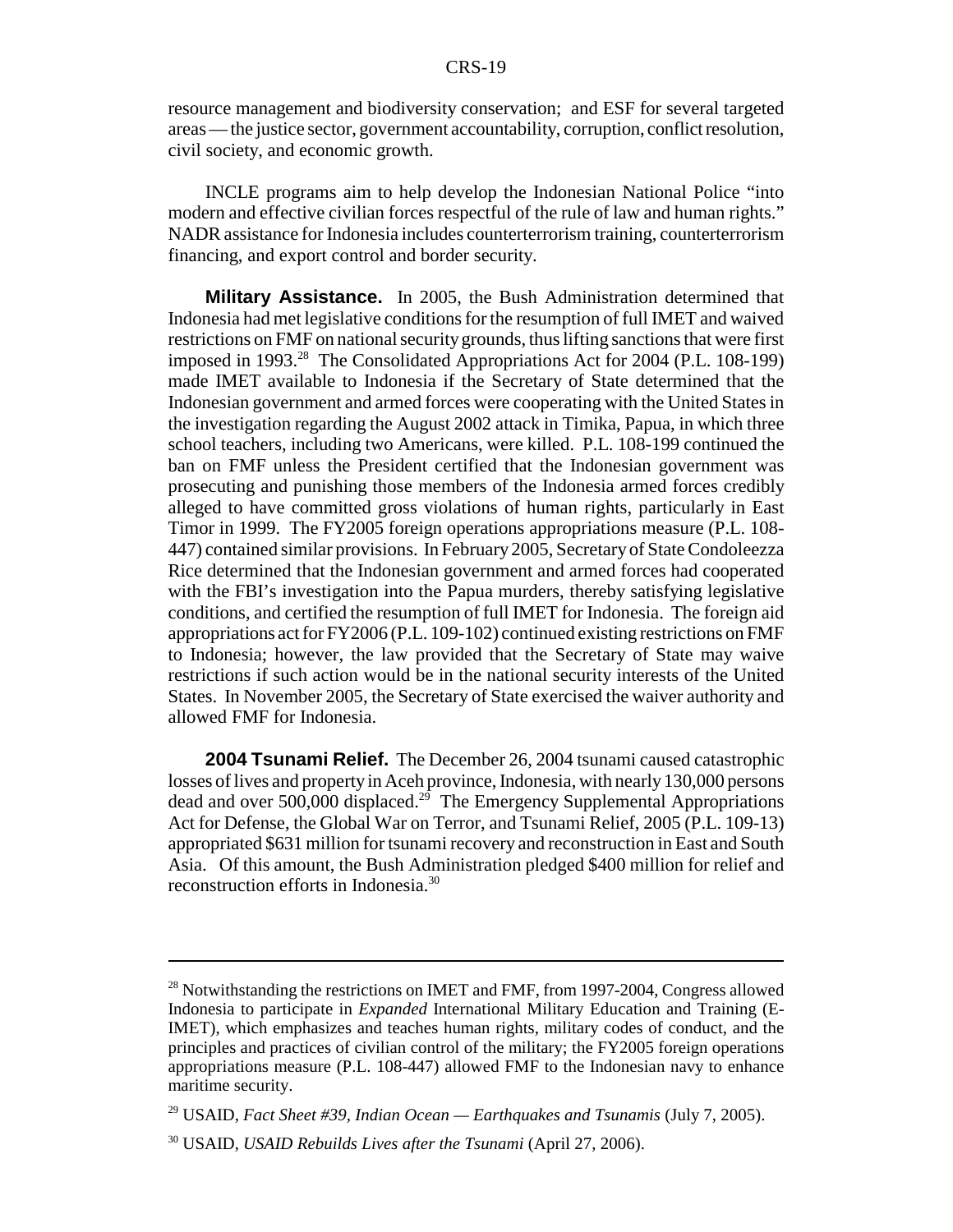#### **Laos**

| <b>Account</b>                          | <b>FY2003</b> | <b>FY2004</b> | <b>FY2005</b> | <b>FY2006</b><br>estimate | <b>FY2007</b><br>request |
|-----------------------------------------|---------------|---------------|---------------|---------------------------|--------------------------|
| <b>ESF</b>                              | $\theta$      | $\theta$      | $\theta$      | $\Omega$                  | 500                      |
| <b>CSH</b>                              | 1,000         | $\theta$      | $\Omega$      | $\Omega$                  | $\Omega$                 |
| DA                                      | 1,000         | $\Omega$      | 0             | $\theta$                  | $\Omega$                 |
| <b>INCLE</b>                            | 2,500         | 2,000         | 1,984         | 990                       | 900                      |
| <b>NADR</b>                             | 1,200         | 1,412         | 2,500         | 3,300                     | 3,400                    |
| Totals                                  | 5,700         | 3,412         | 4,484         | 4,290                     | 4,800                    |
| <b>Food Aid</b>                         |               |               |               |                           |                          |
| P.L. 480 Title<br>II Grant <sup>a</sup> | 685           | $\theta$      | 0             | $\theta$                  | 0                        |
| Section<br>$416(b)^{b}$                 | $\Omega$      | $\theta$      | 0             |                           |                          |

#### **Table 8. U.S. Assistance to Laos (LPDR), 2003-2007** (thousand of dollars)

**Sources:** U.S. Department of State; USAID; U.S. Department of Agriculture

a. USAID data — includes freight costs.

b. USDA data — does not include freight costs.

Laos is one of the poorest countries in the world, with a per capita GDP of \$1,900 (purchasing power parity), a life expectancy of 55 years, and a literacy rate of 66%.31 However, the country does not receive CSH or Development Assistance. Although there are no formal restrictions, U.S. foreign assistance to Laos remains relatively limited and channeled through NGOs rather to the government of Laos due to strained bilateral relations and to the country's status as a Tier 3 country on the State Department's 2006 Trafficking in Persons Report (TIP).<sup>32</sup> INCLE funding supports counter-narcotics efforts, such as road construction, which would help enable farmers to market crops other than opium, and the training of counternarcotics police units.<sup>33</sup> NADR humanitarian demining (HD) assistance is provided in cooperation with NGOs and UXO Lao, a quasi-governmental entity. In addition, USAID has administered two projects to assist victims of UXO accidents in Laos using Leahy War Victims Funds (\$917,000 in 2004-2007). Unexploded ordnance from the Vietnam War has injured over ten thousand Laotians and resulted in over five thousand deaths and continues to wreak havoc on farmers and children. For FY2007, the Bush Administration requested \$500,000 in ESF to promote economic and judicial reform.

<sup>31</sup> CIA, *The World Factbook*, 2006.

<sup>32</sup> Department of State, Office to Monitor and Combat Trafficking in Persons, *Trafficking in Persons Report, 2006*.

<sup>&</sup>lt;sup>33</sup> Laos is the world's third-largest producer of opium.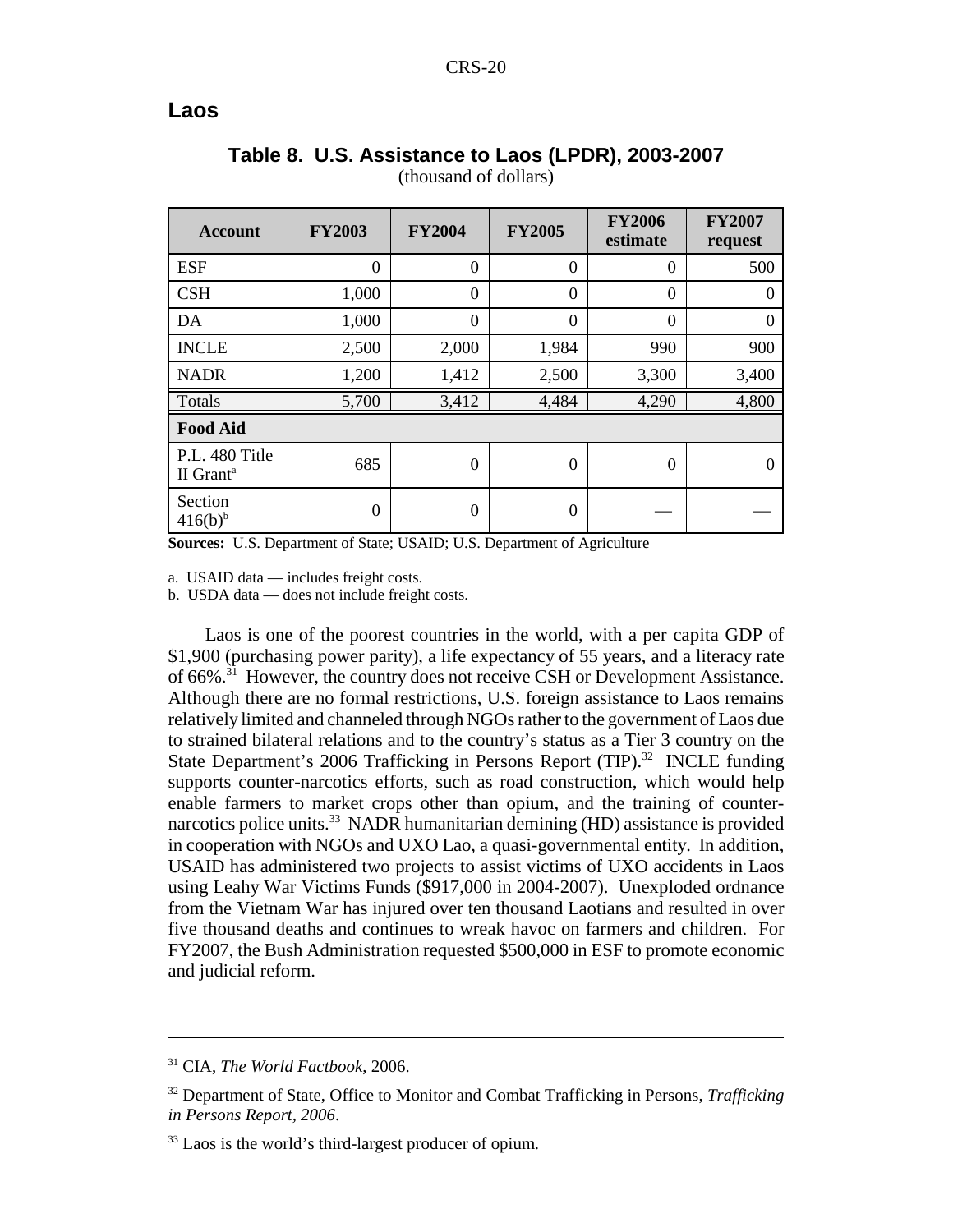In October 2005, U.S. Secretary of Health and Human Services Michael Leavitt signed a cooperation agreement with Lao officials in which the United States pledged \$3.4 million to Laos for controlling outbreaks of avian flu.

The major bilateral donors to Laos are Japan, Germany, Sweden, France, Australia, and Norway.

#### **Malaysia**

| <b>Account</b> | <b>FY2003</b> | <b>FY2004</b> | <b>FY2005</b> | <b>FY2006</b><br>estimate | <b>FY2007</b><br>request |
|----------------|---------------|---------------|---------------|---------------------------|--------------------------|
| <b>IMET</b>    | 831           | 939           | 1,100         | 891                       | 885                      |
| <b>NADR</b>    | 1,267         | 230           | 2,308         | 1,632                     | 3,465                    |
| Totals         | 2,098         | 1,169         | 3,408         | 2,523                     | 4,350                    |

**Table 9. U.S. Assistance to Malaysia, 2003-2007** (thousands of dollars)

**Sources:** U.S. Department of State; USAID

The United States and Malaysia share important interests in Southeast Asia, including counterterrorism objectives, regional security, trade, and democracy. Because of its relatively high level of economic development, Malaysia is not a recipient of U.S. development and economic aid. The United States extends IMET and NADR funds to Malaysia. IMET helps to familiarize the Malaysian armed forces with U.S. military doctrine, management techniques, and equipment and promotes military cooperation between the two countries. IMET also attempts to impart democratic ideals and norms upon the armed forces of Malaysia. NADR programs support joint counterterrorism activities, counterterrorism financing, the Southeast Asia Regional Counterterrorism Center based in the country, and export control and border security.

#### **Mongolia**

| <b>Account</b>     | <b>FY2003</b>  | <b>FY2004</b> | <b>FY2005</b> | <b>FY2006</b><br>estimate | <b>FY2007</b><br>request |
|--------------------|----------------|---------------|---------------|---------------------------|--------------------------|
| <b>ESF</b>         | 10,000         | 9,941         | 9,920         | 7,425                     | 7,500                    |
| <b>FMF</b>         | 990            | 995           | 992           | 2,970                     | 3,000                    |
| <b>IMET</b>        | 767            | 872           | 1,009         | 866                       | 910                      |
| Peace Corps        | 1,765          | 1,646         | 1,694         | 1,876                     | 1,956                    |
| <b>PKO</b>         | $\Omega$       | 1,000         | $\Omega$      | $\theta$                  |                          |
| Totals             | 13,522         | 14,454        | 13,615        | 13,137                    | 13,366                   |
| <b>Food Aid</b>    |                |               |               |                           |                          |
| FFP <sup>a</sup>   | 3,612          | 8,572         | 3,658         |                           |                          |
| Section $416(b)^a$ | $\overline{0}$ | 0             | $\theta$      |                           |                          |

#### **Table 10. U.S. Assistance to Mongolia, 2003-2007** (thousands of dollars)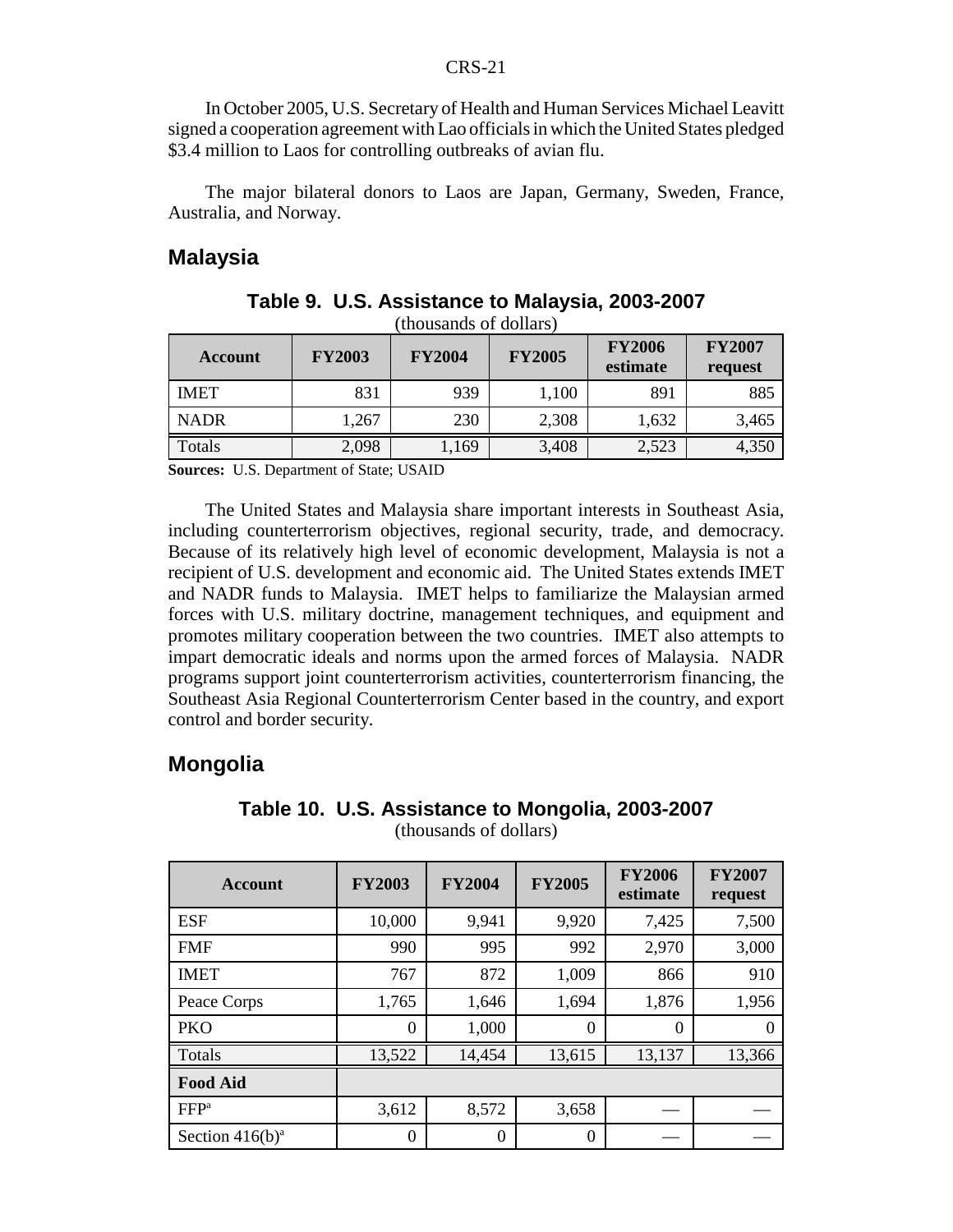#### **Sources:** U.S. Department of State; USAID; U.S. Department of Agriculture

a. USDA data — does not include freight costs.

U.S. assistance programs in Mongolia, a strategically-important nation which has actively supported U.S. policy goals in the East Asia-Pacific region and in the global war on terrorism, aim to help the country transform itself into a free market democracy. Economic Support Funds target private sector development and effective and accountable governance. FMF supports efforts aimed at controlling Mongolia's borders with China and Russia against trafficking in illegal drugs and goods. IMET objectives include civilian control of the military, respect for international human rights standards, officer training, military justice, and preparation for participation in peacekeeping operations. Since 2004, Mongolia has been eligible for MCA assistance. In September 2005, the government of Mongolia submitted a proposal to the Millennium Challenge Corporation for several projects to be funded by MCA funds, including railroad construction, improved housing, and health services.

 The top bilateral aid donors to Mongolia are Japan, Germany, and the United States.

#### **Philippines**

| <b>Account</b>                       | <b>FY2003</b> | <b>FY2003</b><br>$W.S.^a$ | <b>FY2004</b>    | <b>FY2005</b> | <b>FY2006</b><br><b>Estimate</b> | <b>FY2007</b><br><b>Request</b> |  |  |  |
|--------------------------------------|---------------|---------------------------|------------------|---------------|----------------------------------|---------------------------------|--|--|--|
| <b>CSH</b>                           | 22,920        |                           | 28,850           | 27,050        | 22,671                           | 21,072                          |  |  |  |
| DA                                   | 28,209        |                           | 21,568           | 27,576        | 25,522                           | 19,603                          |  |  |  |
| <b>ESF</b>                           | 15,000        | 30,000                    | 17,645           | 30,720        | 19,800                           | 20,000                          |  |  |  |
| <b>FMF</b>                           | 19,870        | 30,000                    | 19,880           | 29,760        | 29,700                           | 17,600                          |  |  |  |
| <b>IMET</b>                          | 2,400         |                           | 2,700            | 2,915         | 2,871                            | 2,865                           |  |  |  |
| <b>INCLE</b>                         | $\theta$      |                           | 2,000            | 3,968         | 1,980                            | 1,900                           |  |  |  |
| <b>NADR</b>                          | 2,094         |                           | 750              | 2,257         | 5,277                            | 5,487                           |  |  |  |
| Peace Corps                          | 2,624         |                           | 2,774            | 2,820         | 2,776                            | 2,910                           |  |  |  |
| <b>PKO</b>                           | $\theta$      |                           | 15,000           | $\left($      | $\overline{0}$                   | $\mathbf{0}$                    |  |  |  |
| <b>Totals</b>                        | 93,117        | 60,000                    | 111,167          | 127,066       | 110,597                          | 91,437                          |  |  |  |
| <b>Food Aid</b>                      |               |                           |                  |               |                                  |                                 |  |  |  |
| P.L. 480 Title I<br><b>USDA</b> Loan | 40,000        |                           | 20,000           | 20,000        |                                  |                                 |  |  |  |
| FFP <sup>c</sup>                     | $\Omega$      |                           | 3,517            | 1,720         |                                  |                                 |  |  |  |
| Section $416(b)^b$                   | 7,936         |                           | $\boldsymbol{0}$ | 5,644         |                                  |                                 |  |  |  |

#### **Table 11. U.S. Assistance to Philippines, 2003-2007** (thousands of dollars)

**Sources:** U.S. Department of State; USAID; U.S. Department of Agriculture

a. Emergency Wartime Supplemental Appropriations (P.L. 108-11).

b. USDA data — does not include freight costs.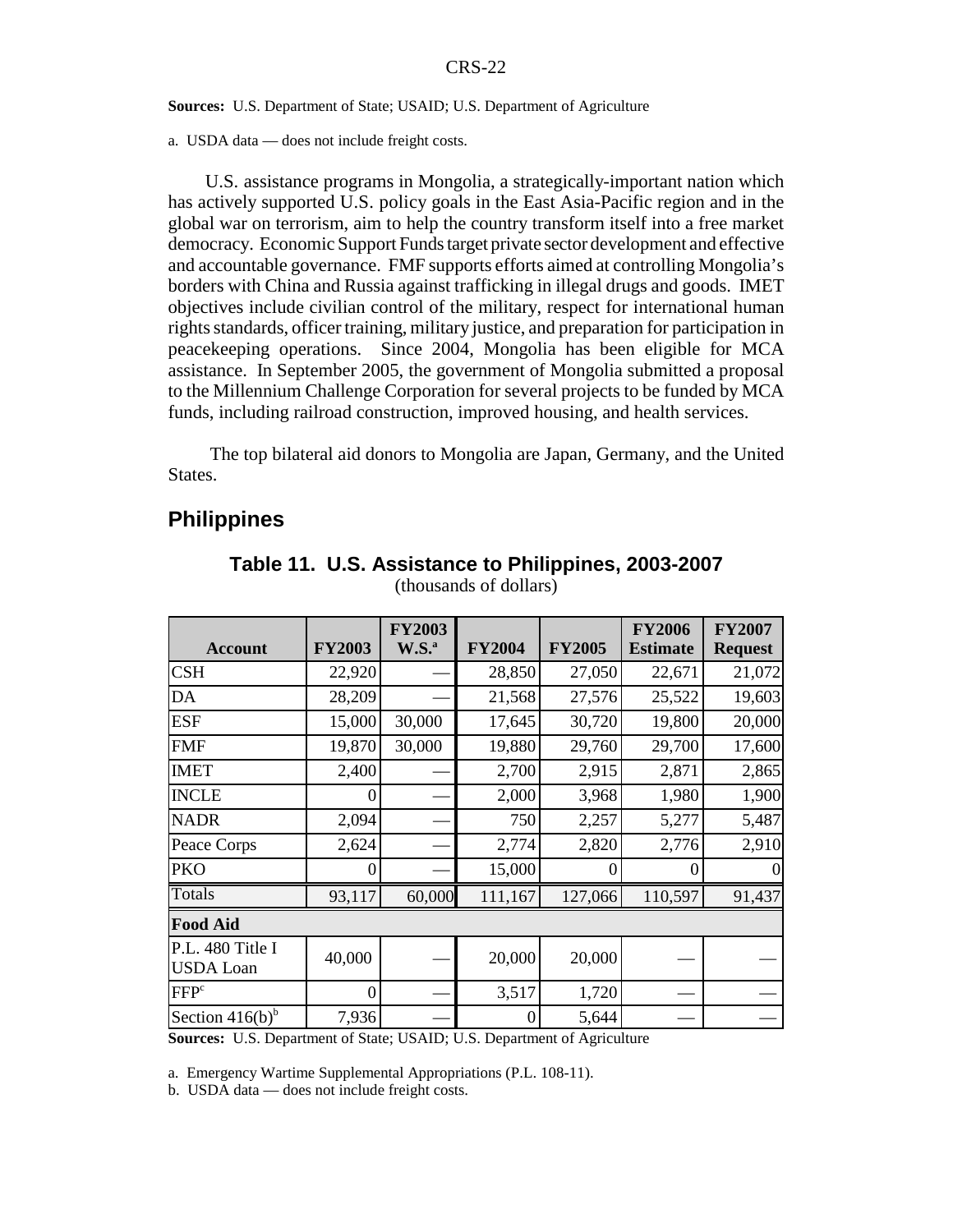The United States shares important security, political, and commercial interests with the Philippines, a Major Non-NATO Ally and front-line state in the war on terrorism. Since 2001, the Philippines has received the most dramatic increases in U.S. foreign assistance in the EAP region. The major program areas of U.S. foreign aid are corruption and economic governance; basic education; family planning and health care; and the environment. Most education assistance and 60% of all CSH, DA, and ESF to the Philippines support programs in Muslim areas of Mindanao. The MCC has designated the Philippines as a "threshold" country for 2006 or close to meeting MCA criteria and eligible for assistance in qualifying.

CSH programs in the Philippines support maternal and child health and nutrition, the prevention and treatment HIV/AIDS and other infectious diseases, and family planning. Development Assistance targets corruption, economic growth, the environment, and education. Economic Support Funds promote economic development and access to education in Mindanao, home of Philippine Muslim insurgency groups such as the Moro Islamic Liberation Front (MILF) and Abu Sayyaf, which reportedly have ties to Jemaah Islamiyah (JI). JI is a Southeast Asian Islamist terrorist organization which purportedly has links to Al Qaeda. FMF contributes to the military capabilities of the armed forces of the Philippines and to the Philippine Defense Reform Initiative. IMET promotes military professionalism, civilian control of the military, and military-to-military contacts between the United States and the Philippines. INCLE and NADR help to strengthen the anti-narcotics and anti-trafficking-in-persons capabilities of the Philippines police forces. Other NADR activities include counterterrorism financing, terrorist interdiction, and export control and border security. In addition, the Philippines has been made eligible for priority delivery of Excess Defense Articles (EDA).<sup>34</sup>

The United States signed a Tropical Forest Conservation Act Agreement with the Philippines on September 19, 2002.<sup>35</sup> This accord cancels a portion of the Philippines' debt to the United States. The money saved by this rescheduling estimated at about \$8 million — is to be used for forest conservation activities over a period of 14 years.

The United States is the largest grant donor to the Philippines. According to USAID, other major bilateral donors are Japan, China, Germany, and the United Kingdom.

<sup>&</sup>lt;sup>34</sup> Excess Defense Articles consist of used U.S. weapons and equipment given away for free.

<sup>&</sup>lt;sup>35</sup> The Tropical Forest Conservation Act (P.L. 105-214).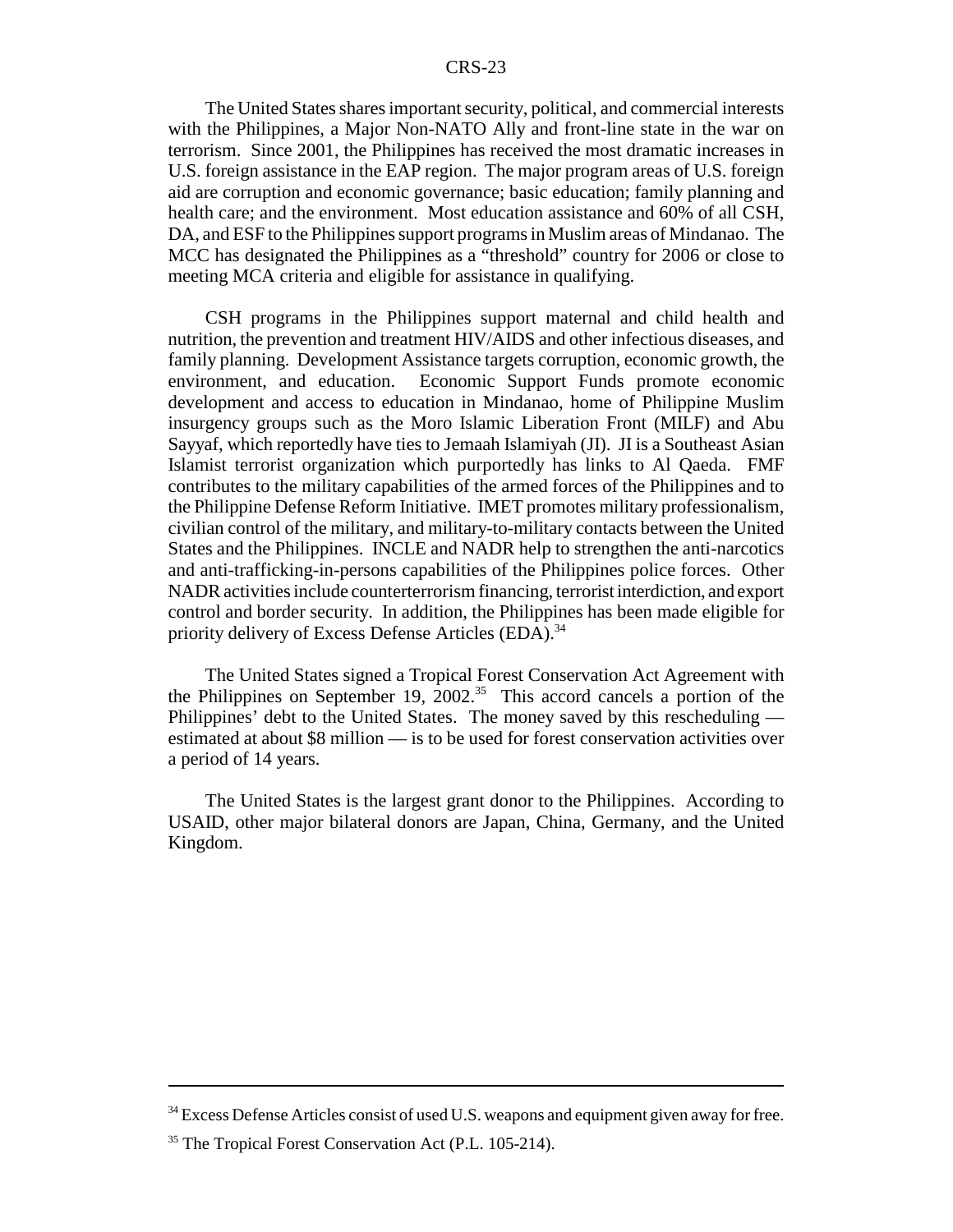# **Thailand**

| <b>Account</b>           | <b>FY2003</b> | <b>FY2004</b>  | <b>FY2005</b> | <b>FY2006</b><br>estimate | <b>FY2007</b><br>request |
|--------------------------|---------------|----------------|---------------|---------------------------|--------------------------|
| DF                       |               |                |               | 1,980                     |                          |
| CSH                      | 1,500         | $\theta$       | $\theta$      | $\theta$                  | $\theta$                 |
| DA                       | 1,250         | $\theta$       | $\theta$      | $\theta$                  | $\overline{0}$           |
| <b>ESF</b>               | $\Omega$      | $\overline{0}$ | 992           | 990                       | $\theta$                 |
| FMF <sup>a</sup>         | 1,990         | 881            | 1,488         | 1,485                     | 1,300                    |
| <b>IMET</b> <sup>a</sup> | 1,768         | 2,572          | 2,526         | 2,376                     | 2,370                    |
| <b>INCLE</b>             | 3,700         | 2,000          | 1,608         | 990                       | 900                      |
| <b>NADR</b>              | 200           | 1,380          | 1,782         | 4,301                     | 2,134                    |
| Peace Corps              | 1,818         | 1,840          | 2,143         | 2,190                     | 2,185                    |
| PKO <sup>a</sup>         | $\Omega$      | 500            | $\theta$      | $\Omega$                  | $\left($                 |
| Totals                   | 12,226        | 9,173          | 10,539        | 14,312                    | 8,889                    |

#### **Table 12. U.S. Assistance to Thailand, 2003-2007** (thousands of dollars)

**Sources:** U.S. Department of State; USAID

a. Suspended under Section 508 of the Foreign Operations Appropriations Act (P.L. 109-102).

Thailand is one of five U.S. treaty allies in Asia and was designated a Major Non-NATO Ally in 2003. Thailand has sent troops to both Afghanistan and Iraq and has aggressively pursued terrorist cells within its borders. In 2006, the U.S. State Department declared, "U.S. government assistance to Thailand enhances U.S. influence in a strategically important region, strengthens Thailand's efforts to combat terrorism, narcotics trafficking and other international crime, and reinforces military cooperation."36 FMF programs help to boost the counterterrorism capabilities of Thailand's Special Forces units. Thai IMET graduates hold a majority of senior military positions. INCLE activities help Thailand fight corruption in its criminal justice system as well as organized crime in the region. NADR assistance supports Thai police against terrorist activities in majority-Muslim provinces of the south, where a separatist insurgency has claimed the lives of 1,300 Thais since 2004.

**September 2006 Military Coup.** In response to the September 19, 2006, military coup in Thailand, the U.S. State Department announced the suspension of nearly \$24 million in U.S. foreign assistance to the country, including military and peacekeeping assistance and training under foreign operations appropriations (\$7.5 million) and counterterrorism assistance under Section 1206 of the National Defense Authorization Act for FY2006 (\$16.3 million).<sup>37</sup> The bans were imposed pursuant

<sup>36</sup> U.S. Department of State, *FY2006 Congressional Budget Justification for Foreign Operations.*

 $37$  The United States government announced the suspension in aid on September 28, 2006. For further information, see CRS Report RL32593, *Thailand: Background and U.S. Relations*, by Emma Chanlett-Avery.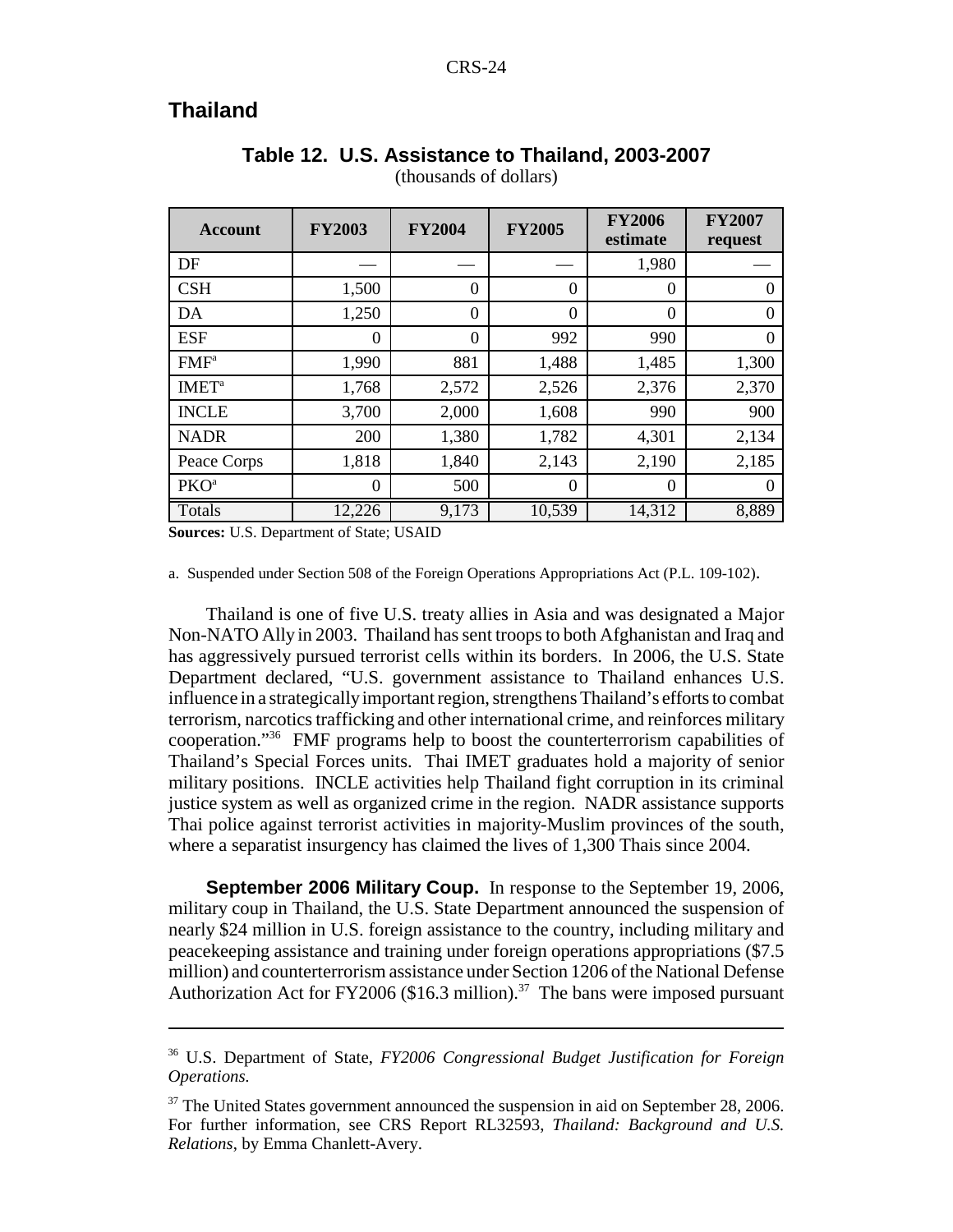to Section 508 of the Foreign Operations Appropriations Act, which provides that such funds shall not be made available to any country whose duly elected head of government was deposed by a military coup. Under Section 508, the funds can be reinstated once a democratically-elected government is in place. Other aid programs not affected by Section 508 or in the U.S. national interest would continue to receive funding. Prior to the coup, the Senate Appropriations Committee recommended \$5 million in Democracy Funds for Thailand for FY2007 (S.Rept. 109-277).

**Environmental and Disaster Assistance.** In 2001, the United States and Thailand signed an agreement pursuant to the Tropical Forest Conservation Act (P.L. 105-214), providing \$11 million in debt relief to Thailand. In return, Thailand is to contribute \$9.5 million over 28 years toward the protection of its mangrove forests. Since 2003, Thailand has participated in an OFDA-funded, five-year Mekong River flood early warning project. The United States government pledged \$5.3 million in relief and reconstruction assistance for areas in Thailand affected by the December 2004 tsunami.

#### **Vietnam**

| <b>Account</b>          | <b>FY2003</b>  | <b>FY2004</b>    | <b>FY2005</b> | <b>FY2006</b><br>estimate | <b>FY2007</b><br>request |
|-------------------------|----------------|------------------|---------------|---------------------------|--------------------------|
| <b>CSH</b>              | 5,300          | 6,100            | 1,200         | $\theta$                  | 0                        |
| DA                      | 7,671          | 3,000            | 4,750         | 2,818                     | 2,440                    |
| <b>ESF</b>              | 0              | $\theta$         | 0             | 1,980                     | 1,000                    |
| <b>GHAI</b>             | $\overline{0}$ | 10,000           | 24,044        | 31,214                    | 54,000                   |
| <b>IMET</b>             | $\Omega$       | $\theta$         | 50            | 50                        | 95                       |
| <b>NADR</b>             | 2,527          | 3,214            | 3,331         | 3,690                     | 3,700                    |
| Totals <sup>38</sup>    | 15,498         | 22,314           | 33,375        | 39,752                    | 61,235                   |
| <b>Food Aid</b>         |                |                  |               |                           |                          |
| FFP <sup>a</sup>        | 15,122         | 7,898            | 0             |                           |                          |
| FFE <sup>a</sup>        | 4,796          | $\boldsymbol{0}$ | $\theta$      |                           |                          |
| Section<br>$416(b)^{a}$ | $\overline{0}$ | 6,170            | $\theta$      |                           |                          |

**Table 13. U.S. Assistance to Vietnam, 2003-2007** (thousands of dollars)

**Sources:** U.S. Department of State; USAID; U.S. Department of Agriculture

a. USDA data — does not include freight costs.

The United States is not a major aid donor to Vietnam. However, Vietnam, with over 200,000 HIV-positive persons and a higher HIV infection rate than India and China, is the only Asian country to receive assistance through the President's

<sup>38</sup> These totals do not include other U.S.-sponsored programs in Vietnam funded outside the foreign operations budget, such as Department of Defense de-mining assistance, Department of Labor, Bureau of International Labor Affairs projects in Vietnam, Centers for Disease Control (CDC) HIV/AIDS programs, and Fulbright educational exchanges.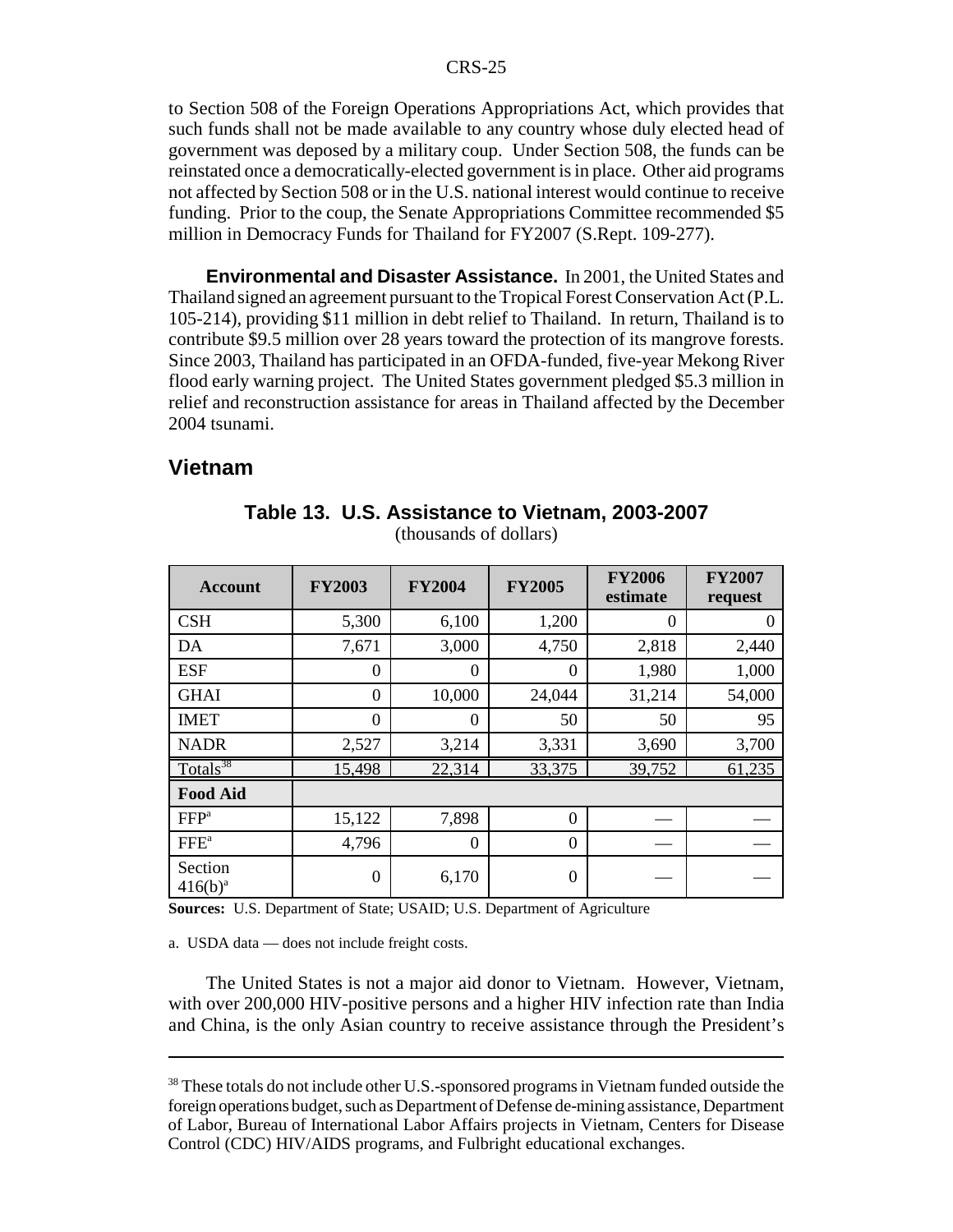Emergency Plan for AIDS Relief (PEPFAR) using Global HIV/AIDS Initiative (GHAI) funds. When PEPFAR is included, Vietnam is one of the largest recipients of U.S. assistance in East Asia. Other U.S. assistance provided to Vietnam focuses on the following: accelerating Vietnam's transition to an open and market-based economy; upgrading access to services for selected vulnerable groups; and developing sustainable urban and industrial environmental management.

CSH and NADR support programs for war and land mine victims. Development Assistance (DA) for Vietnam supports the country's efforts to implement the 2001 Bilateral Trade Agreement with the United States and prepare for World Trade Organization (WTO) accession, which is expected in  $2007<sup>39</sup>$  ESF supports development projects in the Central Highlands, where many reported human rights abuses against the Christian, ethnic minority Montagnards allegedly have occurred. In June 2005, the United States and Vietnam concluded an agreement whereby the United States would establish an IMET program in Vietnam involving medical, technical, and language support.<sup>40</sup>

In 2004, USAID's Office of Foreign Disaster Assistance provided \$700,000 to the U.N. Development Program for flood and storm early-warning systems in Vietnam. Vietnam also participates in OFDA-funded activities that increase flood forecasting capacity and early-warning information transfer to communities in the Lower Mekong River Basin.

# **South Asia**

Key U.S. foreign aid objectives in South Asia include combating terrorism, developing bilateral military ties, reducing poverty and disease, spreading secular education, fostering political stability, and strengthening democratic institutions. Prior to September 2001, South Asia was the smallest regional recipient of U.S. nonfood assistance. Since the war on terrorism began, counterterrorism and related funding for South Asia, especially Afghanistan and Pakistan, have made the region a relatively large recipient of humanitarian, development, and economic assistance and the second-largest beneficiary of military assistance after the Middle East. Before 2002, India and Bangladesh were the largest recipients of U.S. bilateral aid in South Asia. Following Pakistan's participation in Operation Enduring Freedom (OEF) in Afghanistan, the country became the largest beneficiary of U.S. foreign assistance in the region after Afghanistan, followed by India. See **Figure 6**.

South Asia faces daunting development challenges, including poverty, HIV/AIDS and childhood diseases, illiteracy, and fast-growing populations. These conditions in turn threaten political stability and, according to some observers, create fertile ground for the rise of radical religious thinking and political ideologies. India,

<sup>39</sup> On December 9, 2006, Congress passed legislation granting permanent normal trade relations (PNTR) treatment to Vietnam (H.R. 6406).

<sup>40</sup> Sharon Behn, "U.S. Military Specialists Headed to Vietnam," *Washington Times*, June 23, 2005.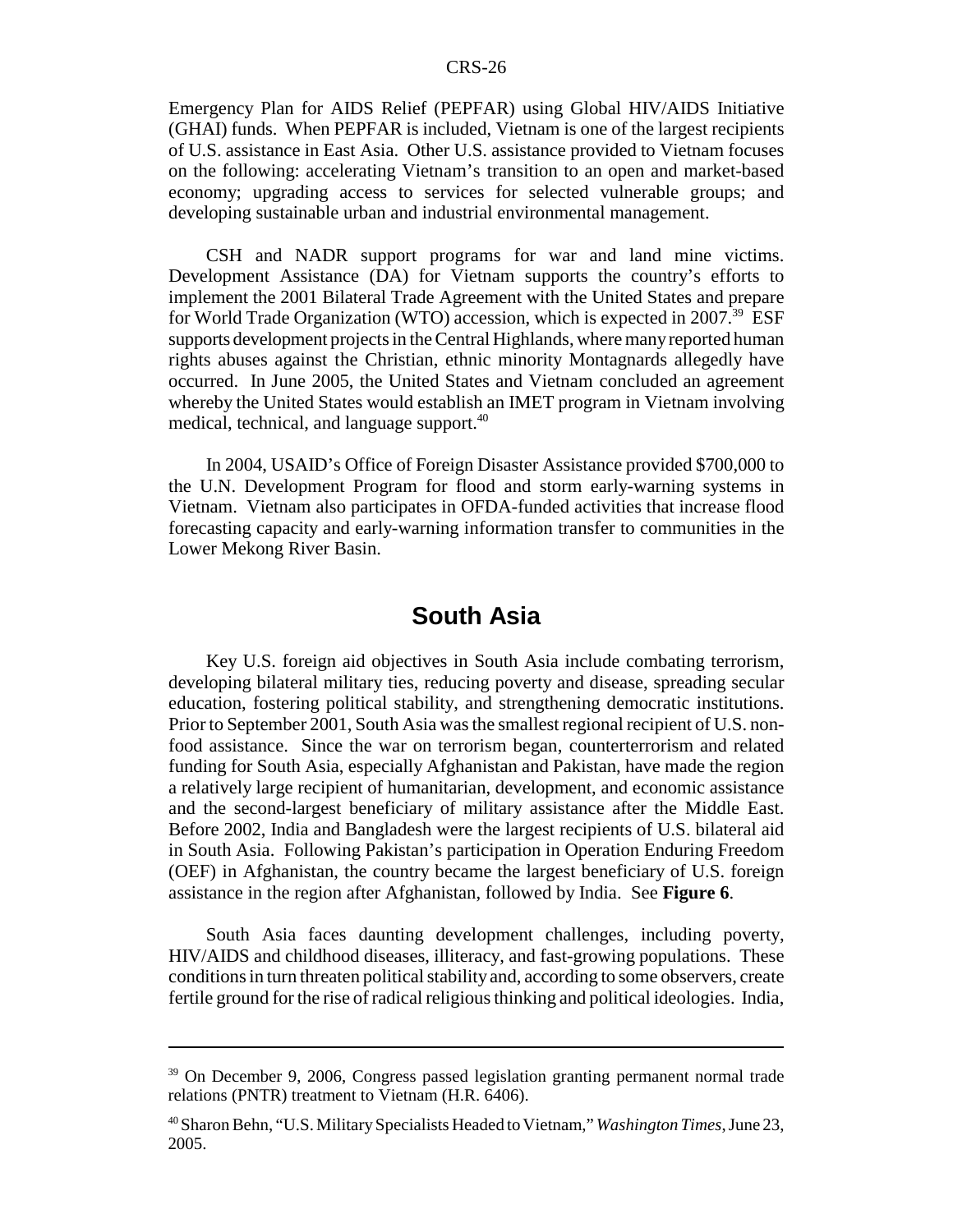Nepal, Pakistan, and Sri Lanka and have long dealt with terrorist and insurgent groups to varying degrees, while some Al Qaeda forces are believed to have fled to Bangladesh.<sup>41</sup> Since 2005, Bangladesh, India, and Nepal have received significant increases in NADR Anti-Terrorism Assistance (ATA).

USAID's South Asia Regional Initiative for Energy promotes international energy cooperation, infrastructure investment, and regulatory reform. The South Asia Regional Fund (an estimated \$900 million in 2006) addresses "the conditions that breed extremism as well as the perceptions that feed extremism" with programs that advance economic opportunity, democracy projects that foster government accountability and citizen participation, and education initiatives that aim to enhance tolerance, critical thinking, problem solving, and employment skills. South Asian countries also receive assistance through USAID's Asia Near East (ANE) regional programs, including workforce development, democracy building, and education programs for promoting social tolerance and political moderation.

**Figure 6. U.S. Assistance to South Asia (Excluding Food Aid), 2001- 2006 (millions of current U.S. dollars)**



**Foreign Aid Restrictions.** Both India and Pakistan faced sanctions on nonhumanitarian aid for conducting nuclear weapons tests in 1998. The United States imposed additional restrictions on aid to Pakistan because of its delinquency on foreign loan payments and because of the military coup that took place in October 1999. Many of the nuclear test-related sanctions were lifted soon after they were imposed, and the United States reportedly was prepared to normalize relations with India in the first half of 2001.

On September 22, 2001 President Bush issued a final determination removing all nuclear test-related sanctions against India and Pakistan pursuant to the

<sup>41</sup> See CRS Report RL32259, *Terrorism in South Asia*, by K. Alan Kronstadt and Bruce Vaughn.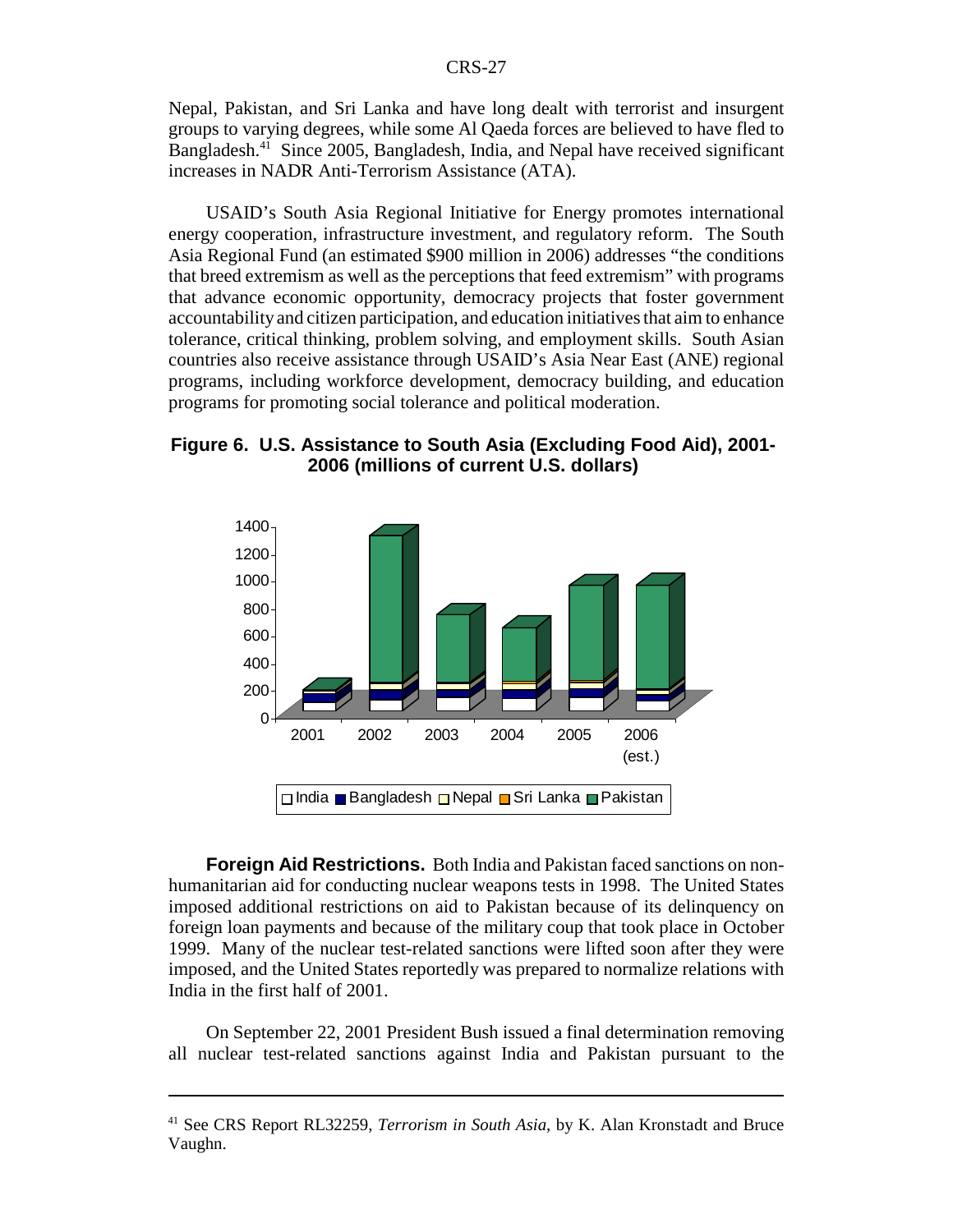Department of Defense Appropriations Act, 2000 (P.L. 106-79). On October 27, 2001, the President signed S. 1465 into law (P.L. 107-57), exempting Pakistan from coup-related sanctions through FY2002, providing waiver authority on the sanctions through FY2003, and granting an exemption from foreign aid prohibitions related to the country's loan defaults.<sup>42</sup> Congress has extended the waiver authority on couprelated sanctions and the exemption regarding loan arrearage on a yearly basis through FY2006. Since 2003, President Bush has annually exercised the waiver authority on coup-related sanctions against Pakistan. A crucial challenge for the United States, according to some U.S. leaders, is how to assist Pakistan in its counterterrorism activities and reward its cooperation in Operation Enduring Freedom while still applying pressure regarding democratization, nuclear nonproliferation, and other U.S. foreign policy imperatives.

**Disaster Assistance.** In the December 2004 earthquake and tsunami, Sri Lanka suffered heavy human losses and property damage. The United States government pledged \$134 million in disaster assistance (including USAID disaster assistance and food aid and USDA food aid) to Sri Lanka and \$17.9 million to India.43 On October 8, 2005, a catastrophic, magnitude 7.6 earthquake struck Pakistan, killing over 73,000 persons in Pakistan and 1,333 in India and leaving nearly 3 million people homeless. The United States pledged \$300 million in economic assistance to the affected region.<sup>44</sup>

# **Country Aid Levels and Restrictions — South Asia**

#### **Bangladesh**

| <b>Account</b> | <b>FY2003</b> | <b>FY2004</b><br><b>FY2005</b> |        | <b>FY2006</b><br>estimate | <b>FY2007</b><br>request |
|----------------|---------------|--------------------------------|--------|---------------------------|--------------------------|
| <b>CSH</b>     | 27,600        | 35,500                         | 33,412 | 26,384                    | 25,884                   |
| DA             | 21,391        | 18,200                         | 16,535 | 10,859                    | 8,400                    |
| <b>ESF</b>     | 4,000         | 4,971                          | 4,960  | 4,950                     | 5,000                    |
| <b>FMF</b>     | $\Omega$      | $\Omega$                       | 248    | 990                       | 875                      |
| <b>IMET</b>    | 772           | 862                            | 1,035  | 891                       | 985                      |
| <b>NADR</b>    | $\Omega$      | $\Omega$                       | 893    | 200                       | 3,713                    |
| Peace Corps    | 1,248         | 1,566                          | 1,773  | 1,804                     | 1,870                    |
| Totals         | 55,011        | 61,099                         | 58,856 | 46,078                    | 46,727                   |

**Table 14. U.S. Assistance to Bangladesh, 2003-2007**  $(houcends of dollar)$ 

 $42$  Pursuant to P.L. 107-57, the President must determine and certify that such a waiver: (a) would facilitate the transition to democratic rule in Pakistan; and (b) is important to United States efforts respond to, deter, or prevent acts of international terrorism.

<sup>43</sup> USAID, *Fact Sheet no. 39, Indian Ocean — Earthquake and Tsunamis* (July 7, 2005); USAID, *Tsunami Assistance, One Year Later* (December 21, 2005).

<sup>44</sup> USAID, *Fact Sheet no. 44, South Asia — Earthquake* (August 25, 2006).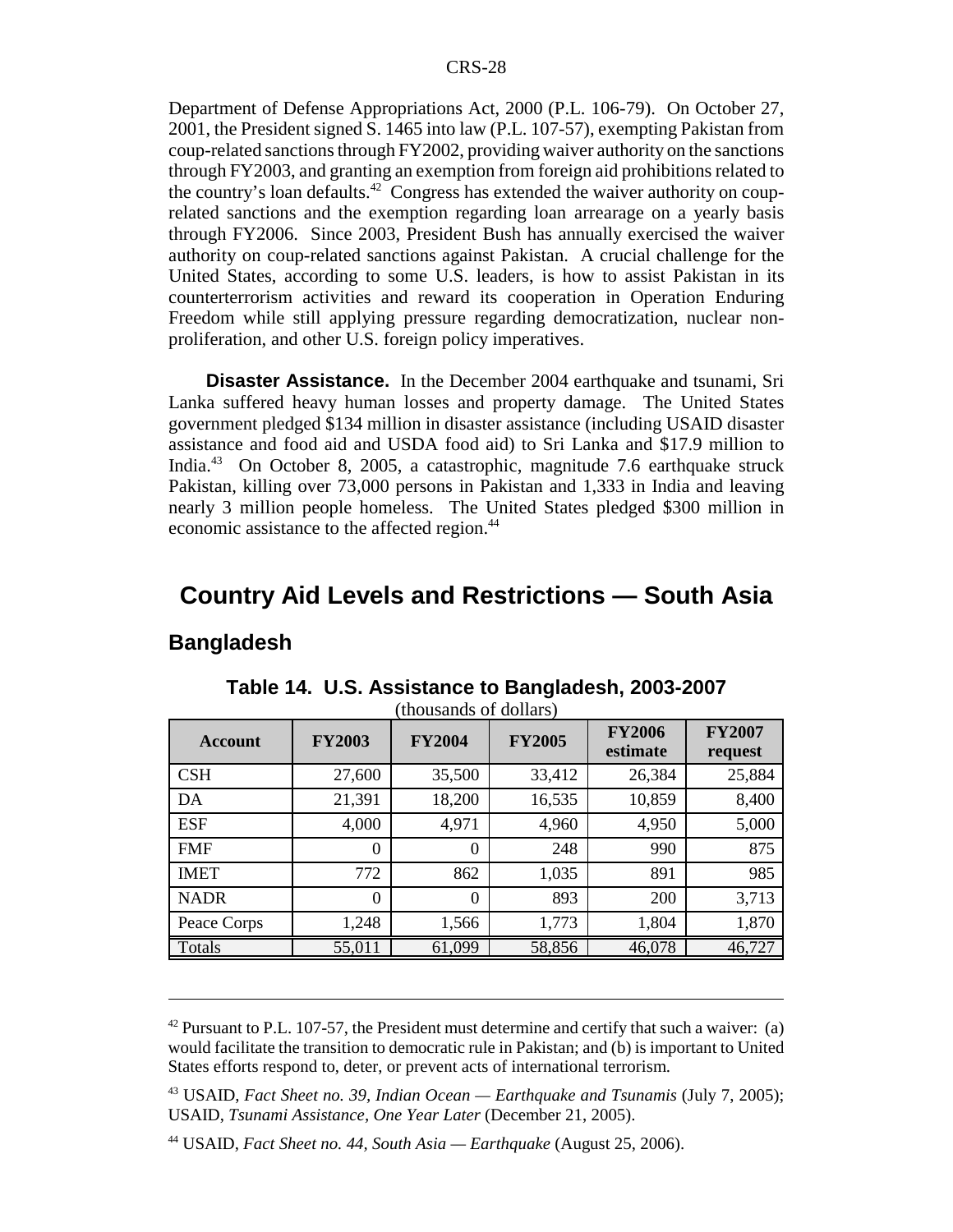CRS-29

| <b>Account</b>                          | <b>FY2003</b> | <b>FY2004</b> | <b>FY2005</b> | <b>FY2006</b><br>estimate | <b>FY2007</b><br>request |
|-----------------------------------------|---------------|---------------|---------------|---------------------------|--------------------------|
| <b>Food Aid</b>                         |               |               |               |                           |                          |
| P.L. 480 Title<br>II Grant <sup>a</sup> | 38,577        | 33,451        | 22,122        | 29,934                    | 46,000                   |
| Section<br>$416(b)^{b}$                 | 49            | 53            | 3,257         |                           |                          |

**Sources:** U.S. Department of State, USAID, U.S. Department of Agriculture.

a. USAID data — includes freight costs.

b. USDA data — does not include freight costs.

U.S. foreign aid policy emphasizes sustainable economic development and effective, democratic governance in Bangladesh, one of the poorest and most populous countries in the world. According to the Department of State, Bangladesh is a moderate Islamic democracy; however, poverty, political divisiveness, and corruption, combined with porous borders, have increased the attractiveness of radical ideologies, including rising Islamist militancy: "Bolstering democracy and advancing development in Bangladesh are, therefore, essential to promoting stability and preventing the spread of terrorism in South Asia."45 CSH funding supports the following efforts: child, maternal, and reproductive health; family planning; HIV/AIDS programs; and TB and Avian Influenza prevention. Development Assistance (DA) targets effective and accountable governance, anti-corruption activities, private sector development, basic education, water and sanitation, and disaster mitigation. ESF programs support parliamentary reforms and economic initiatives. FMF helps to build the country's Coast Guard. IMET aims to promote an apolitical, professional Bangladeshi military as well as build counterterrorism and peacekeeping capabilities. NADR programs include anti-terrorist police training, counterterrorist financing, and terrorist interdiction.

In 2000, the United States signed an agreement with Bangladesh reducing the country's debt payments to the United States by \$10 million over 18 years. In return, Bangladesh is to set aside \$8.5 million to endow a Tropical Forest Fund to protect and conserve its mangrove forests.<sup>46</sup>

The major bilateral aid donors to Bangladesh are Japan, the United Kingdom, and the United States.

<sup>45</sup> U.S. Department of State, "FY2007 Congressional Budget Justification for Foreign Operations," February 2006.

<sup>46</sup> Pursuant to the Tropical Forest Conservation Act (P.L. 105-214).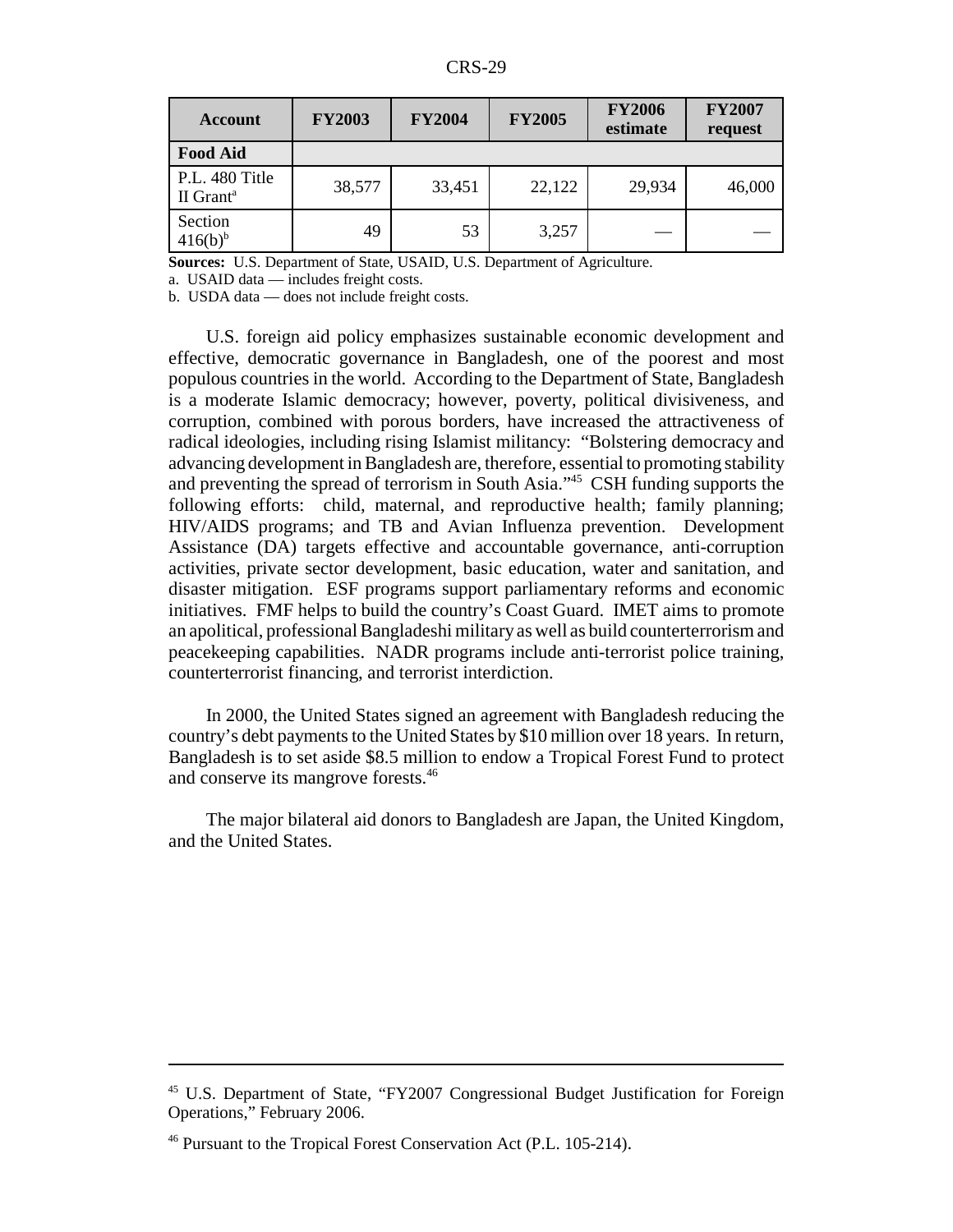### **India**

| <b>Account</b>                          | <b>FY2003</b> | <b>FY2004</b> | <b>FY2005</b> |        | <b>FY2007</b><br>request |  |  |  |  |
|-----------------------------------------|---------------|---------------|---------------|--------|--------------------------|--|--|--|--|
| <b>CSH</b>                              | 47,438        | 47,800        | 53,222        | 47,690 | 48,366                   |  |  |  |  |
| DA                                      | 34,495        | 22,539        | 24,856        | 10,892 | 10,004                   |  |  |  |  |
| <b>ESF</b>                              | 10,500        | 14,912        | 14,880        | 4,950  | 6,500                    |  |  |  |  |
| <b>IMET</b>                             | 1,000         | 1,366         | 1,502         | 1,188  | 1,480                    |  |  |  |  |
| <b>NADR</b>                             | 1,000         | 685           | 4,181         | 2,445  | 1,478                    |  |  |  |  |
| Totals                                  | 94,433        | 87,302        | 98,641        | 67,165 | 67,828                   |  |  |  |  |
| <b>Food Aid</b>                         |               |               |               |        |                          |  |  |  |  |
| P.L. 480 Title<br>II Grant <sup>a</sup> | 42,812        | 40,869        | 35,763        | 44,053 | 45,000                   |  |  |  |  |
| Section<br>$416(b)^{b}$                 | $\theta$      | $\Omega$      | $\Omega$      |        |                          |  |  |  |  |

#### **Table 15. U.S. Assistance to India, 2003-2007** (thousands of dollars)

**Sources:** U.S. Department of State, USAID, U.S. Department of Agriculture.

a. USAID data — includes freight costs.

b. USDA data — does not include freight costs.

The United States significantly increased bilateral aid to India in FY2002 and FY2003, largely as part of its counterterrorism efforts in the region. Both counterterrorism efforts and daunting economic and social problems remain targets of U.S. assistance. Current programs are viewed in the context of a strengthening strategic partnership between the two countries.

CSH funds target health programs, HIV/AIDS prevention and treatment, and family planning. According to the Department of State, India is home to one-third of the world's poor, and more than half of the country's children are malnourished. India has an estimated 5.1 million people infected with the HIV virus, the second highest national total in the world after South Africa. Many members of Congress have called for India to be included in the President's Emergency Plan for AIDS Relief. $47$  Development Assistance (DA) initiatives include water and sanitation programs, basic education, disaster management, and economic growth programs that may provide opportunities for U.S. investment. ESF for India has several components, including fiscal reform, power sector distribution, vocational education, disaster mitigation, and urban infrastructure and services. IMET helps to strengthen professionalism in the Indian military and facilitate cooperation in U.S.-India joint exercises. NADR Anti-Terrorism Assistance supports training courses related to explosive detection and counter measures. NADR funding for the Export Control and Related Border Security Assistance (EXBS) program assists India in strengthening its export control system in order to help stem the spread of weapons of mass destruction.

 $47$  See 108<sup>th</sup> Congress, H.R. 4449 and S. 2203 and  $109<sup>th</sup>$  Congress, H.R. 1408 and S. 674.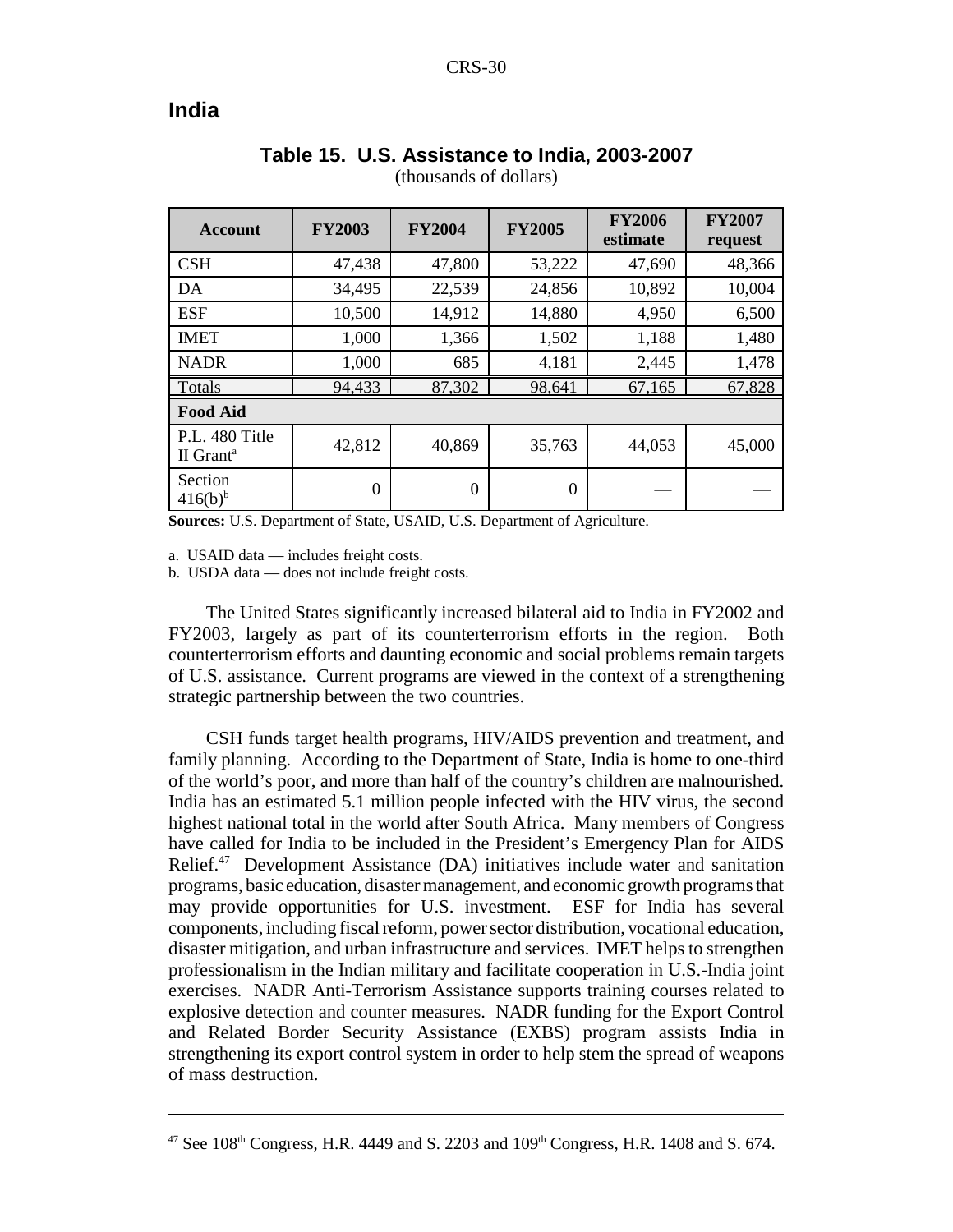**Non-Proliferation Sanctions.** In 1998, the United States imposed sanctions on India and Pakistan for detonating nuclear devices. Non-humanitarian assistance was terminated or suspended. India, one of the largest recipients in the world of U.S. development assistance and food aid, continued to receive funding for health and food programs. In 1998, Congress passed the India-Pakistan Relief Act of 1998 (P.L. 105-277, Title IX), which authorized the President to waive the sanctions for one year. On October 25, 1999, Congress provided permanent waiver authority.<sup>48</sup> On October 27, 1999, President Clinton, signaling a warming of bilateral relations, waived the applicability of nonmilitary aid and IMET restrictions on India. On September 22, 2001, President Bush issued a final determination removing all remaining sanctions on India and Pakistan resulting from their 1998 nuclear tests.

The United States government pledged \$17.9 million in disaster relief and reconstruction assistance to India for areas affected by the December 2004 tsunami.

The United States is the fifth-largest bilateral aid donor to India, after Japan, the United Kingdom, and Germany.

<sup>48</sup> Department of Defense Appropriations Act, FY2000 (P.L. 106-79).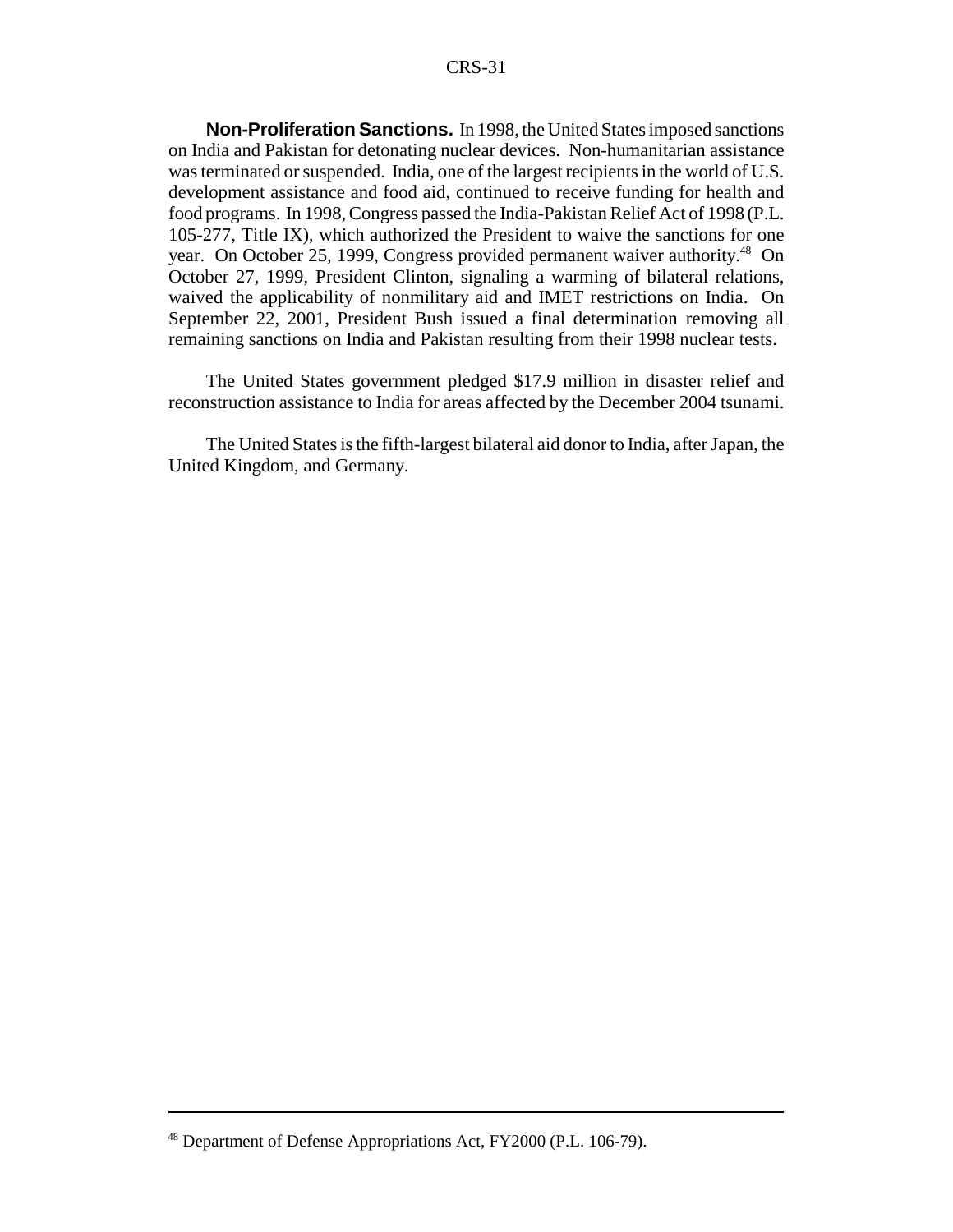# **Nepal**

| <b>Account</b>                             | <b>FY2003</b>  | <b>FY2004</b>    | <b>FY2005</b>    | <b>FY2006</b><br>estimate | <b>FY2007</b><br>request |
|--------------------------------------------|----------------|------------------|------------------|---------------------------|--------------------------|
| <b>CSH</b>                                 | 19,899         | 24,840           | 25,165           | 18,613                    | 17,985                   |
| DA                                         | 10,247         | 8,874            | 10,000           | 7,895                     | 7,051                    |
| <b>ESF</b>                                 | 4,000          | 4,971            | 4,960            | 4,950                     | 5,000                    |
| <b>FMF</b>                                 | 2,950          | 3,975            | $\theta$         |                           | 1,300                    |
| <b>IMET</b>                                | 500            | 546              | 648              | 644                       | 790                      |
| <b>NADR</b>                                | $\overline{0}$ | $\boldsymbol{0}$ | 2,771            | 991                       | 1,186                    |
| Peace<br>Corps                             | 2,624          | 2,108            | 179              |                           |                          |
| Totals                                     | 40,220         | 45,314           | 43,723           | 33,093                    | 33,312                   |
| <b>Food Aid</b>                            |                |                  |                  |                           |                          |
| P.L. 480<br>Title II<br>Grant <sup>b</sup> | $\overline{0}$ | $\mathbf{0}$     | 966              | $\boldsymbol{0}$          | $\theta$                 |
| FFE <sup>c</sup>                           | 2,130          | $\mathbf{0}$     | 3,871            |                           |                          |
| Section<br>$416(b)^c$                      | $\overline{0}$ | $\mathbf{0}$     | $\boldsymbol{0}$ |                           |                          |

#### **Table 16. U.S. Assistance to Nepal, 2003-2007** (thousands of dollars)

**Sources:** U.S. Department of State, USAID, U.S. Department of Agriculture.

a. Supplemental Appropriations (P.L. 107-206).

b. USAID data — includes freight costs.

c. USDA data — does not include freight costs.

In 2005-2006, Nepal experienced a period of political instability marked by sharp conflict between King Gyanendra, democratic political parties, students, and Maoist insurgents. According to the Department of State, U.S. assistance in Nepal has refocused on democracy and governance objectives: "Working to persuade Nepal's constitutional political actors to reconcile in order to counter that Maoist threat from a position of strength is key to achieving U.S. regional and bilateral goals."49 The FY2007 budget request included a new, multi-pronged development program to enhance stability and security through addressing "key sources of fragility" — political exclusion, weak governance, lack of economic opportunities and inequitable growth.

<sup>49</sup> U.S. Department of State, "FY2007 Congressional Budget Justification for Foreign Operations," February 2006.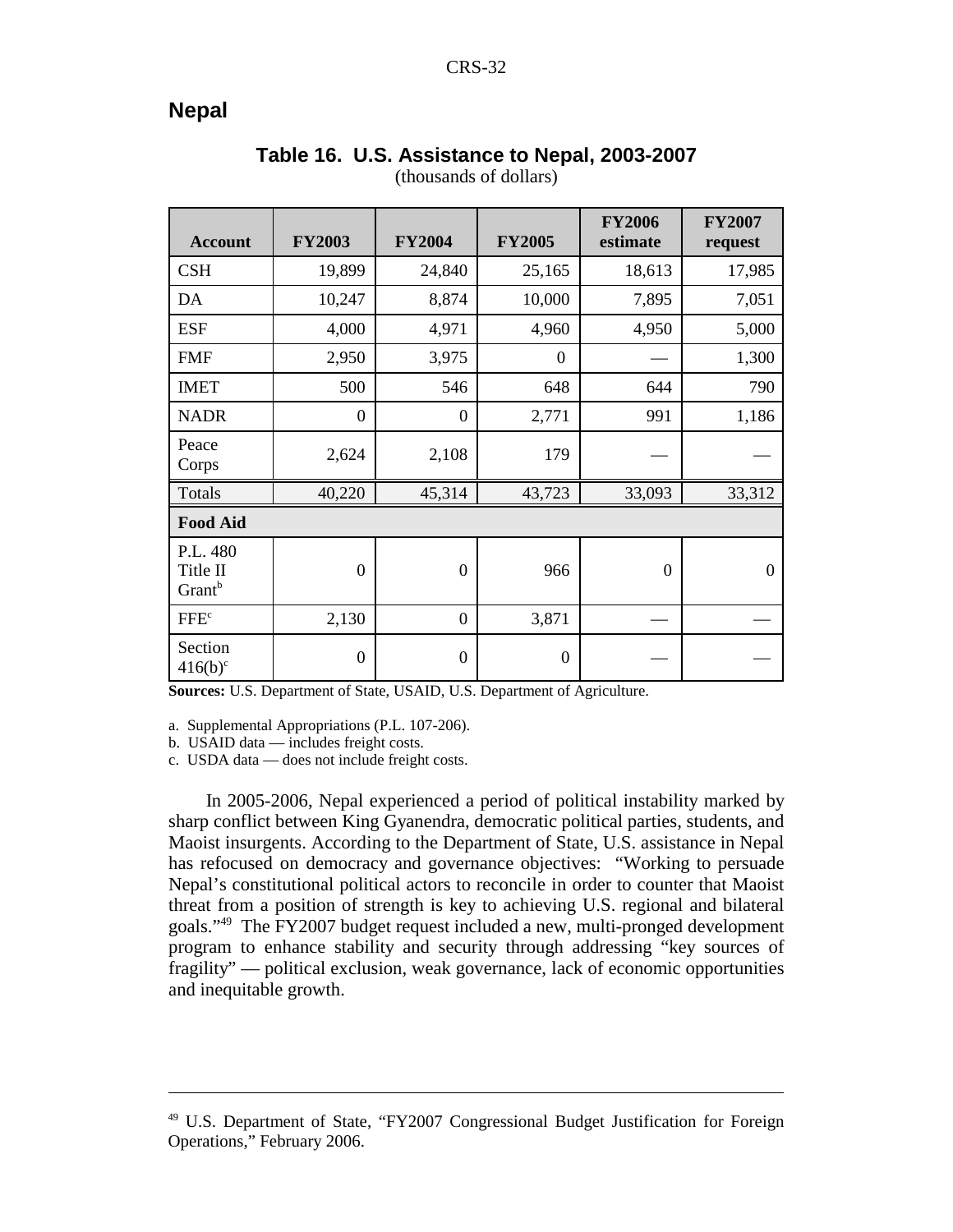IMET helps the Royal Nepal Army (RNA) to conduct disciplined military operations within the constraints of the rule of law, international human rights standards, and democratic values. In 2006, the House Appropriations Committee, expressing concern about the alleged "disproportionate military response" to student democracy demonstrators in Kathmandu, recommended a review of the IMET program in Nepal and a suspension of IMET funding in 2007.<sup>50</sup> NADR Anti-Terrorism Assistance helps the military respond to a resurgent Maoist insurgency. The FY2007 budget request included funding for a NADR Terrorist Interdiction Program.

Since 2005, the United States has placed restrictions upon FMF for Nepal due to human rights concerns. These restrictions can be waived if the Secretary of State determines that removing them is in the national security interests of the United States. The Foreign operations appropriations measure for FY2006 (P.L. 109-102) provided that FMF may be made available to Nepal only if the Secretary of State certifies that the Government of Nepal is protecting human rights and has restored civil liberties and demonstrated a commitment to restoring multi-party democratic government. The Administration's FY2007 budget justification stated that "FMF is critical, both for combating the Maoists and for the incentive it provides for the country to improve its record in human rights and democracy in order to qualify for FMF."

In 2004, the United States suspended the Peace Corps program in Nepal after Maoist rebels bombed the United States Information Center in Kathmandu.

The largest aid donors to Nepal are Japan, the United States, Denmark, the United Kingdom, and Switzerland.

50 H.Rept. 109-486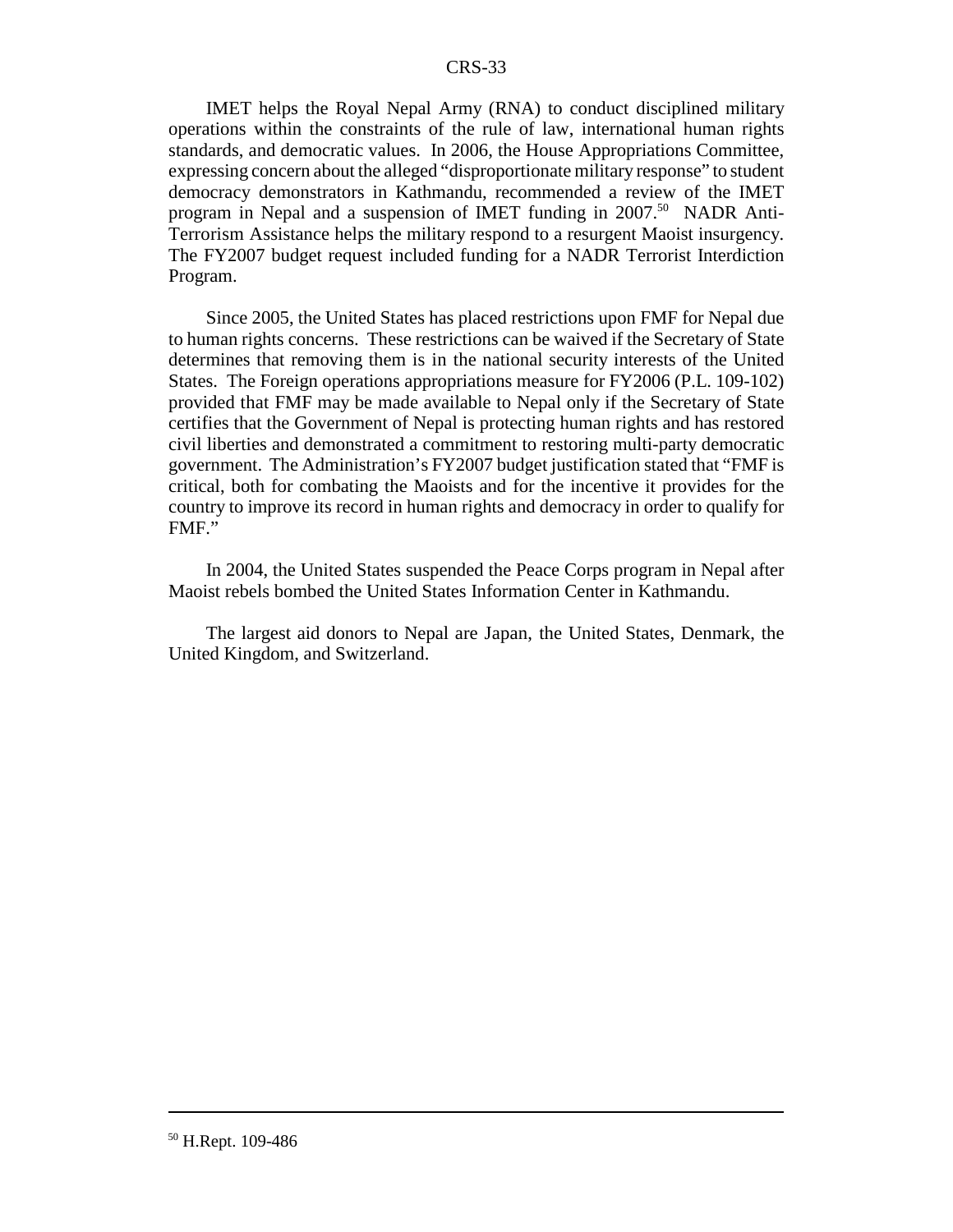# **Pakistan**

#### **Table 17. U.S. Assistance to Pakistan, 2003-2007** (thousands of dollars)

|                                | <b>FY2003</b>  | <b>FY2003</b><br>$W.S.^a$ | <b>FY2004</b> | <b>FY2004</b><br>E.S. <sup>b</sup> | <b>FY2005</b> | <b>FY2005</b><br>$E.S.^c$ | <b>FY2006</b> est. | <b>FY2006</b><br>E.S. est. <sup>d</sup> | <b>FY2007 req.</b> |  |
|--------------------------------|----------------|---------------------------|---------------|------------------------------------|---------------|---------------------------|--------------------|-----------------------------------------|--------------------|--|
| CSH                            | 15,645         |                           | 25,600        |                                    | 21,000        |                           | 32,172             |                                         | 21,700             |  |
| DA                             | 34,500         |                           | 49,400        |                                    | 29,000        |                           | 40,590             | –                                       | 29,000             |  |
| <b>ESF</b>                     | 188,000        |                           |               | 200,000                            | 297,600       |                           | 337,095            | 40,500                                  | 350,000            |  |
| <b>FMF</b>                     | 49,500         | 175,000                   | 74,560        | --                                 | 148,800       | 150,000                   | 297,000            | $\hspace{0.05cm}$                       | 300,000            |  |
| <b>IMET</b>                    | 990            |                           | 1,384         |                                    | 1,885         |                           | 2,024              | $\hspace{0.05cm}$                       | 2,075              |  |
| <b>INCLE</b>                   | 6,000          | 25,000                    | 31,500        |                                    | 32,150        |                           | 37,620             | 18,700                                  | 25,500             |  |
| <b>NADR</b>                    | 717            | $\hspace{0.05cm}$         | 4,930         |                                    | 7,951         |                           | 7,800              | $\hspace{0.05cm}$                       | 10,920             |  |
| Totals                         | 295,352        | 200,000                   | 187,374       | 200,000                            | 538,386       | 150,000                   | 754,301            | 59,200                                  | 739,195            |  |
| <b>Food Aid</b>                |                |                           |               |                                    |               |                           |                    |                                         |                    |  |
| P.L. 480 Title II <sup>e</sup> | 6,792          |                           | 13,067        |                                    | $\theta$      |                           | 3,427              |                                         | $\overline{0}$     |  |
| <b>FFE</b>                     | 4,200          |                           | $\theta$      |                                    | 5,796         |                           |                    |                                         |                    |  |
| <b>FFP</b>                     | 8,977          |                           | 5,980         |                                    | 10,170        |                           |                    | $\hspace{0.1mm}-\hspace{0.1mm}$         |                    |  |
| Section $416(b)$               | $\overline{0}$ |                           | 9,583         |                                    | 1,972         |                           |                    | $\hspace{0.05cm}$                       |                    |  |

a. Emergency Wartime Supplemental Appropriations Act, 2003 (P.L. 108-11).

b. Emergency Supplemental Appropriations for Iraq and Afghanistan Security and Reconstruction Act, 2004 (P.L. 108-106). The \$200 million in ESF was allocated to help Pakistan meet debt obligations to the U.S. government. Amounts for FY2004 "shall not be considered 'assistance' for the purposes of provisions of law limiting assistance to a country."

c. Emergency Supplemental Appropriations Act, 2005 (P.L. 109-13).

d. Emergency Supplemental Appropriations Act, 2006 (P.L. 109-234).

e. USAID data — includes freight costs.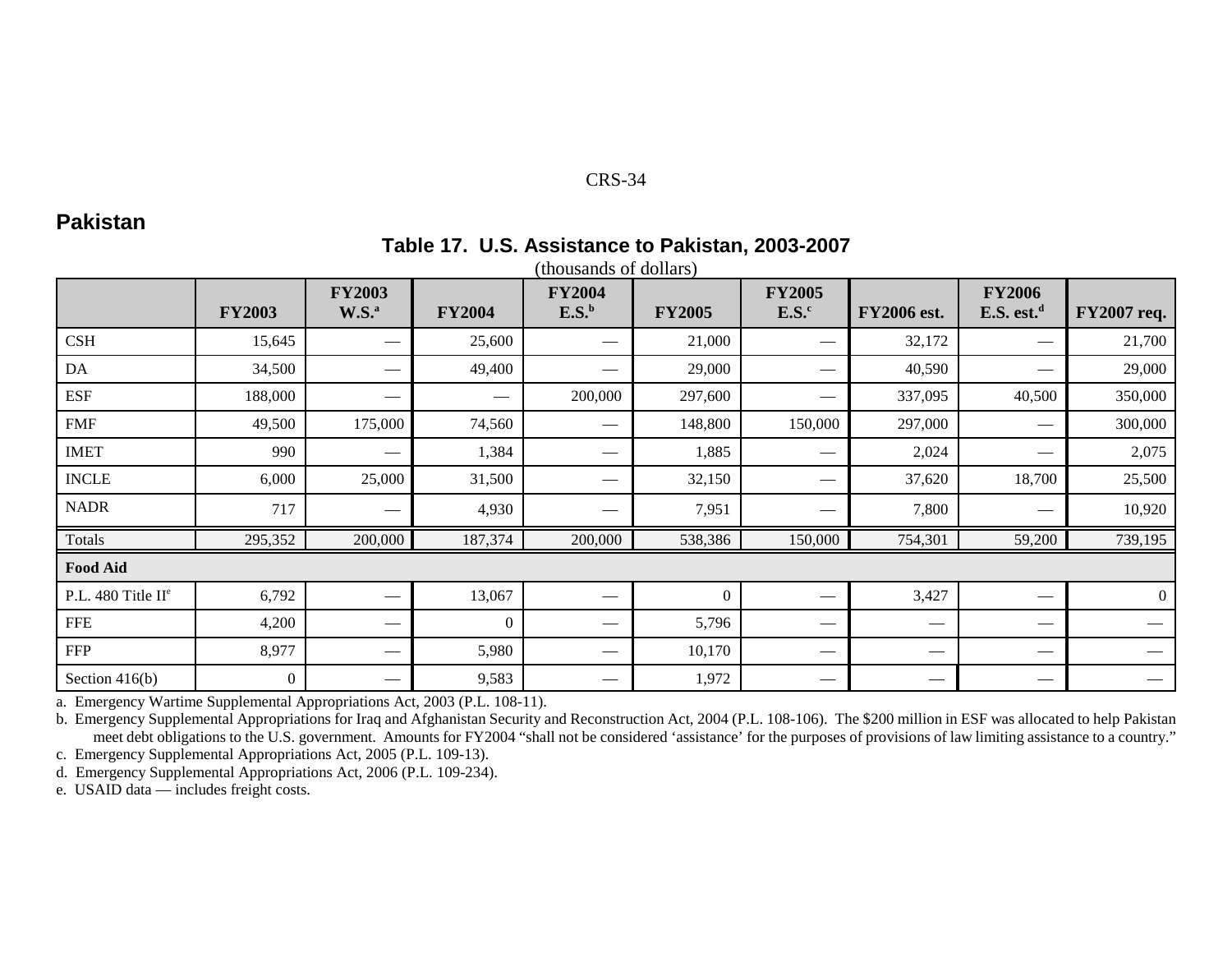**Foreign Aid Programs.** The State Department's FY2007 congressional budget justification states that "Pakistan is a front-line state and firm ally in the global war on terrorism." Most U.S. assistance programs in the country claim to directly or indirectly serve U.S. counterterrorism goals. To offset the costs of related military operations, Pakistan has received emergency economic aid and bilateral debt reduction assistance. Programs supporting health care, education, economic development, and democratization aim to promote social and political moderation. Since 2002, USAID has carried out a \$100 million, five-year education program, especially in Baluchistan and Sindh provinces in southern Pakistan.<sup>51</sup>

In other programs, ESF and DA funds support activities to improve and strengthen elections processes, political parties, legislative functions, local government, and human rights. The United States government has committed over \$69 million in humanitarian assistance to Pakistan in response to the devastating October 2005 earthquake centered in Pakistan-administered Kashmir.<sup>52</sup> In addition, in 2006, USAID implemented an earthquake reconstruction program with planned and proposed expenditures of \$55 million and \$50 million in FY2006 and FY2007, respectively.

In 2007, FMF is to be used for Pakistani military modernization, including the acquisition of helicopters, vehicles, spare parts, communications and surveillance equipment, and night vision gear. IMET supports education in professional military conduct and increasingly technical training in information and financial management, logistics, and weapons operation and maintenance. INCLE programs focus on reversing the recent growth in opium production, after almost eradicating poppy cultivation in 2000, providing economic alternatives, and reducing demand for heroin. NADR programs include anti-terrorism assistance, including crisis response training, terrorist interdiction software, counterterrorism finance capabilities, and reform of export control laws.

**Lifting of Foreign Aid Restrictions.** Pakistan received limited U.S. assistance during the 1990s — counter-narcotics support, food aid, and Pakistan NGO Initiative programs<sup>53</sup> — due to congressional restrictions in response to Pakistan's nuclear weapons program. In 1985, the Pressler Amendment to the Foreign Assistance Act of 1961 (Section 620e) barred U.S. foreign assistance to Pakistan unless the President determined that Pakistan did not possess nuclear weapons and that U.S. assistance would reduce the risk of Pakistan's obtaining them. In 1990, President George H. W. Bush declined to make such determinations and imposed Pressler Amendment sanctions against Pakistan. This restriction was eased

<sup>51</sup> Pakistan's literacy rate, at 49%, ranks among the world's lowest.

 $52$  The United States government pledged a total of \$300 million in economic assistance to the areas affected by the disaster. See USAID, *South Asia — Earthquake, Fact Sheet #44* (August 25, 2006).

<sup>&</sup>lt;sup>53</sup> The USAID Pakistan NGO Initiative delivered education and health services primarily through the Asia Foundation and Aga Khan Foundation USA and independently of the government of Pakistan. Total funding for the program (1994-2003) was \$10 million.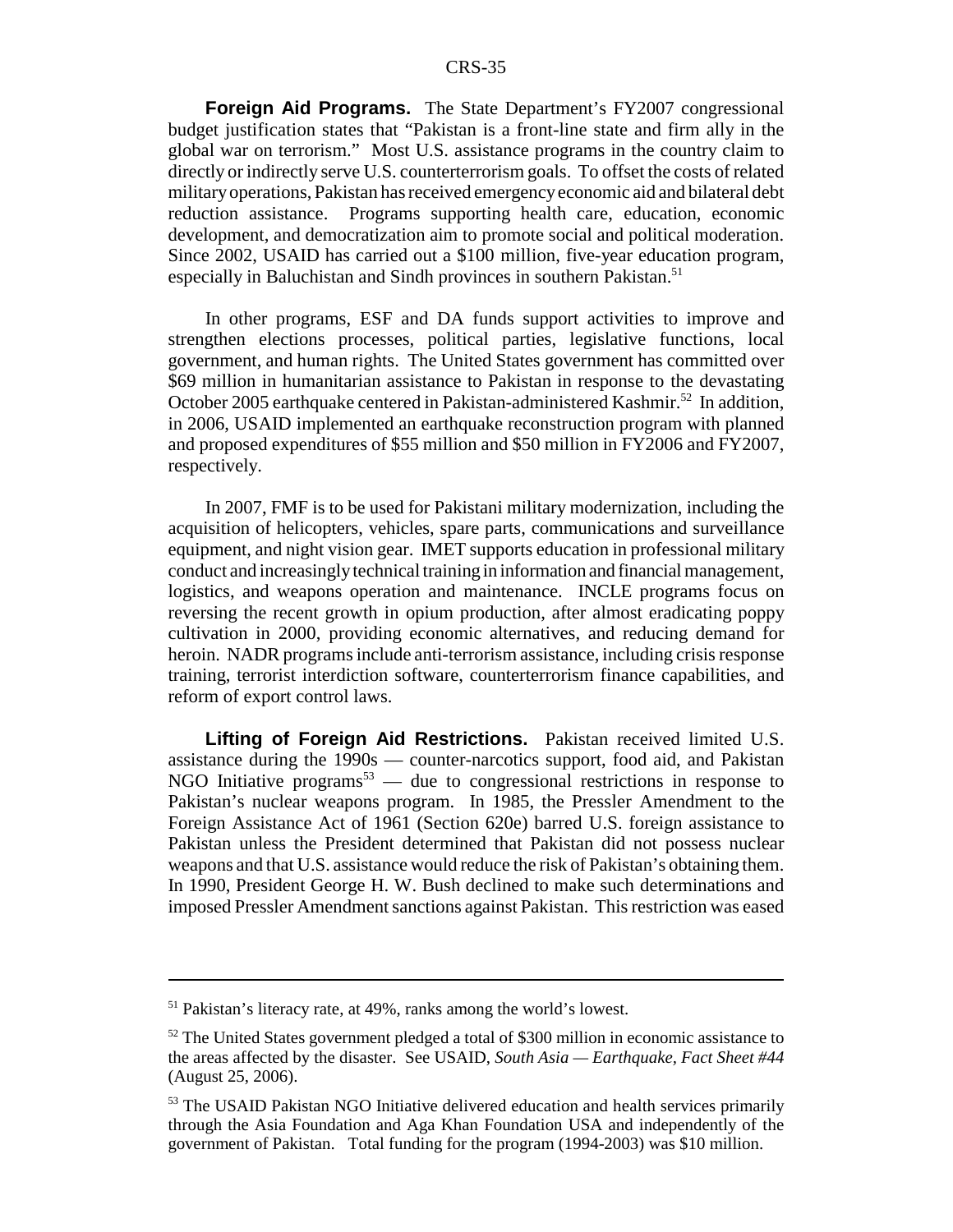in 1995 to prohibit only military assistance.<sup>54</sup> In 1998, following nuclear weapons tests carried out by India and Pakistan, President Clinton imposed restrictions on non-humanitarian aid to both countries pursuant to the Arms Export Control Act of 1968 (Section 102). Furthermore, Pakistan continued to be ineligible for most forms of U.S. foreign assistance due to its delinquency in servicing its debt to the United States and to the 1999 military coup.<sup>55</sup> Although the Department of Defense Appropriations Act, 2000 (P.L. 106-79) gave the President authority to permanently waive all nuclear test-related sanctions, President Clinton waived few restrictions on Pakistan (e.g., USDA credits and U.S. commercial bank loans) as compared to India.

Following the September 2001 terrorist attacks on the United States, Pakistan was designated as a front-line state in the war on terrorism and received dramatically increased U.S. aid levels. In late September 2001, President George W. Bush waived nuclear weapons sanctions that prohibited military and economic aid to India and Pakistan. The Bush Administration also rescheduled \$379 million of Pakistan's \$2.7 billion debt to the United States so that Pakistan would not be considered in arrears, a requirement for further foreign assistance. On October 27, 2001, President Bush signed S. 1465 into law (P.L. 107-57), allowing the United States government to waive sanctions related to the military coup and authorizing presidential waiver authority through 2003, provided the President determined that making foreign assistance available would facilitate democratization and help the United States in its battle against international terrorism. P.L. 107-57 also exempted Pakistan from foreign assistance restrictions related to its default on international loans.<sup>56</sup> The Emergency Supplemental Appropriations for Iraq and Afghanistan Security and Reconstruction Act, 2004 (P.L. 108-106) amended P.L. 107-57 by extending the President's waiver authority and loan payment exemption through 2004. P.L. 108- 447 and P.L. 109-102 extended the provisions of P.L. 107-57 through FY2005 and FY2006, respectively. Since 2003, President Bush has annually exercised the waiver authority on coup-related sanctions against Pakistan.<sup>57</sup> The House-passed foreign operations appropriations legislation for FY2007 (H.R. 5522) would have provided another one-year extension, but the Senate did not take action on the bill.

56 See P.L. 107-57, Sections 1(b) and 3(2).

<sup>&</sup>lt;sup>54</sup> The Brown Amendment to the Foreign Assistance Act (1995) narrowed the prohibition to military assistance only.

<sup>55</sup> See CRS Report RS20995, *India and Pakistan: U.S. Economic Sanctions*, by Dianne E. Rennack. The Foreign Operations Appropriations Act, FY2001 (P.L. 106-429), Section 508, denies foreign assistance to any country whose duly elected head of government is deposed by military coup or decree. Sec. 620(q) of the Foreign Assistance Act of 1961 denies foreign assistance to any country that is in default for more than six months in servicing or repaying loans to the United States. The President may waive this restriction if he finds that assistance is in the national interest and so notifies Congress. P.L. 106-429, Section 512 (the Brooke Amendment), prohibits assistance to any country that is in default on loan payments to the United States for over one year. This latter restriction includes no waiver authority for the President.

<sup>57</sup> For additional information, see CRS Report RL33498, *Pakistan-U.S. Relations*, by K. Alan Kronstadt.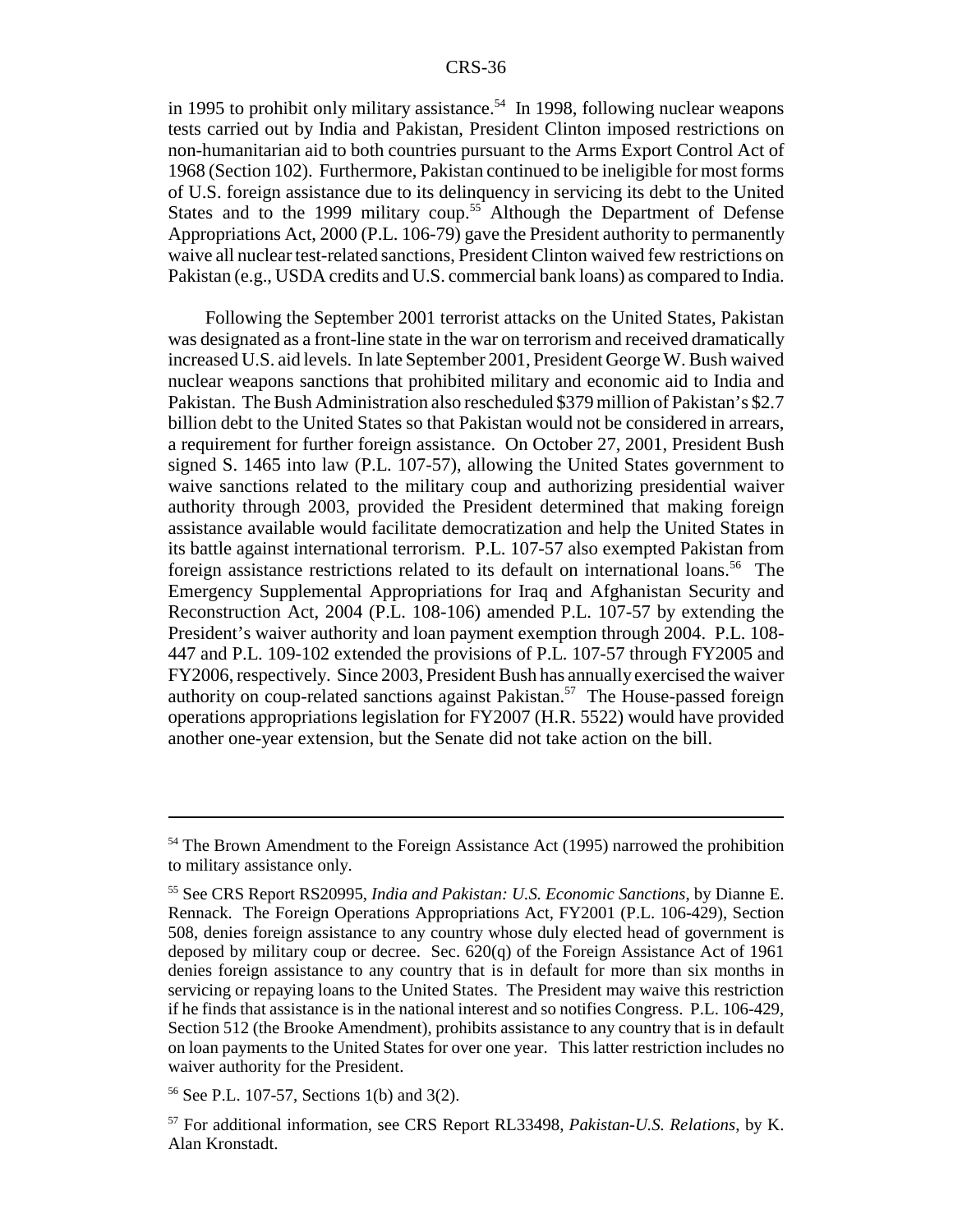The House version of H.R. 5522 recommended \$300 million for ESF programs and \$200 million for FMF for Pakistan, decreases of \$50 million and \$100 million from the Bush Administration's FY2007 request, respectively.58

The United States is the major bilateral aid donor to Pakistan, followed by Japan and the United Kingdom.

# **Sri Lanka**

| <b>Account</b>                          | <b>FY2003</b>  | <b>FY2004</b>  | <b>FY2005</b> | <b>FY2006</b><br>estimate | <b>FY2007</b><br>request |
|-----------------------------------------|----------------|----------------|---------------|---------------------------|--------------------------|
| <b>CSH</b>                              | 300            | 300            | 300           | $\theta$                  | $\theta$                 |
| DA                                      | 6,150          | 4,750          | 6,774         | 3,465                     | 3,500                    |
| <b>ESF</b>                              | 3,950          | 11,929         | 9,920         | 3,690                     | 4,000                    |
| <b>FMF</b>                              | $\overline{0}$ | 2,495          | 496           | 990                       | 900                      |
| <b>IMET</b>                             | 307            | 553            | 461           | 445                       | 540                      |
| <b>NADR</b>                             | 2,400          | 1,775          | 2,700         | 4,075                     | 1,200                    |
| Totals                                  | 13,107         | 21,802         | 20,651        | 12,665                    | 10,140                   |
| <b>Food Aid/Disaster Assistance</b>     |                |                |               |                           |                          |
| P.L. 480 Title<br>II Grant <sup>a</sup> | 596            | 4,190          | 1,996         | $\theta$                  | $\Omega$                 |
| FFP <sup>b</sup>                        | 2,775          | $\overline{0}$ | 9,690         |                           |                          |
| Section<br>$416(b)^{b}$                 | $\overline{0}$ | 923            | $\theta$      |                           |                          |
| Tsunami<br>Relief                       |                |                | 134,600       |                           |                          |

**Table 18. U.S. Assistance to Sri Lanka, 2003-2007** (thousands of dollars)

Sources: U.S. Department of State, USAID, U.S. Department of Agriculture.

a. USAID data — includes freight costs.

b. USDA data — does not include freight costs.

c. Tsunami Recovery and Reconstruction Fund, P.L. 109-13

USAID programs aim to promote the peace process between the government of Sri Lanka and Tamil separatists led by the Liberation Tigers of Tamil Eelam (LTTE). In 2006, the 2002 ceasefire agreement showed signs of unraveling. U.S. assistance also helps to promote economic growth and advance democracy and human rights. Sri Lanka suffered a major setback from its reconstruction efforts due to the 2004 tsunami disaster. Since 2004, Sri Lanka has been eligible for MCA assistance. The United States ranks fourth after China, Japan, and Germany in foreign aid assistance to the country.

<sup>58</sup> H.Rept. 109-486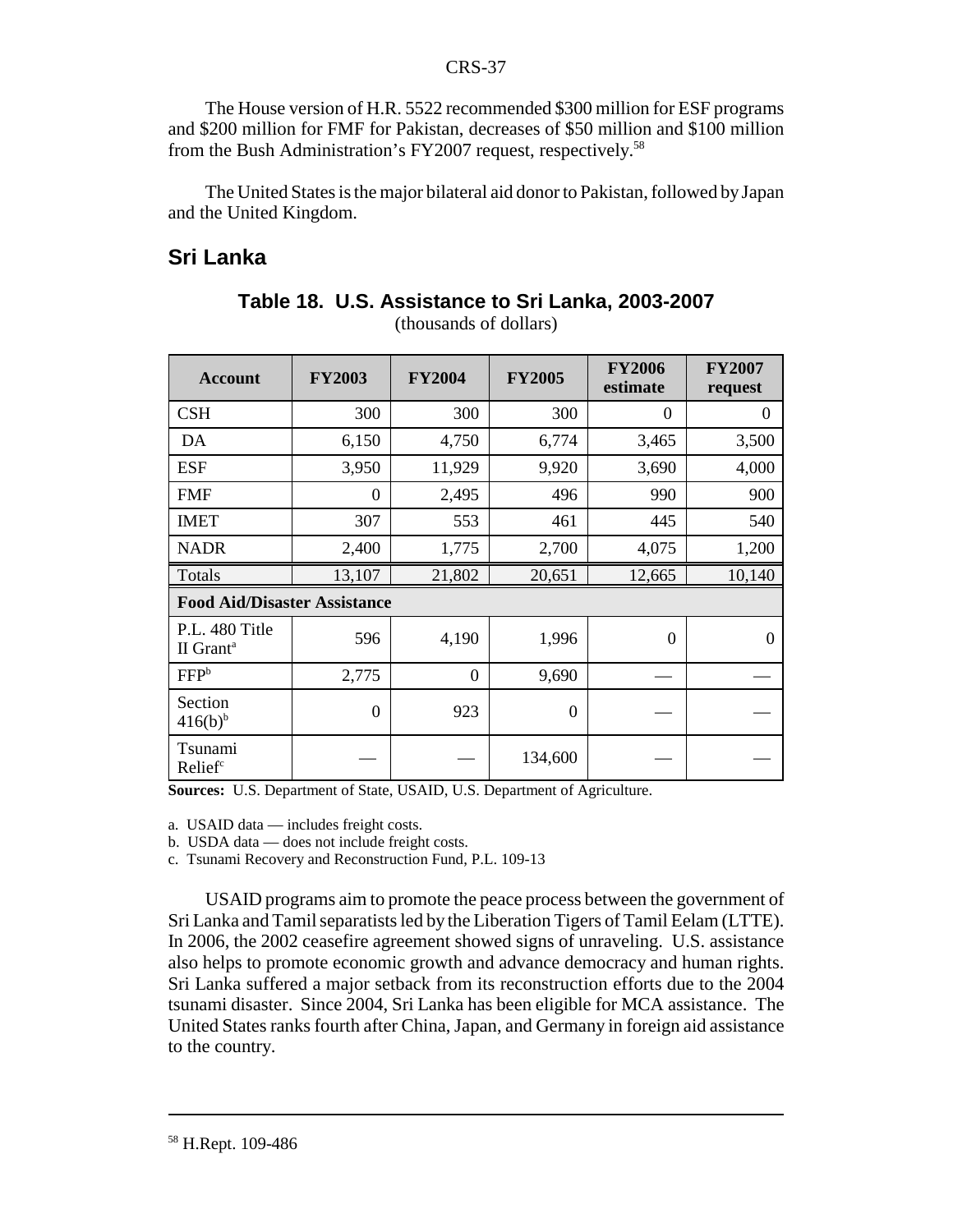ESF and DA funding support programs that foster non-violent dispute resolution, reconstruction, economic reintegration and growth, local democratic processes and institutions, political party development, civil society, and objective mass media. FMF enables the Sri Lankan military to purchase non-weapon items such as uniforms, flack vests, night vision goggles, and communications equipment. IMET helps to professionalize the Sri Lankan military, build the capabilities of its officers in combat against the LTTE and in global counterterrorism activities, and enhance interoperability with U.S. forces. NADR programs include de-mining activities and non-proliferation efforts.

**2004 Tsunami Relief.** Sri Lanka suffered heavy human losses (an estimated 31,000 dead, 4,100 missing, and 519,000 displaced) and property damage worth approximately \$1 billion (or 4.4% of GDP) in the December 2004 earthquake and tsunami.59 The Bush Administration pledged \$134.6 million for disaster relief and reconstruction to Sri Lanka.

<sup>59</sup> USAID, Fact Sheet no. 39, *Indian Ocean — Earthquake and Tsunamis*, July 7, 2005